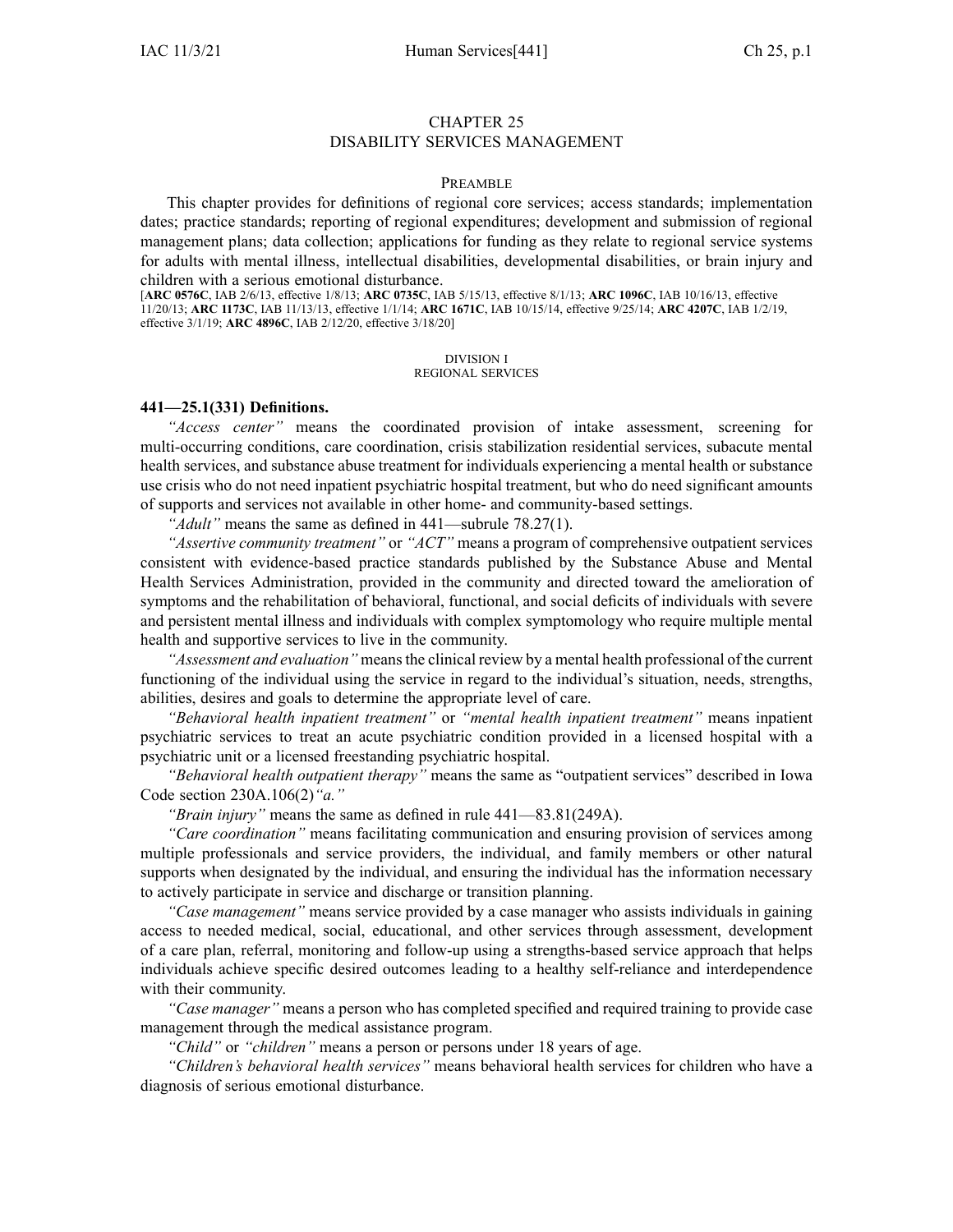*"Children's behavioral health system"* or *"children's system"* means the behavioral health system for children implemented pursuan<sup>t</sup> to Iowa Code chapter [225C](https://www.legis.iowa.gov/docs/ico/chapter/225C.pdf).

*"Community-based crisisintervention service"* means <sup>a</sup> program designed to stabilize an acute crisis episode and to restore an individual and family to their pre-crisis level of functioning. Crisis services are available 24 hours <sup>a</sup> day, 365 days <sup>a</sup> year, including telephone and walk-in crisis service and crisis care coordination.

*"Comprehensive assessment"* means the same as "crisis assessment" defined in rule 441—24.20(225C) for individuals being referred to crisis stabilization residential services and means the same as "assessment" defined in rule 481—71.2(135G) for individuals being referred to subacute mental health services.

*"Crisis assessment"* means the same as defined in rule 441—24.20(225C).

*"Crisis care coordination"* means <sup>a</sup> service provided during an acute crisis episode that facilitates working together to organize <sup>a</sup> plan and service transition programing, including working agreements with inpatient behavioral health units and other community programs. The service shall include referrals to mental health services and other supports necessary to maintain community-based living capacity, including case managemen<sup>t</sup> as defined herein.

*"Crisis evaluation"* means the process used with an individual to collect information related to the individual's history and needs, strengths, and abilities in order to determine appropriate services or referral during an acute crisis episode.

*"Crisis intervention plan"* means the same as defined in rule 441—24.1(225C).

*"Crisis screening"* means <sup>a</sup> brief assessment to make <sup>a</sup> determination of the presenting problem and referral to the appropriate level of care.

*"Crisis stabilization community-based services"* or *"CSCBS"* means the same as defined in rule 441—24.20(225C).

*"Crisis stabilization residential services"* or *"CSRS"* means the same as defined in rule 441—24.20(225C).

*"Day habilitation"* means services that assist or suppor<sup>t</sup> the individual in developing or maintaining life skills and community integration. Services shall enable or enhance the individual's functioning, physical and emotional health and development, language and communication development, cognitive functioning, socialization and community integration, functional skill development, behavior management, responsibility and self-direction, daily living activities, self-advocacy skills, or mobility.

*"Early identification"* means the process of detecting developmental delays, mental illness, or untreated conditions that may indicate the need for further evaluation.

*"Early intervention"* means services designed to address the social, emotional, and developmental needs of children at their earliest stages to decrease long-term effects and provide suppor<sup>t</sup> in meeting developmental milestones.

*"Education services"* means activities that increase awareness and understanding of the causes and nature of conditions or factors which affect an individual's development and functioning.

*"Emergency care"* means the same as defined in rule [441—88.21](https://www.legis.iowa.gov/docs/iac/rule/441.88.21.pdf)(249A).

*"Emergency detention"* means the same as "immediately detained" as described in Iowa Code section [229.22\(1\)](https://www.legis.iowa.gov/docs/ico/section/2018/229.22.pdf).

*"Evidence-based services"* means using interventions that have been rigorously tested, have yielded consistent, replicable results, and have proven safe, beneficial and effective and have established standards for fidelity of the practice.

*"Face-to-face"* means the same as defined in rule 441—24.20(225C).

*"Family psychoeducation"* means services including the provision of emotional support, education, resources during periods of crisis, and problem-solving skills consistent with evidence-based practice standards published by the Substance Abuse and Mental Health Services Administration.

*"Family support"* means services provided by <sup>a</sup> family suppor<sup>t</sup> peer specialist that assist the family of an individual to live successfully in the family or community including, but not limited to, education and information, individual advocacy, family suppor<sup>t</sup> groups, and crisis response.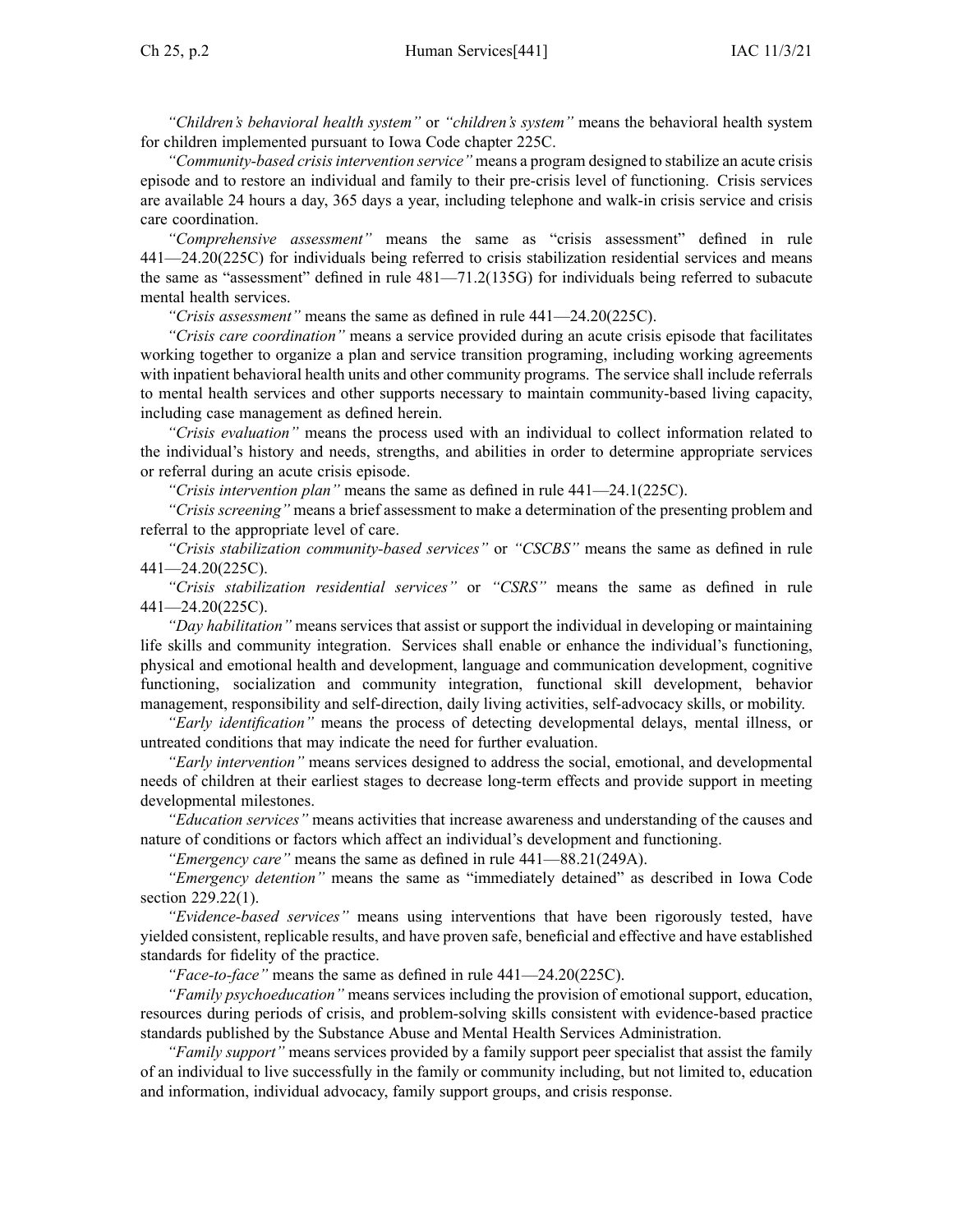*"Family suppor<sup>t</sup> peer specialist"* means <sup>a</sup> parent, primary caregiver, foster paren<sup>t</sup> or family member of an individual who has successfully completed standardized training to provide family suppor<sup>t</sup> through the medical assistance program or the Iowa Behavioral Health Care Plan.

*"Group supported employment"* means the job and training activities in business and industry settings for groups of no more than eight workers with disabilities. Group settings include enclaves, mobile crews, and other business-based workgroups employing small groups of workers with disabilities in integrated, sustained, paid employment.

*"HCBS"* means home- and community-based services as defined in rule 441—78.27(249A).

*"Health homes"* means <sup>a</sup> service model that facilitates access to an interdisciplinary array of medical care, behavioral health care, and community-based social services and supports for both children and adults with chronic conditions. Services may include comprehensive care management; care coordination and health promotion; comprehensive transitional care from inpatient to other settings, including appropriate follow-up; individual and family support, which includes authorized representatives; referral to community and social suppor<sup>t</sup> services, if relevant; and the use of health information technology to link services, as feasible and appropriate.

*"Home and vehicle modification"* means <sup>a</sup> service that provides physical modifications to the home or vehicle that directly address the medical health or remedial needs of the individual and that are necessary to provide for the health, welfare, and safety of the individual and to increase or maintain independence.

*"Home health aide services"* means unskilled medical services which provide direct personal care. This service may include assistance with activities of daily living, such as helping the recipient to bathe, ge<sup>t</sup> in and out of bed, care for hair and teeth, exercise, and take medications specifically ordered by the physician.

*"Homeless"* means the same as "homeless person" defined in rule 441—25.11(331).

*"Illness managemen<sup>t</sup> and recovery"* means <sup>a</sup> broad set ofstrategies designed to help individuals with serious mental illness collaborate with professionals, reduce the individuals' susceptibility to the illness, and cope effectively with the individuals' symptoms consistent with evidence-based practice standards published by the Substance Abuse and Mental Health Services Administration.

*"Individual"* means any person seeking or receiving services in <sup>a</sup> regional service system.

*"Individual supported employment"* means services including ongoing supports needed by an individual to acquire and maintain <sup>a</sup> job in the integrated workforce at or above the state's minimum wage. The outcome of this service is sustained paid employment that meets personal and career goals.

*"Intake assessment"* means the process used with an individual to collect information related to the individual's history, needs, strengths, and abilities for the purpose of determining the individual's need for comprehensive assessment, appropriate services or referral.

*"Integrated treatment for co-occurring substance abuse and mental health disorders"* means effective dual diagnosis programs that combine mental health and substance abuse interventions tailored for the complex needs of individuals with co-morbid disorders. Critical components of effective programs include <sup>a</sup> comprehensive, long-term, staged approach to recovery; assertive outreach; motivational interviews; provision of help to individuals in acquiring skills and supports to manage both illnesses and pursue functional goals with cultural sensitivity and competence consistent with evidence-based practice standards published by the Substance Abuse and Mental Health Services Administration.

*"Intensive residential service homes"* or *"intensive residential services"* means intensive, community-based services provided 24 hours <sup>a</sup> day, 7 days <sup>a</sup> week, 365 days <sup>a</sup> year to individuals with <sup>a</sup> severe and persistent mental illness who have functional impairments and may also have multi-occurring conditions. Providers of intensive residential service homes are enrolled with Medicaid as providers of HCBS habilitation or HCBS intellectual disability waiver supported community living and meet additional criteria specified in subrule 25.6(8).

*"Job development"* means services that assist individuals in preparing for, securing and maintaining gainful, competitive employment. Employment shall be integrated into normalized work settings, shall provide pay of at least minimum wage, and shall be based on the individual's skills, preferences,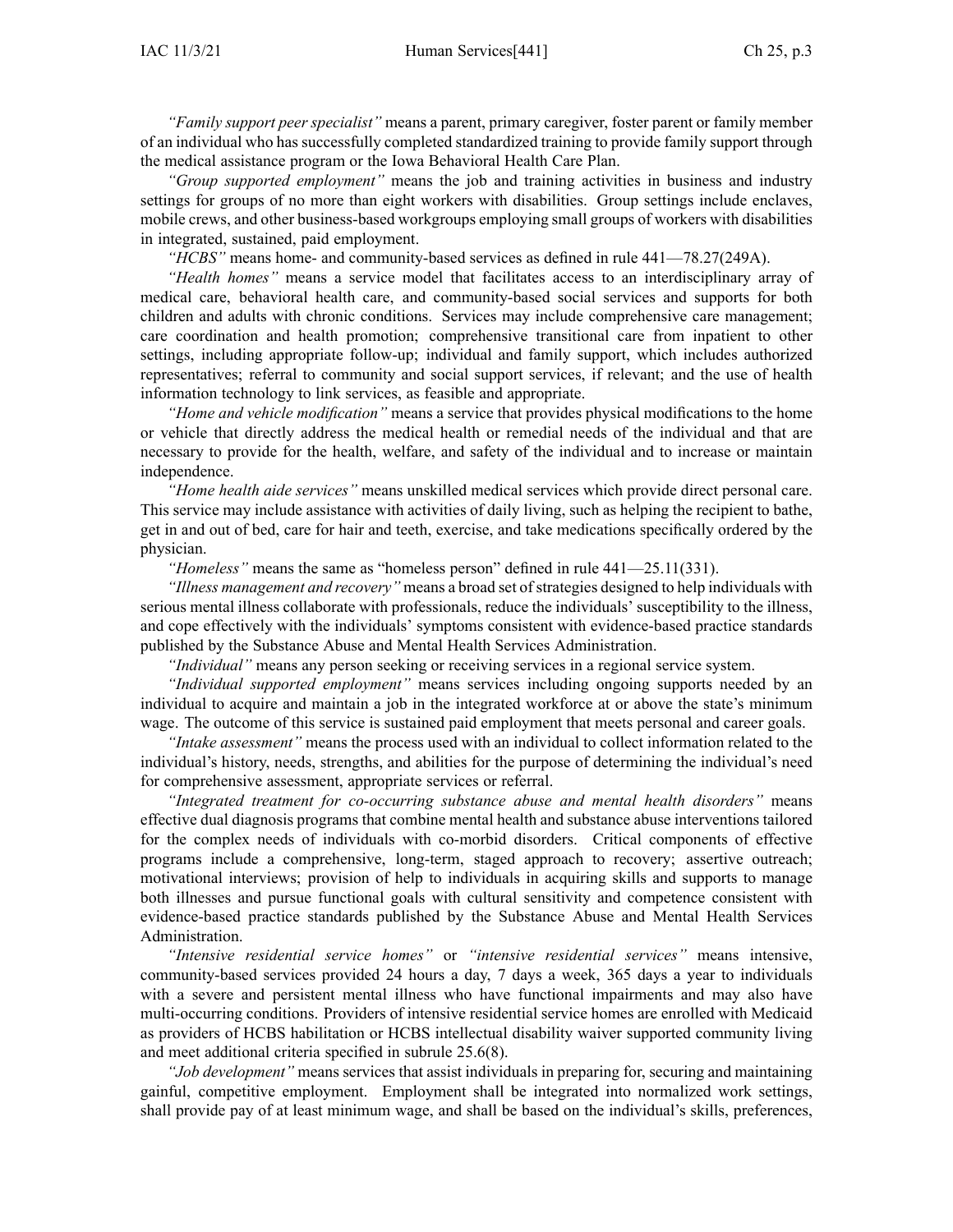abilities, and talents. Services assist individuals seeking employment to develop or re-establish skills, attitudes, personal characteristics, interpersonal skills, work behaviors, and functional capacities to achieve positive employment outcomes.

*"Medical assistance program"* means the same as defined in Iowa Code section [249A.2](https://www.legis.iowa.gov/docs/ico/section/249A.2.pdf).

*"Medication management"* means services provided directly to or on behalf of the individual by <sup>a</sup> licensed professional as authorized by Iowa law including, but not limited to, monitoring effectiveness of and compliance with <sup>a</sup> medication regimen; coordination with care providers; investigating potentially negative or unintended psychopharmacologic or medical interactions; reviewing laboratory reports; and activities pursuan<sup>t</sup> to licensed prescriber orders.

*"Medication prescribing"* means services with the individual presen<sup>t</sup> provided by an appropriately licensed professional as authorized by Iowa law including, but not limited to, determining how the medication is affecting the individual; determining any drug interactions or adverse drug effects on the individual; determining the proper dosage level; and prescribing medication for the individual for the period of time before the individual is seen again.

*"Mental health inpatient treatment"* or *"behavioral health inpatient treatment"* means inpatient psychiatric services to treat an acute psychiatric condition that are provided in <sup>a</sup> licensed hospital with <sup>a</sup> psychiatric unit or <sup>a</sup> licensed freestanding psychiatric hospital.

*"Mental health outpatient therapy"* means the same as defined in Iowa Code section [230A.106\(2\)](https://www.legis.iowa.gov/docs/ico/section/230A.106.pdf)*"a."*

*"Mental health professional"* means the same as defined in Iowa Code section [228.1\(6\)](https://www.legis.iowa.gov/docs/ico/section/228.1.pdf).

*"Mobile response"* means the same as defined in rule 441—24.20(225C).

*"Multi-occurring conditions"* means <sup>a</sup> diagnosis of <sup>a</sup> severe and persistent mental illness occurring along with one or more of the following: <sup>a</sup> physical health condition, <sup>a</sup> substance use disorder, an intellectual or developmental disability, or <sup>a</sup> brain injury.

*"No reject, no eject"* means that an individual who otherwise meets the eligibility criteria for <sup>a</sup> service shall not be denied access to that service or discharged from that service based on the severity or complexity of that individual's mental health and multi-occurring needs.

*"Peer suppor<sup>t</sup> services"* means <sup>a</sup> program provided by <sup>a</sup> peer suppor<sup>t</sup> specialist including but not limited to education and information, individual advocacy, family suppor<sup>t</sup> groups, crisis response, and respite to assist individuals in achieving stability in the community.

*"Peer suppor<sup>t</sup> specialist"* means an individual who has experienced <sup>a</sup> severe and persistent mental illness and who has successfully completed standardized training to provide peer suppor<sup>t</sup> services through the medical assistance program or the Iowa Behavioral Health Care Plan.

*"Permanent supportive housing"* means voluntary, flexible supports to help individuals with psychiatric disabilities choose, get, and keep housing that is decent, safe, affordable, and integrated into the community. Tenants have access to an array of services that help them keep their housing, such as case management, assistance with daily activities, conflict resolution, and crisis response consistent with evidence-based practice standards published by the Substance Abuse and Mental Health Services Administration.

*"Personal emergency response system"* means an electronic device connected to <sup>a</sup> 24-hour staffed system which allows the individual to access assistance in the event of an emergency.

*"Precariously housed"* means that <sup>a</sup> person does not have <sup>a</sup> permanen<sup>t</sup> household and is living day-to-day in <sup>a</sup> motel, in <sup>a</sup> vehicle, with family or friends, or in some other temporary location.

*"Prescreening assessment"* means <sup>a</sup> face-to-face clinical interview to ascertain an individual's current and previous level of functioning, potential for dangerousness, physical health, and psychiatric and medical condition.

*"Prevention"* means efforts to increase awareness and understanding of the causes and nature of conditions or situations which affect an individual's functioning in society. Prevention activities are designed to convey information about the cause of conditions, situations, or problems that interfere with an individual's functioning or ways in which that information can be used to preven<sup>t</sup> their occurrence or reduce their effect and may include, but are not limited to, training events, webinars, presentations, and public meetings.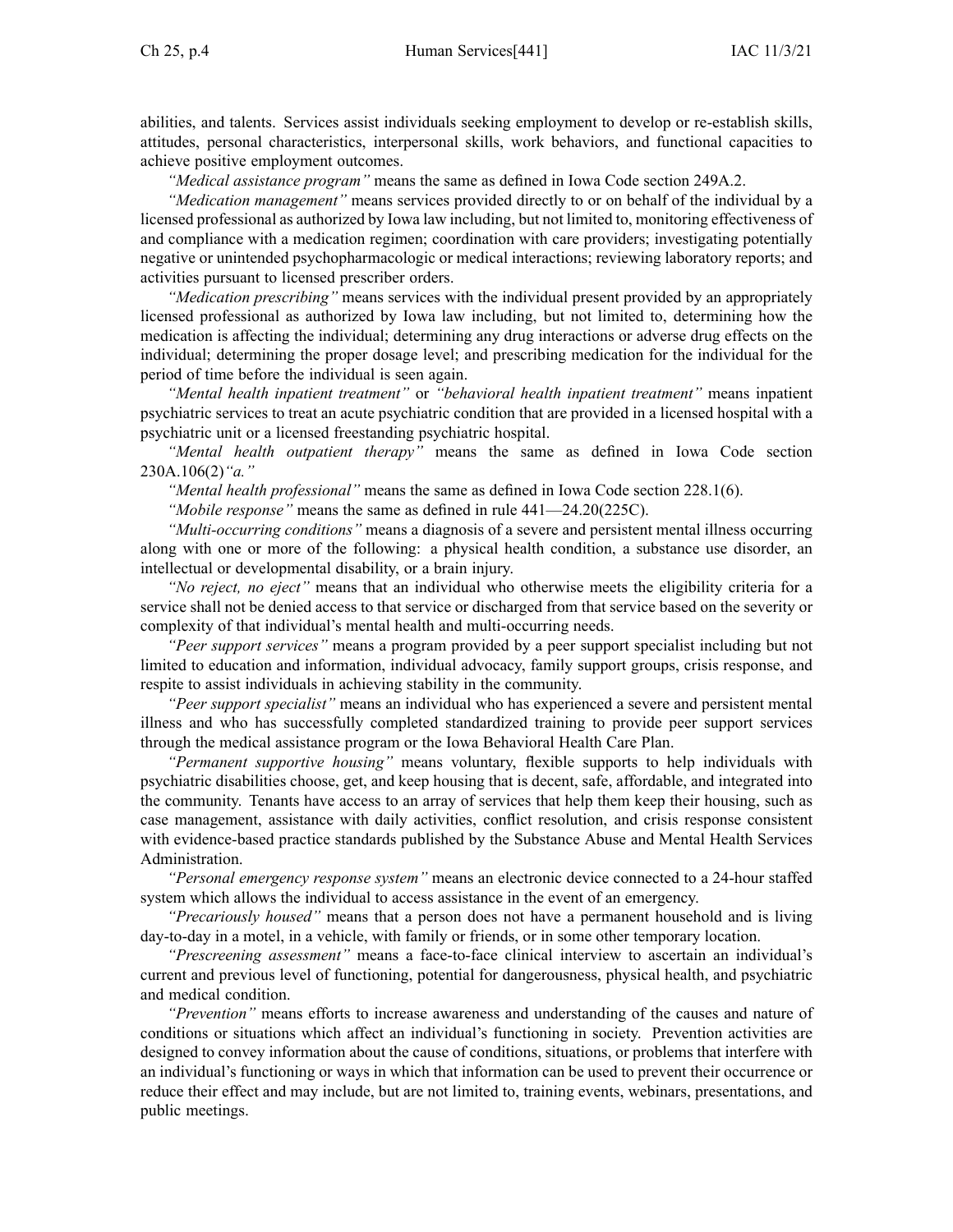*"Prevocational services"* means services that focus on developing generalized skills that prepare an individual for employment. Prevocational training topics include but are not limited to attendance, safety skills, following directions, and staying on task.

*"Reasonably close proximity"* means <sup>a</sup> distance of 100 miles or less or <sup>a</sup> driving distance of two hours or less from the county seat or county seats of the region.

*"Region"* means <sup>a</sup> mental health and disability service region that operates as the "'regional administrator' or 'regional administrative entity'" as defined in rule 441-25.11(331).

*"Respite services"* means <sup>a</sup> temporary period of relief and suppor<sup>t</sup> for individuals and their families provided in <sup>a</sup> variety of settings. The intent is to provide <sup>a</sup> safe environment with staff assistance for individuals who lack an adequate suppor<sup>t</sup> system to address current issues related to <sup>a</sup> disability. Respite may be provided for <sup>a</sup> defined period of time; respite is either planned or provided in response to <sup>a</sup> crisis.

*"Routine care"* means the same as defined in rule [441—88.21](https://www.legis.iowa.gov/docs/iac/rule/441.88.21.pdf)(249A).

*"Rural"* means any area that is not defined as urban.

*"Serious emotional disturbance"* means the same as defined in Iowa Code section [225C.2](https://www.legis.iowa.gov/docs/ico/section/225C.2.pdf).

*"Severe and persistent mental illness"* or *"SPMI"* means <sup>a</sup> documented primary mental health disorder diagnosed by <sup>a</sup> mental health professional that causes symptoms and impairments in basic mental and behavioral processes that produce distress and major functional disability in adult role functioning inclusive of social, personal, family, educational or vocational roles. The individual has <sup>a</sup> degree of impairment arising from <sup>a</sup> psychiatric disorder such that: (1) the individual does not have the resources or skills necessary to maintain function in the home or community environment without assistance or support; (2) the individual's judgment, impulse control, or cognitive perceptual abilities are compromised; (3) the individual exhibits significant impairment in social, interpersonal, or familial functioning; and (4) the individual has <sup>a</sup> documented mental health diagnosis. For this purpose, <sup>a</sup> "mental health diagnosis" means <sup>a</sup> disorder, dysfunction, or dysphoria diagnosed pursuan<sup>t</sup> to the current version of the Diagnostic and Statistical Manual of Mental Disorders published by the American Psychiatric Association, excluding neurodevelopmental disorders, substance use disorders, personality disorders, medication-induced movement disorders and other adverse effects of medication, and other conditions that may be <sup>a</sup> focus of clinical attention as defined in the current version of the Diagnostic and Statistical Manual of Mental Disorders published by the American Psychiatric Association.

*"State board"* means the children's behavioral health system state board created in Iowa Code section [225C.51](https://www.legis.iowa.gov/docs/ico/section/225C.51.pdf).

*"Strengths-based case management"* means <sup>a</sup> service that focuses on possibilities rather than problems and strives to identify and develop strengths to assist individuals reach their goals leading to <sup>a</sup> healthy self-reliance and interdependence with their community. Identifiable strengths and resources include family, cultural, spiritual, and other types of social and community-based assets and networks.

*"Subacute mental health services"* means the same as defined in Iowa Code section [225C.6\(4\)](https://www.legis.iowa.gov/docs/ico/section/2018/225C.6.pdf)*"c"* and includes both subacute facility-based services and subacute community-based services.

*"Substance use disorder"* means the same as defined in rule 641—155.1(125,135).

*"Supported community living services"* means services as defined in Iowa Code section [225C.21\(1\)](https://www.legis.iowa.gov/docs/ico/section/225C.21.pdf).

*"Supported employment"* means an approach to helping individuals participate as much as possible in competitive work in integrated work settings that are consistent with the strengths, resources, priorities, concerns, abilities, capabilities, interests, and informed choice of the individuals. Services are targeted for individuals with significant disabilities for whom competitive employment has not traditionally occurred; or for whom competitive employment has been interrupted or intermittent as <sup>a</sup> result of <sup>a</sup> significant disability including either individual or group supported employment, or both, consistent with evidence-based practice standards published by the Substance Abuse and Mental Health Services Administration.

*"Telephone crisis service"* means <sup>a</sup> program that operates <sup>a</sup> crisis hotline either directly or through <sup>a</sup> contract. The service shall be available 24 hours <sup>a</sup> day and seven days <sup>a</sup> week including, but not limited to, relief of distress in pre-crisis and crisis situations, reduction of the risk of escalation, arrangements for emergency on-site responses when necessary, and referral of callers to appropriate services.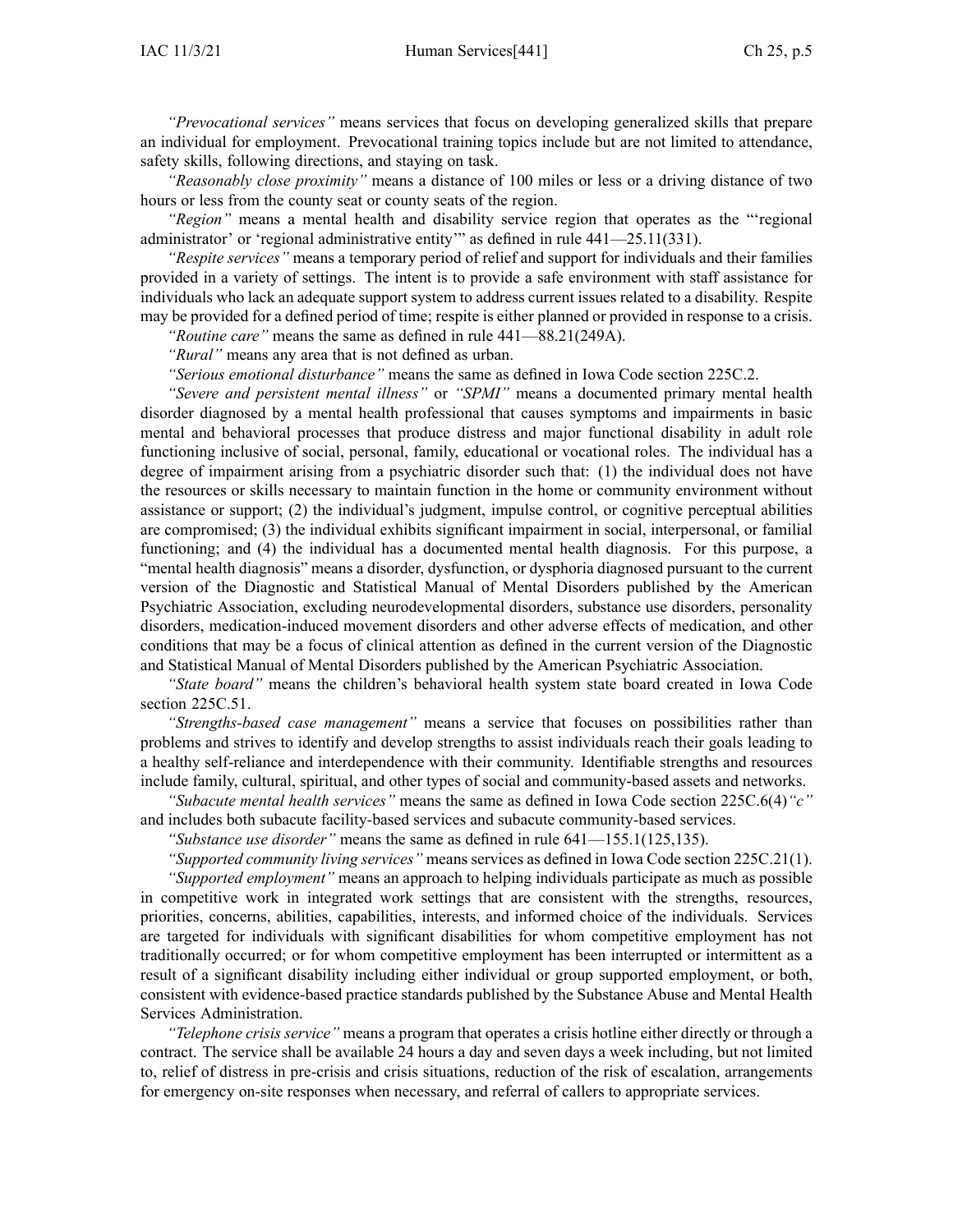*"Trauma-focused services"* means services provided by caregivers and professionals that recognize when an individual who has been exposed to violence is in need of help to recover from adverse impacts; recognize and understand the impact that exposure to violence has on victims' physical, psychological, and psychosocial development and well-being; and respond by helping in ways that reflect awareness of adverse impacts and consistently suppor<sup>t</sup> the individual's recovery.

*"Trauma-informed care"* means services that are based on an understanding of the vulnerabilities or triggers of those who have experienced violence, that recognize the role violence has played in the lives of those individuals, that are supportive of recovery, and that avoid retraumatization including trauma-focused services and trauma-specific treatment.

*"Trauma-specific treatment"* means services provided by <sup>a</sup> mental health professional using therapies that are free from the use of coercion, restraints, seclusion and isolation; and designed specifically to promote recovery from the adverse impacts of violence exposure on physical, psychological, psychosocial development, health and well-being.

*"Twenty-four-hour crisis response"* means the same as defined in rule 441—24.20(225C).

*"Twenty-three-hour observation and holding"* meansthe same as defined in rule 441—24.20(225C).

*"Urban"* means <sup>a</sup> county that has <sup>a</sup> total population of 50,000 or more residents or includes <sup>a</sup> city with <sup>a</sup> population of 20,000 or more.

*"Urgent nonemergency need"* means the same as defined in rule [441—88.21](https://www.legis.iowa.gov/docs/iac/rule/441.88.21.pdf)(249A).

*"Walk-in crisis service"* means <sup>a</sup> program that provides unscheduled face-to-face suppor<sup>t</sup> and intervention at an identified location or locations. The service may be provided directly by the program or through <sup>a</sup> contract with another mental health provider.

*"Warm handoff"* means an approach to care transitions in which <sup>a</sup> health care provider uses face-to-face or telephone contact to directly link individuals being treated to other providers or specialists.

[**ARC [1096C](https://www.legis.iowa.gov/docs/aco/arc/1096C.pdf)**, IAB 10/16/13, effective 11/20/13; **ARC [4207C](https://www.legis.iowa.gov/docs/aco/arc/4207C.pdf)**, IAB 1/2/19, effective 3/1/19; **ARC [4896C](https://www.legis.iowa.gov/docs/aco/arc/4896C.pdf)**, IAB 2/12/20, effective 3/18/20]

# **441—25.2(331) Core service domains.**

**25.2(1)** The region shall ensure that core service domains are available in regions as determined in Iowa Code sections [331.397](https://www.legis.iowa.gov/docs/ico/section/331.397.pdf) and [331.397A](https://www.legis.iowa.gov/docs/ico/section/331.397A.pdf).

**25.2(2)** The region shall include and respec<sup>t</sup> the recommendation of the individual and the individual's care team in the process of transition to new services.

**25.2(3)** The region shall ensure that the following services are available for adults in the region:

- *a.* Access centers.
- *b.* Assertive community treatment.
- *c.* Assessment and evaluation.
- *d.* Case management.
- *e.* Crisis evaluation.
- *f.* Crisis stabilization community-based services.
- *g.* Crisis stabilization residential services.
- *h.* Day habilitation.
- *i.* Family support.
- *j.* Health homes.
- *k.* Home and vehicle modification.
- *l.* Home health aide.
- *m.* Intensive residential service homes.
- *n.* Job development.
- *o.* Medication prescribing and management.
- *p.* Mental health inpatient treatment.
- *q.* Mental health outpatient treatment.
- *r.* Mobile response.
- *s.* Peer support.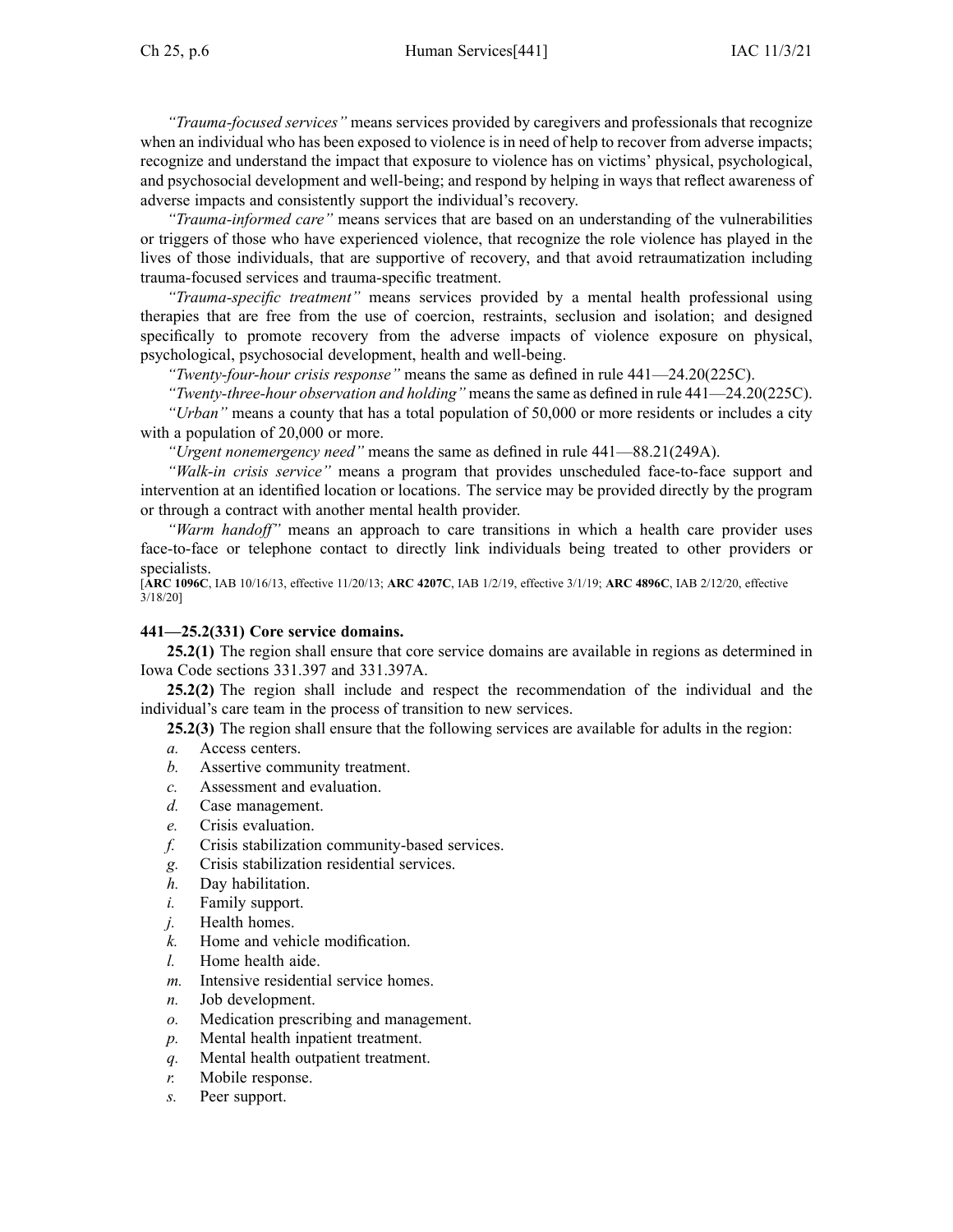- *t.* Personal emergency response system.
- *u.* Prevocational services.
- *v.* Respite.
- *w.* Subacute mental health services.
- *x.* Supported employment.
- *y.* Supportive community living.
- *z.* Twenty-four-hour access to crisis response.
- *aa.* Twenty-three-hour crisis observation and holding.

Regions may fund or provide other services in addition to the required core services consistent with requirements set forth in subrules [25.2\(5\)](https://www.legis.iowa.gov/docs/iac/rule/441.25.2.pdf) and [25.2\(6\)](https://www.legis.iowa.gov/docs/iac/rule/441.25.2.pdf).

**25.2(4)** The region shall ensure that the following services are available for children in the region:

- *a.* Assessment and evaluation relating to eligibility for services.
- *b.* Behavioral health inpatient treatment.
- *c.* Behavioral health outpatient therapy.
- *d.* Crisis stabilization community-based services.
- *e.* Crisis stabilization residential services.
- *f.* Early identification.
- *g.* Early intervention.
- *h.* Education services.
- *i.* Medication prescribing and management.
- *j.* Mobile response.
- *k.* Prevention.

**25.2(5)** A regional service system shall consider the scope of services included in addition to the required core services. Each service included shall be described and projection of need and the funding necessary to meet the need shall be included.

**25.2(6)** A regional service system may provide funding for other appropriate services or support. In considering whether to provide such funding, <sup>a</sup> region may consider the following criteria:

*a.* Applying <sup>a</sup> person-centered planning process to identify the need for the services or other support.

*b.* The efficacy of the services or other suppor<sup>t</sup> is recognized as an evidence-based practice, is deemed to be an emerging and promising practice, or providing the services is par<sup>t</sup> of <sup>a</sup> demonstration and will supply evidence as to the effectiveness of the services.

*c.* A determination that the services or other suppor<sup>t</sup> provides an effective alternative to existing services that have been shown by the evidence base to be ineffective, to not yield the desired outcome, or to not suppor<sup>t</sup> the principles outlined in *Olmstead v. L.C.,* 527 U.S. 581.

[**ARC [1096C](https://www.legis.iowa.gov/docs/aco/arc/1096C.pdf)**, IAB 10/16/13, effective 11/20/13; **ARC [4207C](https://www.legis.iowa.gov/docs/aco/arc/4207C.pdf)**, IAB 1/2/19, effective 3/1/19; **ARC [4896C](https://www.legis.iowa.gov/docs/aco/arc/4896C.pdf)**, IAB 2/12/20, effective 3/18/20]

## **441—25.3(331) Implementation dates.**

**25.3(1)** Regions shall implement the following core services effective July 1, 2014:

- *a.* Assessment and evaluation.
- *b.* Case management.
- *c.* Crisis evaluation.
- *d.* Day habilitation.
- *e.* Family support.
- *f.* Health homes.
- *g.* Home and vehicle modification.
- *h.* Home health aide.
- *i.* Job development.
- *j.* Medication prescribing and management.
- *k.* Mental health inpatient therapy.
- *l.* Mental health outpatient therapy.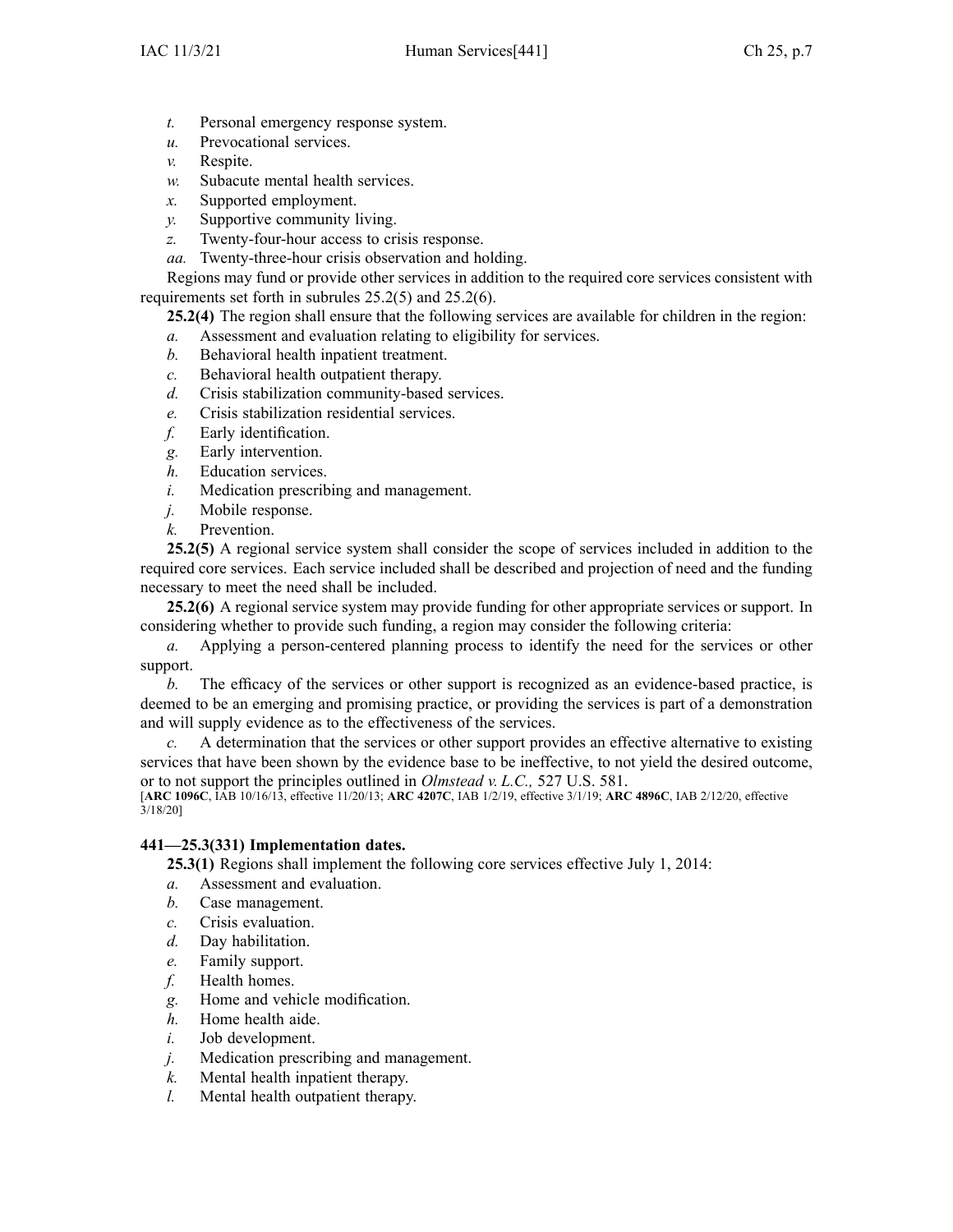- *m.* Peer support.
- *n.* Personal emergency response system.
- *o.* Prevocational services.
- *p.* Respite.
- *q.* Supported employment.
- *r.* Supportive community living.
- *s.* Twenty-four-hour access to crisis response.

**25.3(2)** Regions shall implement the following intensive mental health core services on or before July 1, 2021, provided that federal matching funds are available under the Iowa health and wellness plan pursuan<sup>t</sup> to Iowa Code chapter [249N](https://www.legis.iowa.gov/docs/ico/chapter/2018/249N.pdf):

- *a.* Access centers.
- *b.* Assertive community treatment.
- *c.* Crisis stabilization community-based services.
- *d.* Crisis stabilization residential services.
- *e.* Intensive residential service homes.
- *f.* Mobile response.
- *g.* Subacute mental health services provided in facility and community-based settings.
- *h.* Twenty-three-hour crisis observation and holding.

**25.3(3)** Regions shall implement the following children's behavioral health core services on or before July 1, 2020, and meet applicable access standards on or before July 1, 2021:

- *a.* Assessment and evaluation relating to eligibility for services.
- *b.* Behavioral health outpatient therapy.
- *c.* Education services.
- *d.* Medication prescribing and management.
- *e.* Prevention.

**25.3(4)** Regions shall implement the following children's behavioral health core services on or before July 1, 2021, and meet applicable access standards on or before July 1, 2021:

- *a.* Behavioral health inpatient treatment.
- *b.* Crisis stabilization community-based services.
- *c.* Crisis stabilization residential services.
- *d.* Early identification.
- *e.* Early intervention.
- *f.* Mobile response.

[**ARC [1096C](https://www.legis.iowa.gov/docs/aco/arc/1096C.pdf)**, IAB 10/16/13, effective 11/20/13; **ARC [4207C](https://www.legis.iowa.gov/docs/aco/arc/4207C.pdf)**, IAB 1/2/19, effective 3/1/19; **ARC [4896C](https://www.legis.iowa.gov/docs/aco/arc/4896C.pdf)**, IAB 2/12/20, effective 3/18/20]

**441—25.4(331) Access standards.** Regions shall meet the following access standards:

**25.4(1)** A sufficient provider network which shall include:

*a.* A community mental health center or federally qualified health center that provides psychiatric and outpatient mental health services to individuals in the region.

*b.* A hospital with an inpatient psychiatric unit or state mental health institute located in or within reasonably close proximity that has the capacity to provide inpatient services.

**25.4(2)** Crisis services shall be available 24 hours per day, 7 days per week, 365 days per year for individuals experiencing mental health and disability-related emergencies. A region may make arrangements with one or more other regions to meet the required access standards.

*a. Basic crisis response.*

(1) Twenty-four-hour crisis response. An individual shall have immediate access to crisis response services by means of telephone, electronic, or face-to-face communication.

(2) Crisis evaluation. An individual shall have immediate access to <sup>a</sup> crisis screening and will have <sup>a</sup> crisis assessment by <sup>a</sup> licensed mental health professional within 24 hours of referral.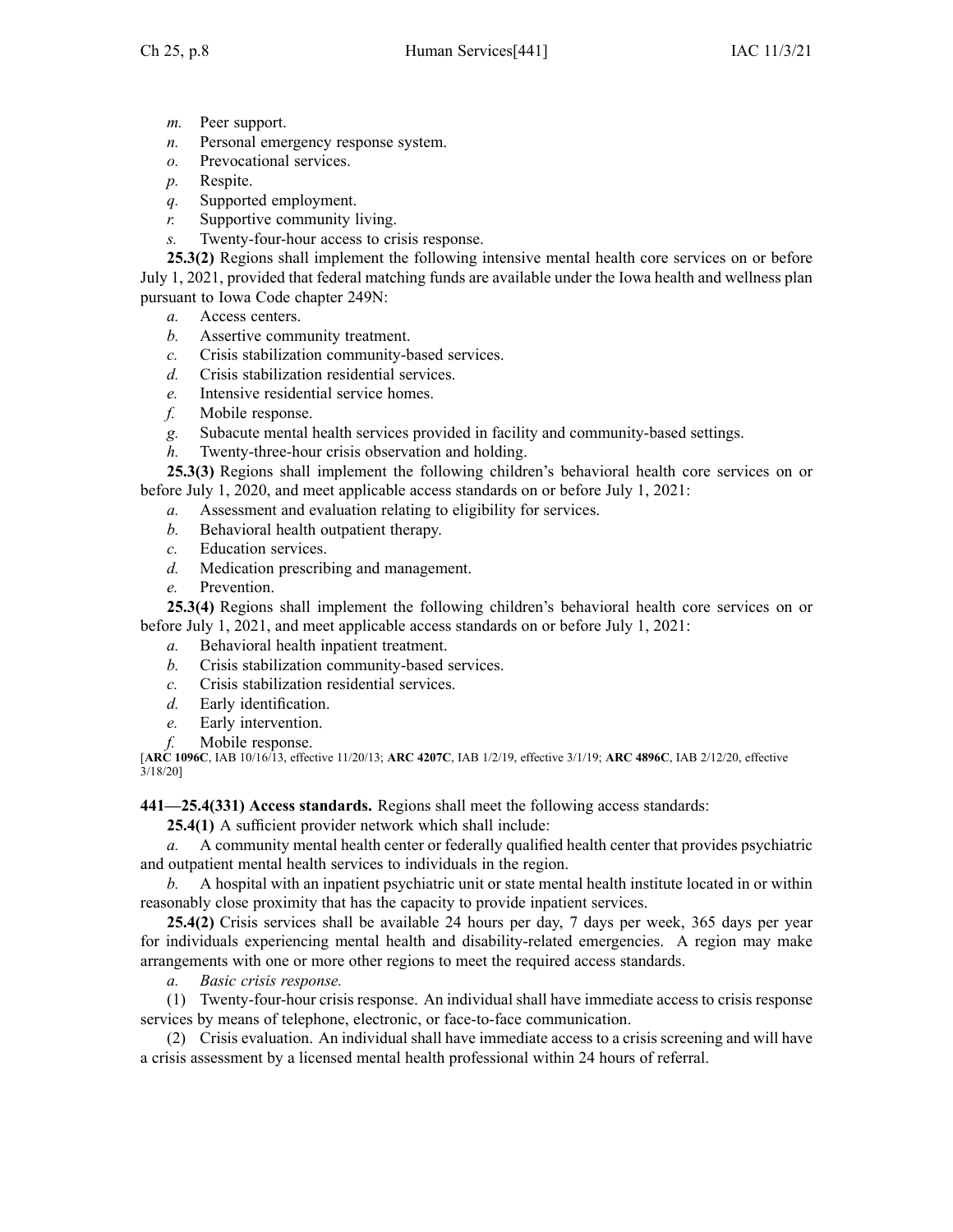*b. Crisis stabilization community-based services.* An individual who has been determined to need CSCBS shall receive face-to-face contact from the CSCBS provider within 120 minutes from the time of referral.

*c. Crisis stabilization residential services.* An individual who has been determined to need CSRS shall receive CSRS within 120 minutes of referral. The service shall be located within 120 miles from the residence of the individual.

*d. Mobile response.* An individual in need of mobile response services shall have face-to-face contact with mobile crisis staff within 60 minutes of dispatch.

*e. Twenty-three-hour observation and holding.* An adult who has been determined to need 23-hour observation and holding shall receive 23-hour observation and holding within 120 minutes of referral. The service shall be located within 120 miles from the residence of the individual.

**25.4(3)** The region shall provide the following treatment services:

*a. Outpatient.*

(1) Emergency: During an emergency, outpatient services shall be initiated to an individual within 15 minutes of telephone contact.

(2) Urgent: Outpatient services shall be provided to an individual within one hour of presentation or 24 hours of telephone contact.

(3) Routine: Outpatient services shall be provided to an individual within four weeks of reques<sup>t</sup> for appointment.

(4) Distance: Outpatient services shall be offered within 30 miles for an individual residing in an urban community and 45 miles for an individual residing in <sup>a</sup> rural community.

*b. Inpatient.*

(1) An individual in need of emergency inpatient services shall receive treatment within 24 hours.

(2) Inpatient services shall be available within reasonably close proximity to the region.

*c. Assessment and evaluation.* An individual who hasreceived inpatientservicesshall be assessed and evaluated within four weeks.

**25.4(4)** Subacute facility-based mental health services. An adult shall receive subacute facility-based mental health services within 24 hours of referral. The service shall be located within 120 miles of the residence of the individual.

25.4(5) Support for community living for adults. The first appointment shall occur within four weeks of the individual's reques<sup>t</sup> of suppor<sup>t</sup> for community living.

**25.4(6)** Support for employment for adults. The initial referral shall take place within 60 days of the individual's reques<sup>t</sup> of suppor<sup>t</sup> for employment.

**25.4(7)** Recovery services for adults. An individual receiving recovery services shall not have to travel more than 30 miles if residing in an urban area or 45 miles if residing in <sup>a</sup> rural area to receive services.

**25.4(8)** Service coordination.

*a.* An adult receiving service coordination shall not have to travel more than 30 miles if residing in an urban area or 45 miles if residing in <sup>a</sup> rural area to receive services.

*b.* An adult shall receive service coordination within ten days of the initial reques<sup>t</sup> for such service or being discharged from an inpatient facility.

**25.4(9)** The region shall make the following intensive mental health services available for adults. A region may make arrangements with one or more other regions to meet the required access standards.

*a. Assertive community treatment.*

(1) A minimum of 22 ACT teams shall be operational statewide.

(2) A sufficient number of ACT teams shall be available to serve the number of individuals in the region who are eligible for ACT services. As <sup>a</sup> guideline for planning purposes, the ACT-eligible population is estimated to be about 0.06 percen<sup>t</sup> of the adult population of the region. The region may identify multiple geographic areas within the region for ACT team coverage. Regions may work with one or more other regions to identify geographic areas for ACT team coverage.

*b. Access centers.*

(1) A minimum of six access centers shall be operational statewide.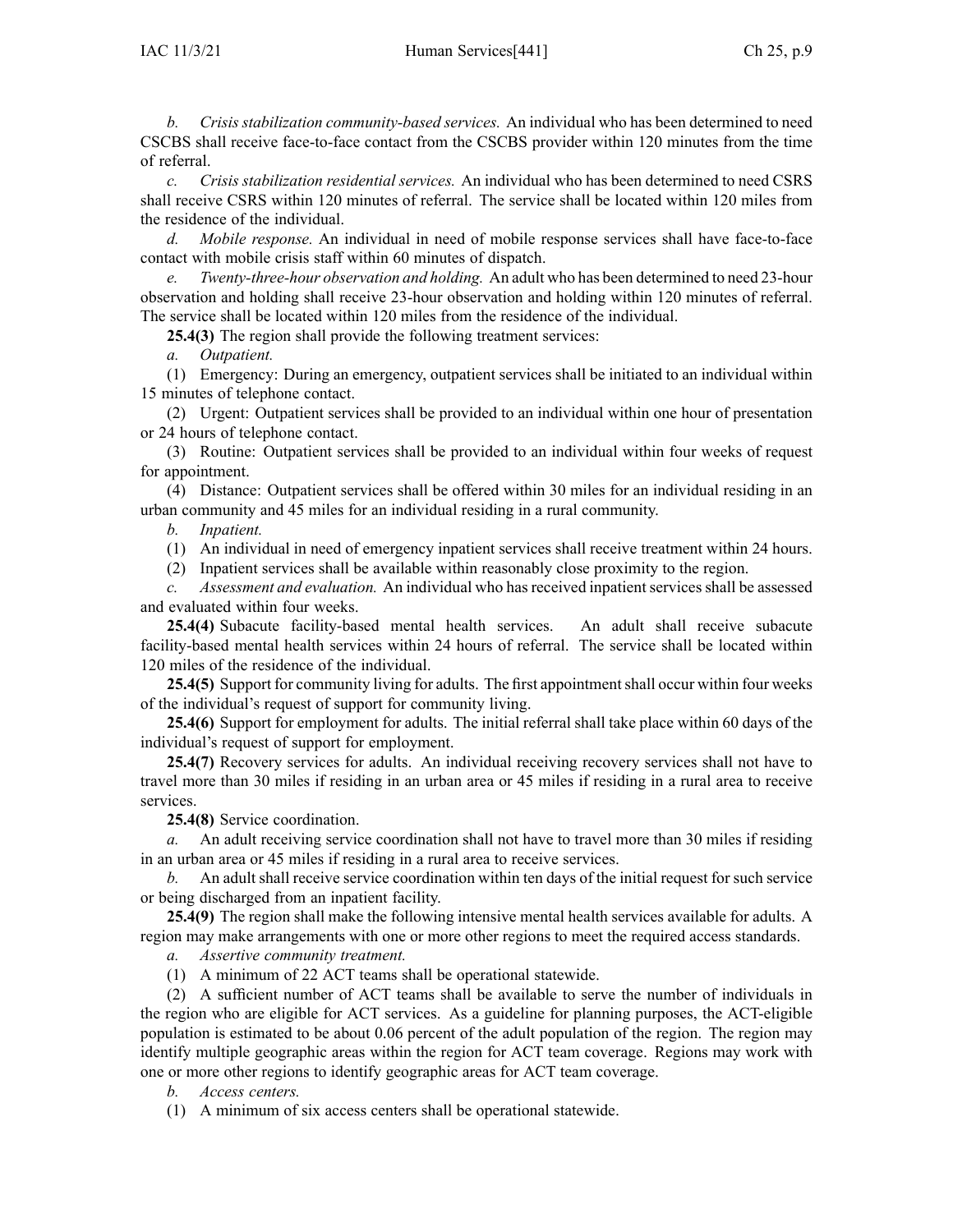(2) An access center shall be located within 120 miles of the residence of the individual or be available within 120 minutes from the time of the determination that the individual needs access center services.

*c. Intensive residential services.*

(1) A minimum of 120 intensive residential service beds shall be available statewide.

(2) An individual receiving intensive residential services shall have the service available within two hours of the individual's residence.

(3) An individual shall be admitted to intensive residential services within four weeks from referral.

**25.4(10)** The following limitations apply to home and vehicle modification for an individual receiving mental health and disability services:

*a.* A lifetime limit equal to that established for the home- and community-based services waiver for individuals with intellectual disabilities in the medical assistance program.

*b.* A provider reimbursement paymen<sup>t</sup> will be no lower than that provided through the home- and community-based services waiver for individuals with intellectual disabilities in the medical assistance program.

**25.4(11)** The region shall make the following efforts and activities related to children's behavioral health available to the residents of the region:

*a. Prevention.* Prevention activities shall be carried out at least four times <sup>a</sup> year.

*b. Education services.* Education activities shall be carried out at least four times <sup>a</sup> year.

**25.4(12)** The region shall ensure that the following behavioral health services are available to children in the region:

*a. Early identification.* A child shall receive early identification services within four weeks of the time the reques<sup>t</sup> for such services is made.

*b. Early intervention.* A child shall receive early intervention services within four weeks of the time the reques<sup>t</sup> for such services is made.

[**ARC [1096C](https://www.legis.iowa.gov/docs/aco/arc/1096C.pdf)**, IAB 10/16/13, effective 11/20/13; **ARC [4207C](https://www.legis.iowa.gov/docs/aco/arc/4207C.pdf)**, IAB 1/2/19, effective 3/1/19; **ARC [4896C](https://www.legis.iowa.gov/docs/aco/arc/4896C.pdf)**, IAB 2/12/20, effective 3/18/20]

**441—25.5(331) Practices.** A region shall ensure that access is available to providers of core services that demonstrate the following competencies:

**25.5(1)** Regions shall have service providers that are trained to provide effective services to individuals with multi-occurring conditions. Training for serving individuals with multi-occurring conditions provided by the region shall be training identified by the Substance Abuse and Mental Health Services Administration, the Dartmouth Psychiatric Research Center or other generally recognized professional organization specified in the regional service system managemen<sup>t</sup> plan.

**25.5(2)** Regions shall have service providers that are trained to provide effective trauma-informed care. Trauma-informed care training provided by the region shall be recognized by the National Center for Trauma-Informed Care or other generally recognized professional organization specified in the regional service system managemen<sup>t</sup> plan.

**25.5(3)** Regions must have evidence-based practices that the region has independently verified as meeting established fidelity to evidence-based service models including, but not limited to, assertive community treatment or strengths-based case management; integrated treatment of co-occurring substance use and mental health disorders; supported employment; family psychoeducation; illness managemen<sup>t</sup> and recovery; and permanen<sup>t</sup> supportive housing. [**ARC [4207C](https://www.legis.iowa.gov/docs/aco/arc/4207C.pdf)**, IAB 1/2/19, effective 3/1/19]

**441—25.6(331) Intensive mental health services.** The purpose of intensive mental health services is to provide <sup>a</sup> continuum of services and supports to adults with complex mental health and multi-occurring conditions who need <sup>a</sup> high level of intensive and specialized suppor<sup>t</sup> to attain stability in health, housing, and employment and to work toward recovery.

**25.6(1)** *Access centers.* The purpose of an access center is to serve adults experiencing <sup>a</sup> mental health or substance use crisis who are not in need of an inpatient psychiatric level of care and who do not have alternative, safe, effective services immediately available.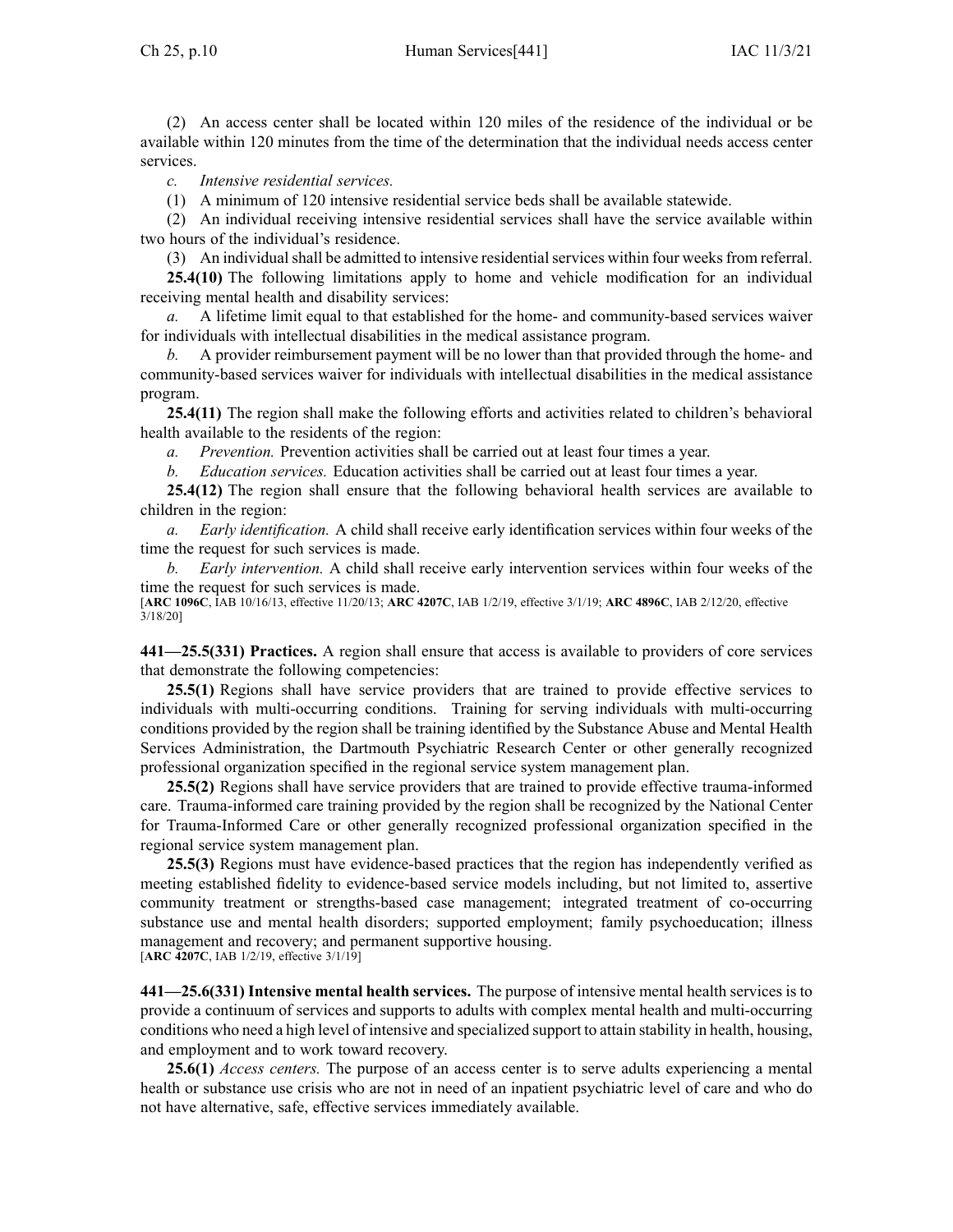*a. Regional coordination.* Each region shall designate at least one access center provider and ensure that access center services are available to the residents of the region consistent with [subrule](https://www.legis.iowa.gov/docs/iac/rule/441.25.4.pdf) [25.4\(9\)](https://www.legis.iowa.gov/docs/iac/rule/441.25.4.pdf).

(1) Regions shall work collaboratively to develop <sup>a</sup> minimum of six access centers strategically located throughout the state, with the suppor<sup>t</sup> of the medical assistance program.

(2) Access centers may be shared by two or more regions.

(3) Each region shall establish methods to provide for reimbursement of <sup>a</sup> region when <sup>a</sup> non-Medicaid-eligible resident of another region utilizes an access center or other non-Medicaid-covered services located in that region.

*b. Access center standards.* A designated access center shall meet all of the following criteria:

(1) An access center shall have no residential facility-based setting with more than 16 beds.

(2) An access center provider shall be accredited to provide crisis stabilization residential services pursuan<sup>t</sup> to [441—Chapter](https://www.legis.iowa.gov/docs/iac/chapter/441.24.pdf) 24.

(3) An access center provider shall be licensed to provide subacute mental health services as described in rule [441—77.56\(](https://www.legis.iowa.gov/docs/iac/rule/441.77.56.pdf)249A).

(4) An access center provider shall be licensed as <sup>a</sup> substance abuse treatment program pursuan<sup>t</sup> to Iowa Code chapter [125](https://www.legis.iowa.gov/docs/ico/chapter/2018/125.pdf) or have <sup>a</sup> cooperative agreemen<sup>t</sup> with and immediate accessto licensed substance abuse treatment services or medical care that incorporates withdrawal management.

(5) An access center shall provide services on <sup>a</sup> no reject, no eject basis to individuals who meet service eligibility criteria.

(6) An access center shall accep<sup>t</sup> and serve eligible individuals who are court-ordered to participate in mental health or substance use disorder treatment.

(7) An access center shall provide all required services listed in [25.6\(1\)](https://www.legis.iowa.gov/docs/iac/rule/441.25.6.pdf)*"d"* in <sup>a</sup> coordinated manner. An access center may provide coordinated services in one or more locations.

*c. Eligibility for access center services.* To be eligible to receive access center services, an individual shall meet all of the following criteria:

(1) The individual is an adult in need of screening, assessment, services or treatment related to <sup>a</sup> mental health or substance use crisis.

(2) The individual shows no obvious signs of illness or injury indicating <sup>a</sup> need for immediate medical attention.

(3) The individual has been determined not to need an inpatient psychiatric hospital level of care.

(4) The individual does not have immediate access to alternative, safe, and effective services.

*d. Access center services.* An access center shall provide or arrange for the provision of all of the following:

(1) Immediate intake assessment and screening that includes but is not limited to mental and physical health conditions, suicide risk, brain injury, and substance use. A crisis evaluation that includes all required screenings may serve as an intake assessment.

(2) Comprehensive person-centered mental health assessments by appropriately licensed or credentialed professionals, as indicated by the intake assessment.

(3) Comprehensive person-centered substance use disorder assessments by appropriately licensed or credentialed professionals, as indicated by the intake assessment.

(4) Peer suppor<sup>t</sup> services, as indicated by <sup>a</sup> comprehensive assessment.

(5) Mental health treatment, as indicated by <sup>a</sup> comprehensive assessment.

(6) Substance use treatment, as indicated by <sup>a</sup> comprehensive assessment.

(7) Physical health care services as indicated by <sup>a</sup> health screening.

(8) Care coordination.

(9) Service navigation and linkage to needed services including housing, employment, shelter services, intellectual and developmental disability services, and brain injury services, with warm handoffs to other service providers.

**25.6(2)** *Assertive community treatment (ACT) services.* The purpose of assertive community treatment is to serve adults with the most severe and persistent mental illness conditions and functional impairments. ACT services provide <sup>a</sup> set of comprehensive, integrated, intensive outpatient services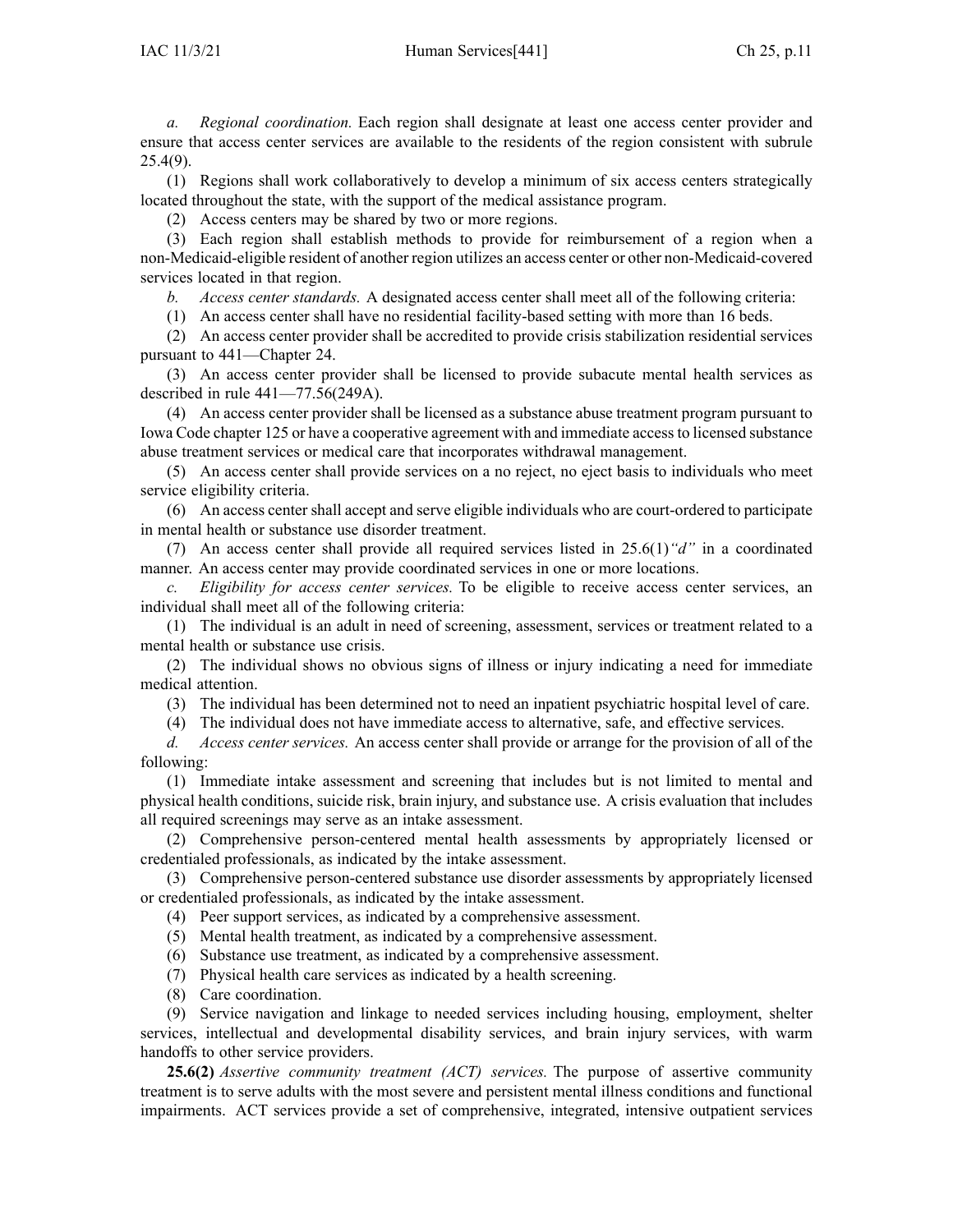delivered by <sup>a</sup> multidisciplinary team under the supervision of <sup>a</sup> psychiatrist, an advanced registered nurse practitioner, or <sup>a</sup> physician assistant under the supervision of <sup>a</sup> psychiatrist. An ACT program shall designate <sup>a</sup> staff member to be responsible for administration of the program and with the authority to sign documents and receive payments on behalf of the program.

*a. Regional coordination.* Each region shall designate at least one ACT provider and ensure that ACT services are available to the residents of the region consistent with subrule 25.4(9). Regions may work collaboratively with other regions when an ACT team is serving more than one region.

(1) Each region shall determine the number and size of ACT teams needed to serve the ACT-eligible population in that region.

(2) Each region shall verify that all ACT programs operating in the region have periodic fidelity reviews consistent with evidence-based practice standards published by the Substance Abuse and Mental Health Services Administration (SAMHSA). Each ACT program shall have <sup>a</sup> fidelity review, including <sup>a</sup> peer review, on the following schedule:

- 1. Within the first 12 months of operation.
- 2. Annually during each of the second and third years of operation.

3. Biennially thereafter for teams with satisfactory fidelity reviews. Teams with unsatisfactory reviews shall be reviewed again after one year.

Results of the ACT team fidelity reviews shall be included in the region's annual report.

*b. ACT team composition.* Each ACT team shall include <sup>a</sup> minimum of six members and must include <sup>a</sup> member qualified to fill each of the eight following roles. One team member may fill more than one role if all other qualifications are met.

(1) A psychiatrist, an advanced registered nurse practitioner, or <sup>a</sup> physician assistant under the supervision of <sup>a</sup> psychiatrist who is board-certified or eligible for board certification.

- (2) A team leader.
- (3) A registered nurse.
- (4) A mental health professional.
- (5) A substance abuse treatment provider.
- (6) A community suppor<sup>t</sup> specialist.
- (7) A peer suppor<sup>t</sup> specialist.
- (8) An employment specialist.
- *c. Staff qualifications.* ACT team members shall meet the following qualifications:
- (1) Psychiatrist. A psychiatrist on the team shall be <sup>a</sup> person who meets all of the following criteria:
- 1. Is <sup>a</sup> doctor of medicine (M.D.) or <sup>a</sup> doctor of osteopathy (D.O.).
- 2. Is licensed in Iowa pursuan<sup>t</sup> to 653—Chapter 9.

3. Is certified or is eligible to be certified as <sup>a</sup> psychiatrist by the American Board of Medical Specialties' Board of Psychiatry and Neurology or by the American Osteopathic Board of Neurology and Psychiatry.

4. Has experience working with persons with severe and persistent mental illness.

5. Provides <sup>a</sup> minimum of 16 hours per week of psychiatrist time for every 50 ACT clients.

(2) Advanced registered nurse practitioner. An advanced registered nurse practitioner on the team shall be <sup>a</sup> person who meets all of the following criteria:

1. Is licensed pursuan<sup>t</sup> to 655—Chapter 7.

2. Has <sup>a</sup> mental health certification.

3. Has experience working with persons with severe and persistent mental illness.

4. Provides <sup>a</sup> minimum of 16 hours per week of advanced registered nurse practitioner time for every 50 ACT clients.

(3) Physician assistant. A physician assistant on the team shall be <sup>a</sup> person who meets all of the following criteria:

1. Is licensed pursuan<sup>t</sup> to 645—Chapter 326.

2. Has experience working with persons with severe and persistent mental illness.

3. Is practicing under the supervision of <sup>a</sup> psychiatrist who is board-certified or eligible for board certification.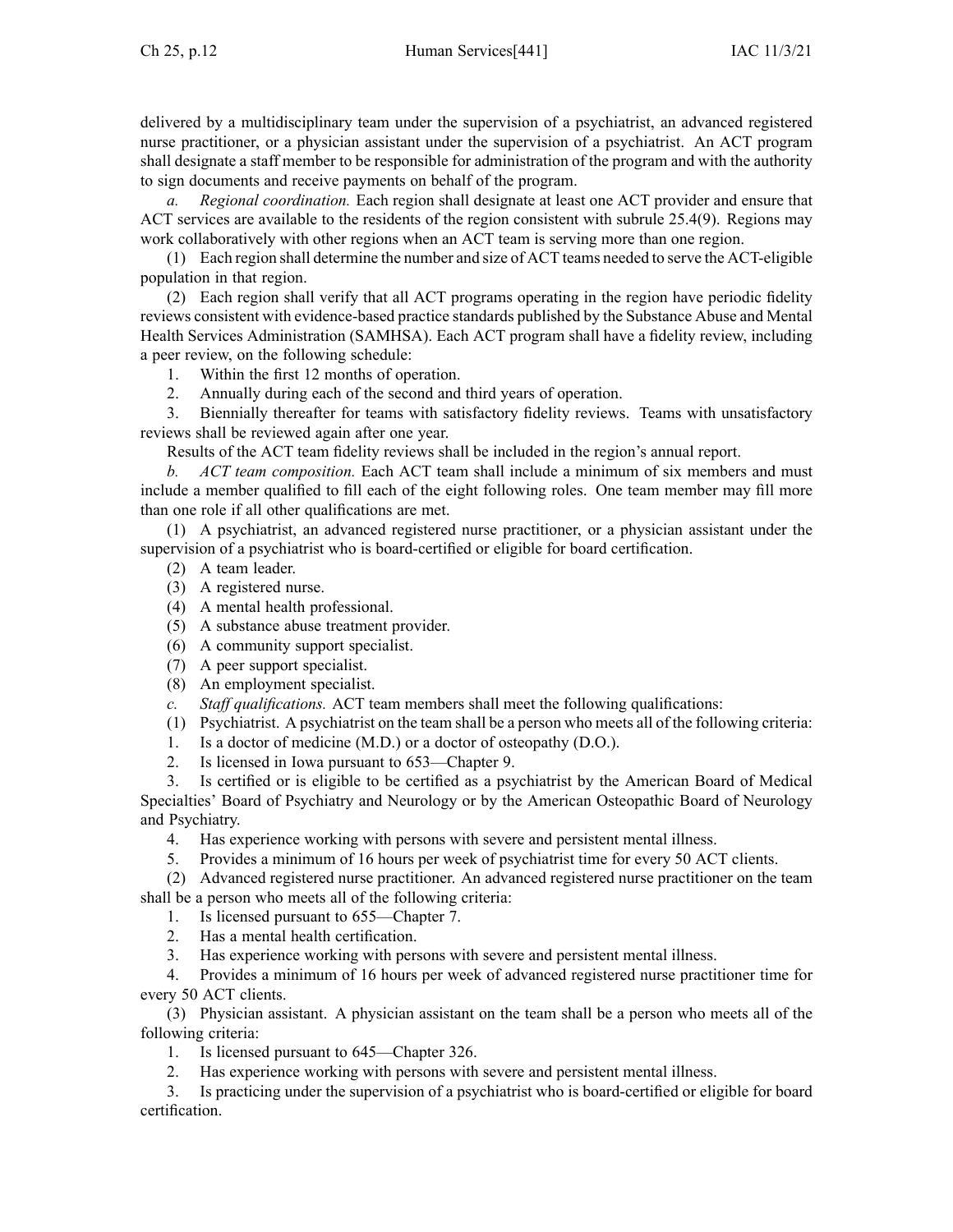4. Provides <sup>a</sup> minimum of 16 hours per week of physician assistant time for every 50 ACT clients.

(4) Team leader. A team leadershall be <sup>a</sup> person on the team who meets all of the following criteria:

1. Has <sup>a</sup> master's degree in <sup>a</sup> mental health field, including but not limited to nursing, social work, mental health counseling, psychiatric rehabilitation, or psychology.

2. Is actively involved in direct contact with individuals being served by the team.

3. Is <sup>a</sup> full-time staff member whose responsibilities are limited to the ACT team and who serves as the clinical and administrative supervisor of the team.

(5) Registered nurse. A registered nurse on the team shall be <sup>a</sup> person who meets all of the following criteria:

1. Is licensed as <sup>a</sup> registered nurse pursuan<sup>t</sup> to 655—Chapter 3.

2. Has experience working with persons with severe and persistent mental illness.

(6) Mental health professional. A mental health professional on the team shall be <sup>a</sup> person who meets all of the following criteria:

1. Is <sup>a</sup> mental health counselor or marital and family therapist licensed pursuan<sup>t</sup> to 645—Chapter 31; <sup>a</sup> social worker licensed as <sup>a</sup> master or independent social worker pursuan<sup>t</sup> to 645—Chapter 280; or an occupational therapist licensed pursuan<sup>t</sup> to 645—Chapter 206.

2. Has experience working with persons with severe and persistent mental illness.

(7) Substance abuse treatment professional. A substance abuse treatment professional on the team shall be <sup>a</sup> person who meets all of the following criteria:

1. Is an appropriately credentialed counselor pursuan<sup>t</sup> to 641—subparagraph 155.21(8)*"b"*(1).

2. Has at least three years of experience working with persons with substance use disorders.

(8) Community suppor<sup>t</sup> specialist. A community suppor<sup>t</sup> specialist on the team shall be <sup>a</sup> person who meets all of the following criteria:

1. Has <sup>a</sup> bachelor's degree with at least 30 semester hours or equivalent quarter hours in <sup>a</sup> human services field, including but not limited to sociology, social work, counseling, psychology, or human services.

2. Has experience working with persons with severe and persistent mental illness.

(9) Peer suppor<sup>t</sup> specialist. A peer suppor<sup>t</sup> specialist on the team shall be <sup>a</sup> person who meets all of the following criteria:

1. Has been diagnosed with <sup>a</sup> severe and persistent mental illness.

2. Has met all requirements of the Appalachian Consulting Group Peer Support Training Model by no later than six months after the date of hire.

(10) Employment specialist. An employment specialist on the team shall be <sup>a</sup> person who meets all of the following criteria:

1. Has experience working with persons with severe and persistent mental illness.

2. Meets one of the following:

● Has <sup>a</sup> bachelor's degree with at least 30 semester hours or equivalent quarter hours in <sup>a</sup> human services field, including but not limited to sociology, social work, counseling, or psychology, and completes at least 12 hours of employment services training within six months of the date of hire.

● Has <sup>a</sup> high school diploma or equivalent, has at least one year of specialized vocational training or supervised experience in vocational and related services, including but not limited to supported employment, job coaching, supported community living, or habilitation, and completes at least 12 hours of employment services training within six months of the date of hire.

(11) Psychologist. A psychologist on the team shall be <sup>a</sup> person who meets all of the following criteria:

1. Is licensed pursuan<sup>t</sup> to 645—Chapter 240.

2. Has experience working with persons with <sup>a</sup> severe and persistent mental illness.

*d. ACT provider standards.* Organizations seeking regional designation as an ACT provider shall meet the following criteria at initial application and annually thereafter. A designated ACT provider shall:

(1) Develop and maintain written ACT-specific admission policies and procedures, including but not limited to <sup>a</sup> gradual rate of admission and program eligibility requirements.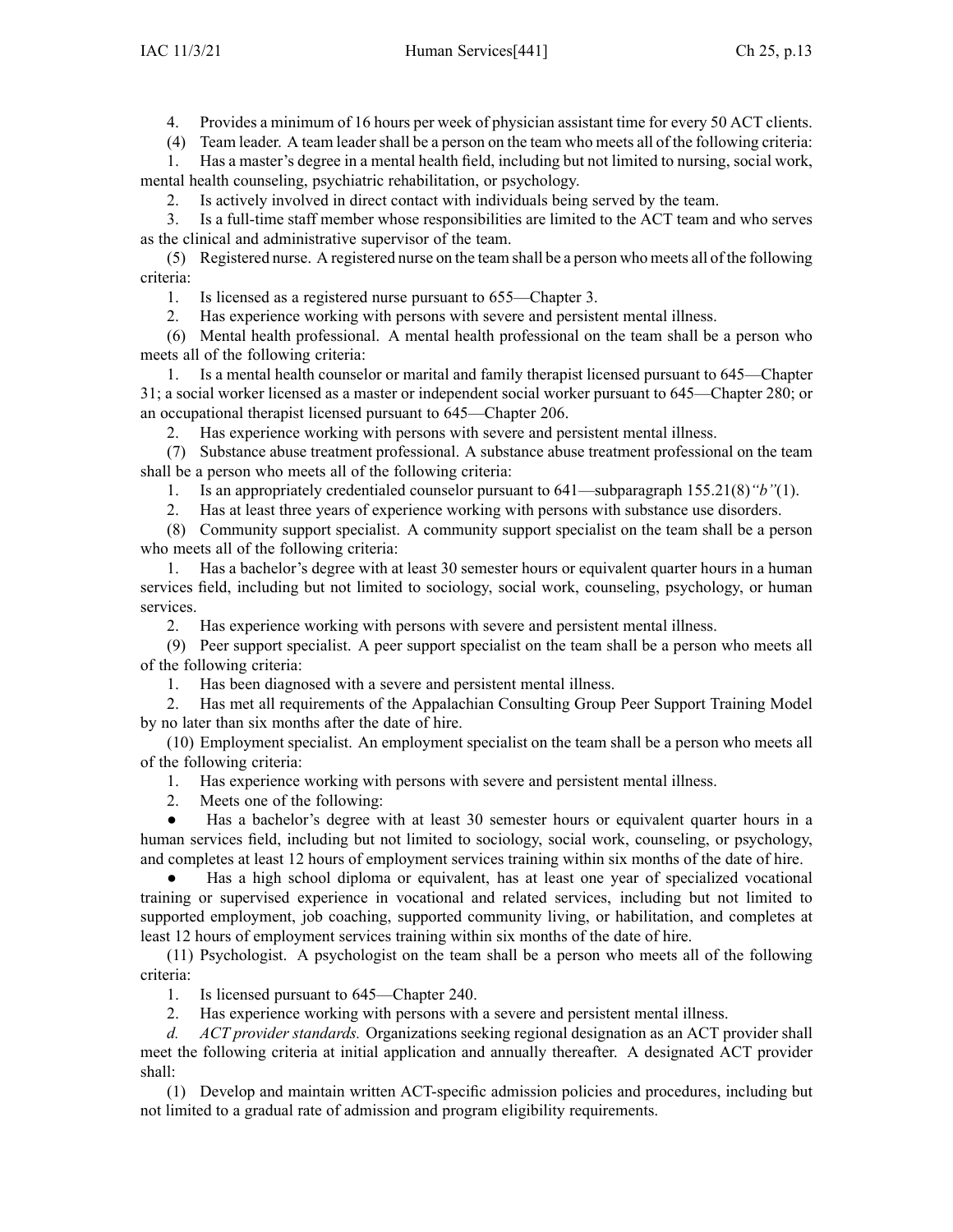(2) Develop and maintain written ACT-specific discharge policies and procedures. Discharge criteria shall include but are not limited to the following:

1. An individual reaches individually established goals for discharge, and the individual and program staff mutually agree to the termination of services; or

2. An individual requests discharge, demonstrates the ability to function in all major role areas without ongoing assistance from the program and without significant relapse when services are withdrawn, and the program staff agree to the termination of services; or

3. An individual moves outside the geographic area of the team's responsibility. In such cases, the team shall arrange for transfer of responsibility for mental health services to an ACT program or another provider wherever the individual is relocating, and the team shall maintain contact with the individual until the service transfer is implemented; or

4. An individual declines or refuses services and requests discharge despite the team's best efforts to develop an acceptable treatment plan with the individual.

(3) Documentation of discharges. Documentation shall include:

1. The reason(s) for discharge as stated by both the individual and the team.

2. A summary of the individual's biopsychosocial status at the time of discharge.

3. A written final evaluation summary of the individual's progresstoward the goalsin the treatment plan.

4. A plan developed in conjunction with the individual for follow-up treatment after discharge.

5. The signature of each of the following:

 $\bullet$ The individual, or documentation of why the individual's signature was not obtained.

- ●The service coordinator.
- $\bullet$ The team leader.

● The psychiatrist, advanced registered nurse practitioner, or physician assistant under the supervision of <sup>a</sup> board-certified psychiatrist.

*e. ACT team standards.* All designated ACT teams shall:

(1) Participate in all of the individual's mental health services.

(2) Ensure that services for the psychiatric needs of the individual are available 24 hours <sup>a</sup> day.

(3) Develop <sup>a</sup> specific treatment plan based on the assessment of needs and including goals and actions to address the individual's medical, social, educational, and other needs.

(4) Make referrals to services and related activities to assist the individual with the individual's assessed needs.

(5) Monitor and perform follow-up activities necessary to ensure that the treatment plan is carried out and that the individual has access to necessary services. Activities may include monitoring contacts with providers, family members, natural supports, and others.

(6) Hold team meetings at least four times <sup>a</sup> week to facilitate ACT services and briefly review the status of the individual with other members of the team.

(7) Have the capacity to provide multiple contacts <sup>a</sup> week with individuals experiencing severe symptoms, trying <sup>a</sup> new medication, experiencing <sup>a</sup> health problem or serious life event, trying to go back to school or starting <sup>a</sup> new job, making changes in <sup>a</sup> living situation or employment, or having significant ongoing problemsin daily living. All members of the team share responsibility for addressing the needs of all individuals. The number of team contacts per individual served shall average at least three per week per individual when calculated across all individuals served by the team. Contacts may be weekly, daily, or more frequent. The frequency of contacts is determined by the needs of the individual.

(8) Have the capacity to rapidly increase service intensity to an individual when the individual's status requires it or the individual requests it.

(9) Ensure that treatment, rehabilitation, and suppor<sup>t</sup> activities are available 24 hours <sup>a</sup> day, 7 days <sup>a</sup> week, 365 days <sup>a</sup> year, including nights, weekends, and holidays. If there are insufficient numbers of staff to operate an after-hours on-call system, staff shall provide crisis response during regular work hours and arrange coverage for all other hours through <sup>a</sup> reliable crisis response service.

(10) Provide no more than 20 percen<sup>t</sup> of service contacts in office-based settings.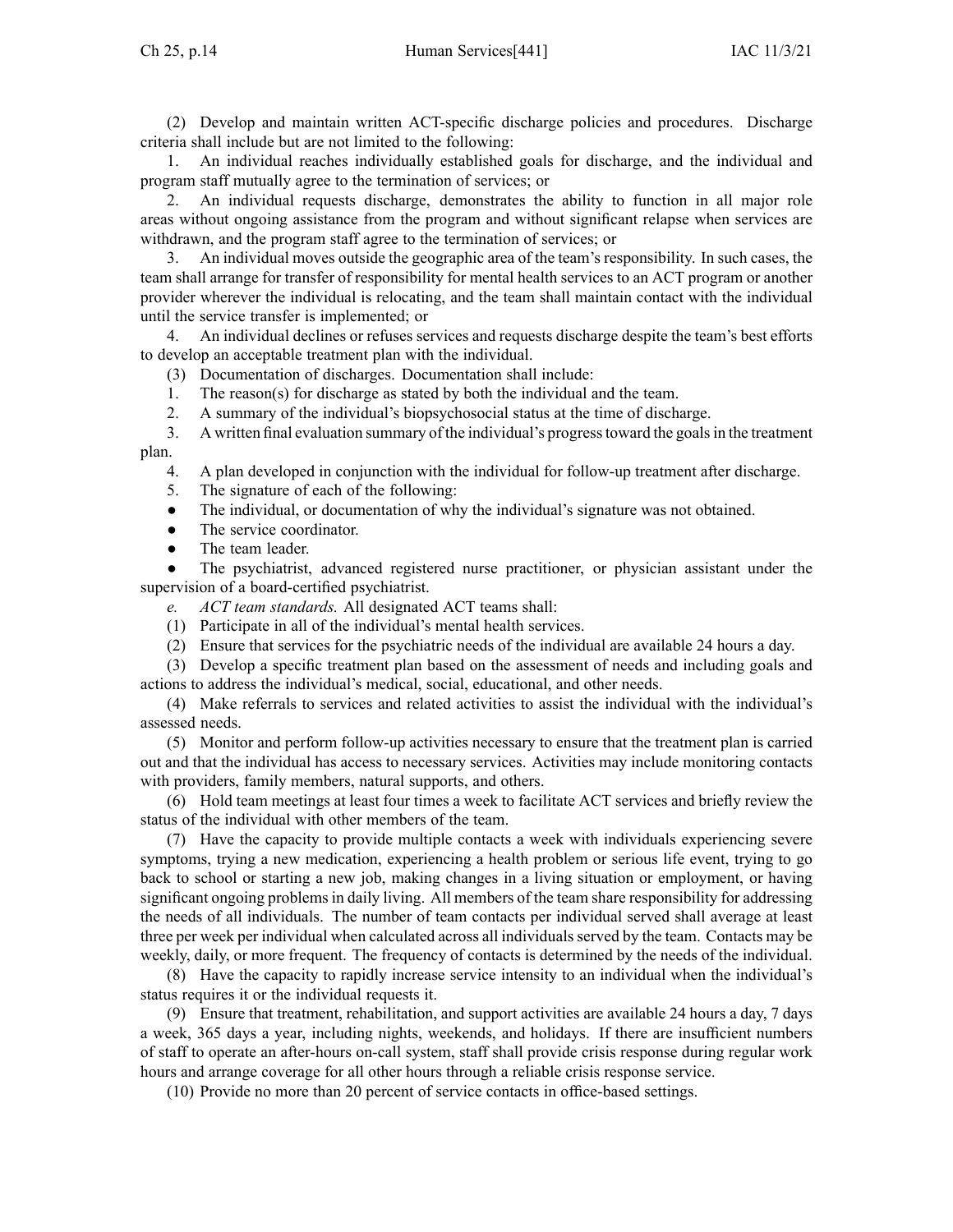*f. Staff-to-client ratio.* ACT teams shall maintain <sup>a</sup> ratio of at least one full-time or full-time equivalent staff person to every ten individuals served. The ACT team staff-to-client ratios do not include the psychiatrist, advanced nurse practitioner, or physician assistant practicing under the supervision of <sup>a</sup> psychiatrist.

*g. Eligibility criteria for ACT services.* To be eligible to receive ACT services, the individual shall meet all of the following criteria:

(1) Is at least 17 years of age.

(2) Has <sup>a</sup> severe and persistent mental illness or complex mental health symptomology. Individuals with <sup>a</sup> primary diagnosis of substance use disorder, developmental disability, personality disorder, or organic disorder are not eligible for ACT services.

(3) Is in need of <sup>a</sup> consistent team of professionals and multiple mental health and suppor<sup>t</sup> services to live independently in the community and reduce hospitalizations, as evidenced by one or both of the following:

1. A pattern of repeated treatment failures during the previous 12 months, including at least two psychiatric hospitalizations or psychiatric care delivered at least twice in an emergency department, at an access center, or by <sup>a</sup> mobile crisis team; or

2. The need for multiple or combined mental health and basic living supports to preven<sup>t</sup> the need for <sup>a</sup> more intrusive level of care.

(4) Presents <sup>a</sup> reasonable likelihood that ACT services will lead to specific, observable improvements in the individual's functioning and assist the individual in achieving or maintaining independent community living. Specifically, the individual:

1. Is medically stable;

2. Does not require <sup>a</sup> level of care that includes more intensive medical monitoring;

3. Presents <sup>a</sup> low risk to self, others, or property, with treatment and support; and

4. Lives independently in the community or demonstrates <sup>a</sup> capacity and desire to live independently in the community.

*h. ACT services.* ACT teams shall provide the following services:

(1) Initial assessment and treatment planning.

1. An assessment of the individual shall be completed within 30 days of admission that includes psychiatric history, medical history, educational history, employment, substance use, problems with activities of daily living, social interests, and family relationships.

2. An individualized written treatment plan shall be developed based on the assessment. The treatment plan shall identify the necessary psychiatric rehabilitation treatment and suppor<sup>t</sup> services, including all of the following:

 $\bullet$ Treatment objectives and outcomes.

 $\bullet$ The expected frequency and duration of each service.

 $\bullet$ The location where the services will be provided.

 $\bullet$ A crisis plan.

 $\bullet$ The schedule for updates of the treatment plan.

(2) Evaluation and medication management.

1. The evaluation portion of ACT services consists of <sup>a</sup> comprehensive mental health evaluation and assessment of the individual by <sup>a</sup> psychiatrist, advanced registered nurse practitioner, or physician assistant.

2. Medication managemen<sup>t</sup> consists of the prescription and managemen<sup>t</sup> of medication by <sup>a</sup> psychiatrist, advanced registered nurse practitioner, or physician assistant in response to the individual's complaints and symptoms. A psychiatric registered nurse assists in this managemen<sup>t</sup> by making contact with the individual regarding medications and their effect on the individual's complaints and symptoms.

(3) Integrated therapy and counseling for mental health and substance abuse. Integrated therapy and counseling consists of direct counseling for treatment of mental health and substance abuse symptoms by <sup>a</sup> psychiatrist, licensed mental health professional, advanced registered nurse practitioner, physician assistant, or substance abuse specialist. Individual counseling may be provided by other team members under the supervision of <sup>a</sup> psychiatrist or licensed mental health practitioner.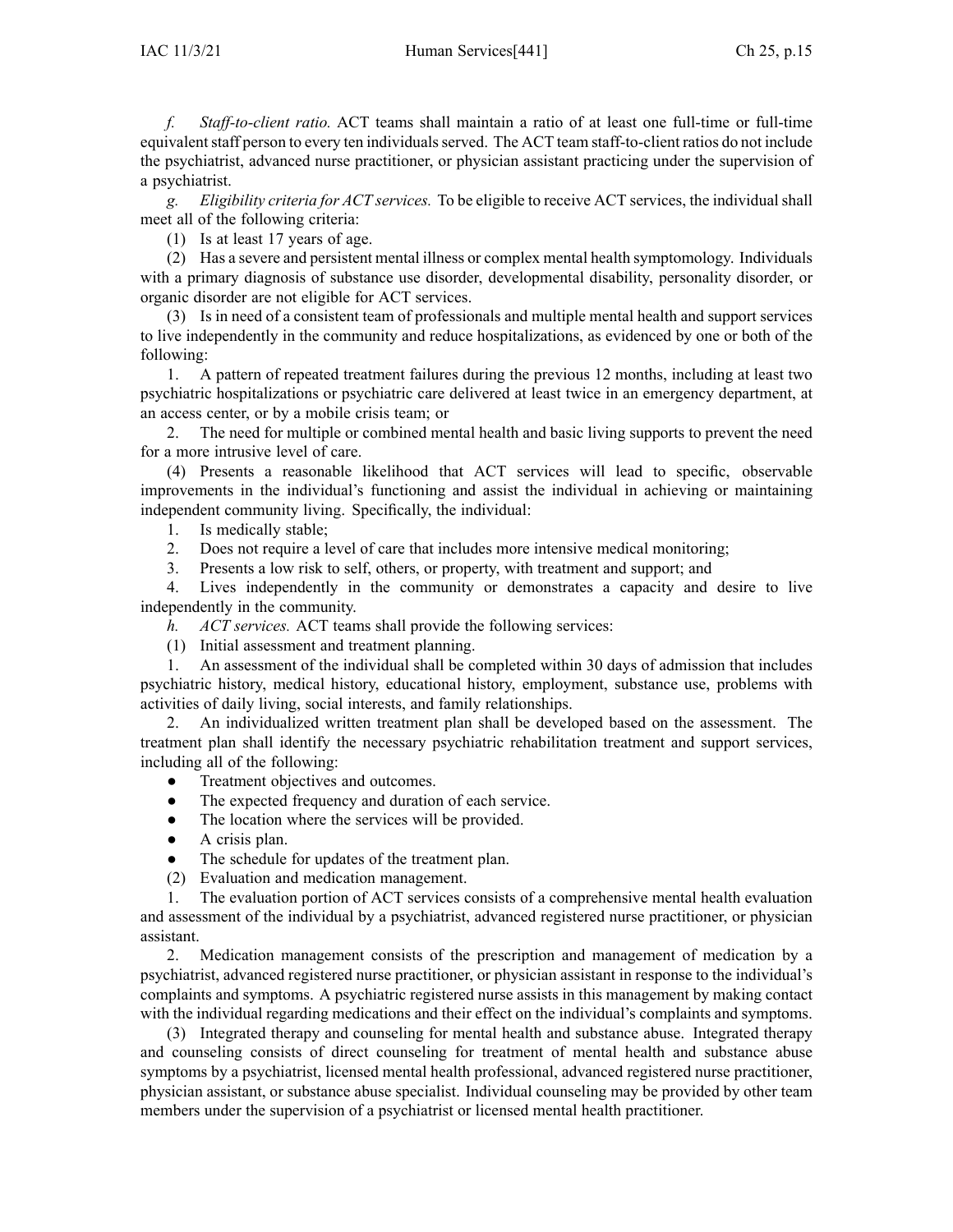(4) Skill teaching. Skill teaching consists of side-by-side demonstration and observation of daily living activities by any team member.

(5) Community support. Community suppor<sup>t</sup> may be provided by any team member and consists of the following activities focused on recovery and rehabilitation:

1. Personal and home skills training to assist the individual to develop and maintain skills for self-direction and coping with the living situation.

2. Community skills training to assist the individual in maintaining a positive level of participation in the community through development of socialization skills and personal coping skills.

(6) Medication monitoring. Medication monitoring services shall be provided by <sup>a</sup> psychiatric nurse and other team members under the supervision of <sup>a</sup> psychiatrist or psychiatric nurse and consists of:

1. Monitoring the individual's day-to-day functioning, medication compliance, and access to medications; and

2. Ensuring that the individual keeps appointments.

(7) Case managemen<sup>t</sup> for treatment and service plan coordination. Case managemen<sup>t</sup> consists of the development of an individualized treatment and service plan, including personalized goals and outcomes, to address the individual's medical symptoms and remedial functional impairments. Case managemen<sup>t</sup> includes:

1. Assessments, referrals, follow-up, and monitoring.

2. Assisting the individual in gaining access to necessary medical, social, educational, and other services.

3. Assessing the individual to determine service needs by collecting relevant historical information through records and other information from relevant professionals and natural supports.

(8) Crisis response. Crisis response consists of direct assessment and treatment of the individual's urgen<sup>t</sup> or crisis symptoms in the community by any team member, as appropriate.

(9) Work-related services. Work-related services may be provided by any team member. Services consist of assisting the individual in managing mental health symptoms as they relate to job performance and may include:

1. Collaborating with the individual to look for job situations of the individual's choice and creating strategies to manage situations that cause symptoms to increase.

2. Assisting the individual to develop or enhance skills to obtain <sup>a</sup> work placement, such as individual work-related behavioral management.

3. Providing supports to maintain employment, such as crisis intervention related to employment.

4. Teaching communication, problem-solving, and safety skills.<br>5. Teaching personal skills, such as time management and annou

5. Teaching personal skills, such as time managemen<sup>t</sup> and appropriate grooming for employment.

(10) Peer suppor<sup>t</sup> services. Peer suppor<sup>t</sup> services are provided by <sup>a</sup> peer suppor<sup>t</sup> specialist and include, but are not limited to, education and information, individual advocacy, and crisis response.

(11) Support services. All team members are responsible for providing suppor<sup>t</sup> services. Services consist of assisting the individual in obtaining the basic necessities of daily life, including but not limited to:

1. Medical and dental services.

2. Safe, clean, and affordable housing.

3. Financial support.

4. Benefits counseling.

5. Social services.

6. Transportation.

7. Legal advocacy and representation.

(12) Education, support, and consultation to family members and other major supports of individuals. All team members are responsible for providing education, support, and consultation to family members and other major supports of individuals with the agreemen<sup>t</sup> or consent of the individual. Services include but are not limited to: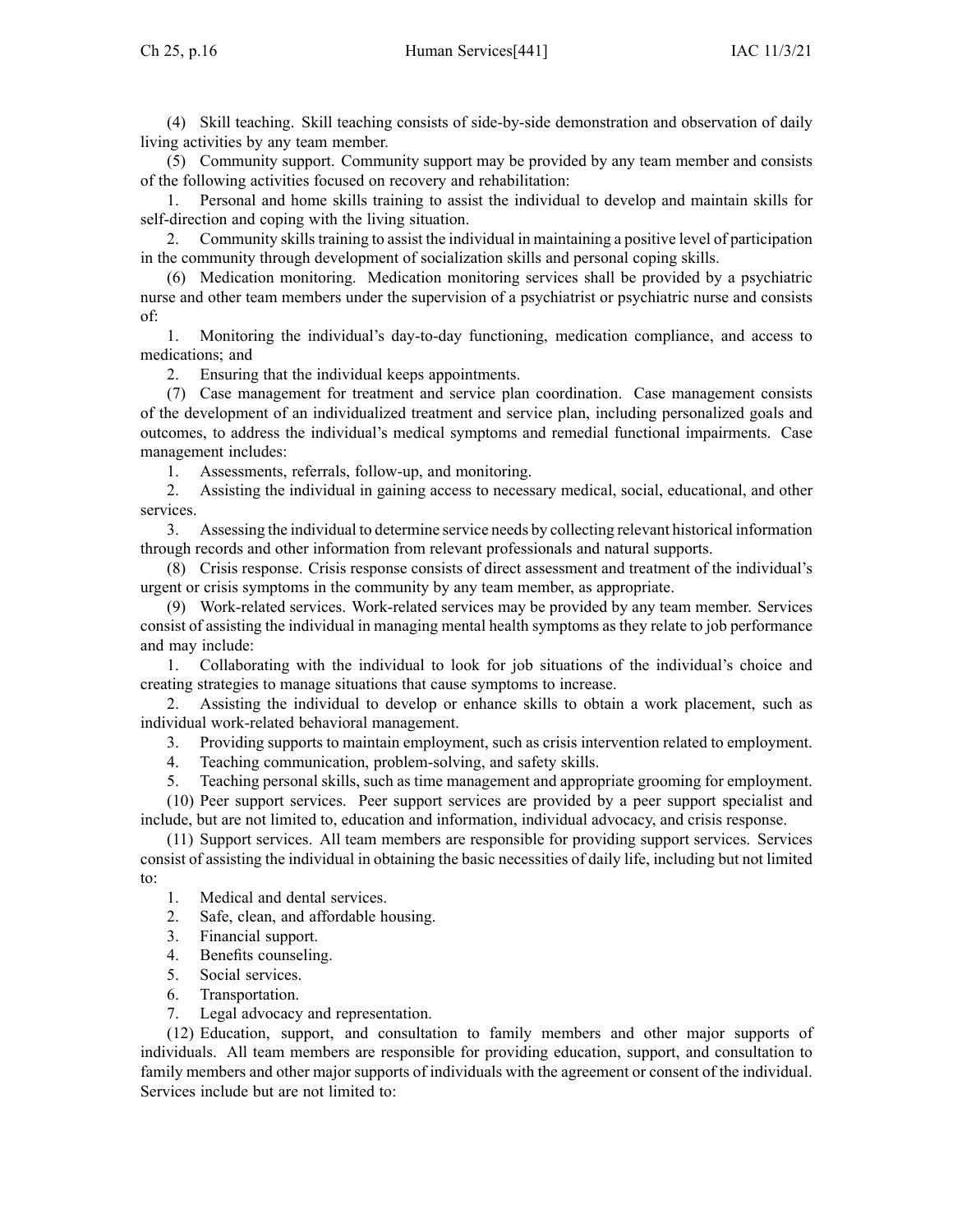1. Individualized psychoeducation about the individual's illness and the role of the family and other significant people in the therapeutic process.

2. Intervention to restore contact, resolve conflicts, and maintain relationships with family or other significant people or both.

3. Ongoing communication and collaboration, face-to-face and by telephone, between the ACT team and the family.

4. Introduction and referral to family self-help programs and advocacy organizations that promote recovery.

5. Assistance to obtain necessary services for individuals with children, including but not limited to:

- ●Individual supportive counseling.
- ●Parenting training.
- $\bullet$ Service coordination.
- ●Services to help the individual throughout pregnancy and the birth of <sup>a</sup> child.

● Services to help the individual fulfill parenting responsibilities and coordinate services for the child or children.

● Servicesto help the individual restore relationships with children who are not in the individual's custody.

**25.6(3)** *Mobile response.* The purpose of mobile response is to provide short-term individualized crisis stabilization, following <sup>a</sup> crisis screening or assessment, that is designed to restore the individual to <sup>a</sup> prior functional level. Mobile response services shall be provided as described in rule 441—24.36(225C).

**25.6(4)** *23-hour observation and holding.* The purpose of 23-hour observation and holding is to provide up to 23 hours of care for adults in <sup>a</sup> safe and secure, medically staffed treatment environment. Twenty-three-hour observation and holding shall be provided as described in rule [441—24.37](https://www.legis.iowa.gov/docs/iac/rule/441.24.37.pdf)(225C).

**25.6(5)** *Crisis stabilization community-based services.* The purpose of crisis stabilization community-based services is to provide short-term services designed to de-escalate <sup>a</sup> crisis situation and stabilize an individual following <sup>a</sup> mental health crisis in the setting where the individual lives, works, or recreates. Crisis stabilization community-based services shall be provided as described in rule 441—24.38(225C).

**25.6(6)** *Crisis stabilization residential services.* The purpose of crisis stabilization residential services is to provide <sup>a</sup> short-term alternative living arrangemen<sup>t</sup> in <sup>a</sup> setting of no more than 16 beds that is designed to de-escalate <sup>a</sup> crisis situation and stabilize an individual following <sup>a</sup> mental health crisis. Crisis stabilization residential services shall be provided as described in rule 441—24.39(225C).

**25.6(7)** *Subacute mental health services.* The purpose of subacute mental health services is to provide <sup>a</sup> comprehensive set of wraparound services to adults who have had or are at imminent risk of having acute or crisis mental health symptoms.

*a. Regional coordination.* Each region shall designate at least one subacute mental health service provider and ensure that subacute mental health services are available to the residents of the region consistent with subrule 25.4(4).

*b. Subacute mental health services standards.*

(1) Subacute mental health services in <sup>a</sup> facility-based setting shall be provided as described in Iowa Code chapter [135G](https://www.legis.iowa.gov/docs/ico/chapter/2018/135G.pdf) and 481—Chapter 71.

(2) Subacute mental health services in <sup>a</sup> community-based setting are the same as assertive community treatment (ACT) services provided as described in subrule 25.6(2).

**25.6(8)** *Intensive residential services.* The purpose of intensive residential services is to serve adults with the most intensive severe and persistent mental illness conditions who have functional impairments and may also have multi-occurring conditions. Intensive residential services provide intensive 24-hour supervision, behavioral health services, and other supportive services in <sup>a</sup> community-based residential setting.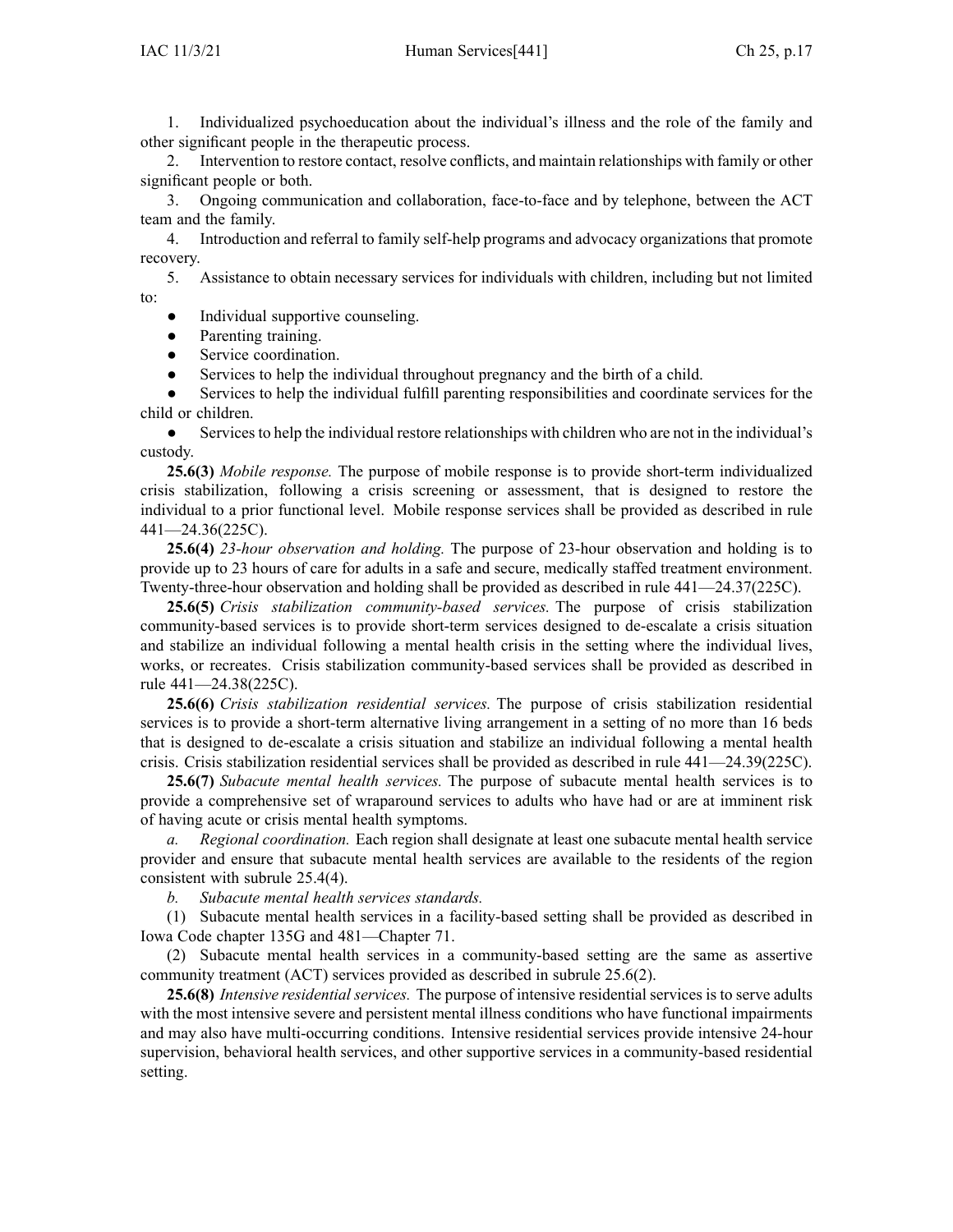*a. Regional coordination.* Each region shall designate at least one intensive residential services provider and ensure that intensive residential services are available to the residents of the region consistent with subrule 25.4(9).

(1) Regionsshall work collaboratively to develop intensive residentialservicesstrategically located throughout the state with the capacity to serve <sup>a</sup> minimum of 120 individuals, with the suppor<sup>t</sup> of the medical assistance program.

(2) Intensive residential services may be shared by two or more regions.

(3) Each region shall establish methods to provide for reimbursement of <sup>a</sup> region when the non-Medicaid-eligible resident of another region utilizes intensive residential services or other non-Medicaid-covered services located in that region.

*b. Intensive residential services standards.* An organization that seeks regional designation as an intensive residential service provider shall meet the following criteria at initial application and annually thereafter. A designated intensive residential service provider shall:

(1) Be enrolled as an HCBS 1915(i) habilitation provider or an HCBS 1915(c) intellectual disability waiver supported community living provider in good standing with the Iowa Medicaid enterprise.

(2) Provide staffing 24 hours <sup>a</sup> day, 7 days <sup>a</sup> week, 365 days <sup>a</sup> year.

(3) Maintain <sup>a</sup> minimum staffing ratio of one staff to every two and one-half residents. Staffing ratios shall be responsive to the needs of the individuals served.

(4) Ensure that all staff members have the following minimum qualifications:

1. One year of experience working with individuals with <sup>a</sup> mental illness or multi-occurring conditions.

2. A high school diploma or equivalent.

(5) Ensure that within the first year of employment, staff members complete 48 hours of training in mental health and multi-occurring conditions. During each consecutive year of employment, staff members shall complete 24 hours of training in mental health and multi-occurring conditions. Staff training shall include, but is not limited to the following:

1. Applied behavioral analysis.

2. Autism spectrum disorders, diagnoses, symptomology and treatment.

3. Brain injury diagnoses, symptomology and treatment.

4. Crisis managemen<sup>t</sup> and de-escalation and mental health diagnoses, symptomology and treatment.

5. Motivational interviewing.

6. Psychiatric medications.

7. Substance use disorders and treatment.

8. Other diagnoses or conditions presen<sup>t</sup> in the population served.

(6) Provide coordination with the individual's clinical mental health and physical health treatment, and other services and supports.

(7) Provide clinical oversight by <sup>a</sup> mental health professional. The mental health professional shall review and consult on all behavioral health services provided to the individual, and any other plans developed for the individual, including but not limited to service plans, behavior intervention plans, crisis intervention plans, emergency plans, cognitive rehabilitation plans, or physical rehabilitation plans.

(8) Have <sup>a</sup> written cooperative agreemen<sup>t</sup> with an outpatient mental health provider and ensure that individuals have timely access to outpatient mental health services, including but not limited to ACT.

(9) Be licensed as <sup>a</sup> substance abuse treatment program pursuan<sup>t</sup> to Iowa Code chapter [125](https://www.legis.iowa.gov/docs/ico/chapter/2018/125.pdf) or have <sup>a</sup> written cooperative agreemen<sup>t</sup> with and timely access to licensed substance abuse treatment services for those individuals with <sup>a</sup> demonstrated need.

(10) Accept and serve eligible individuals who are court-ordered to intensive residential services.

(11) Provide services to eligible individuals on <sup>a</sup> no reject, no eject basis.

(12) If funded through HCBS and not licensed as <sup>a</sup> residential care facility, serve no more than five individuals at <sup>a</sup> site.

(13) Be located in <sup>a</sup> neighborhood setting to maximize community integration and natural supports.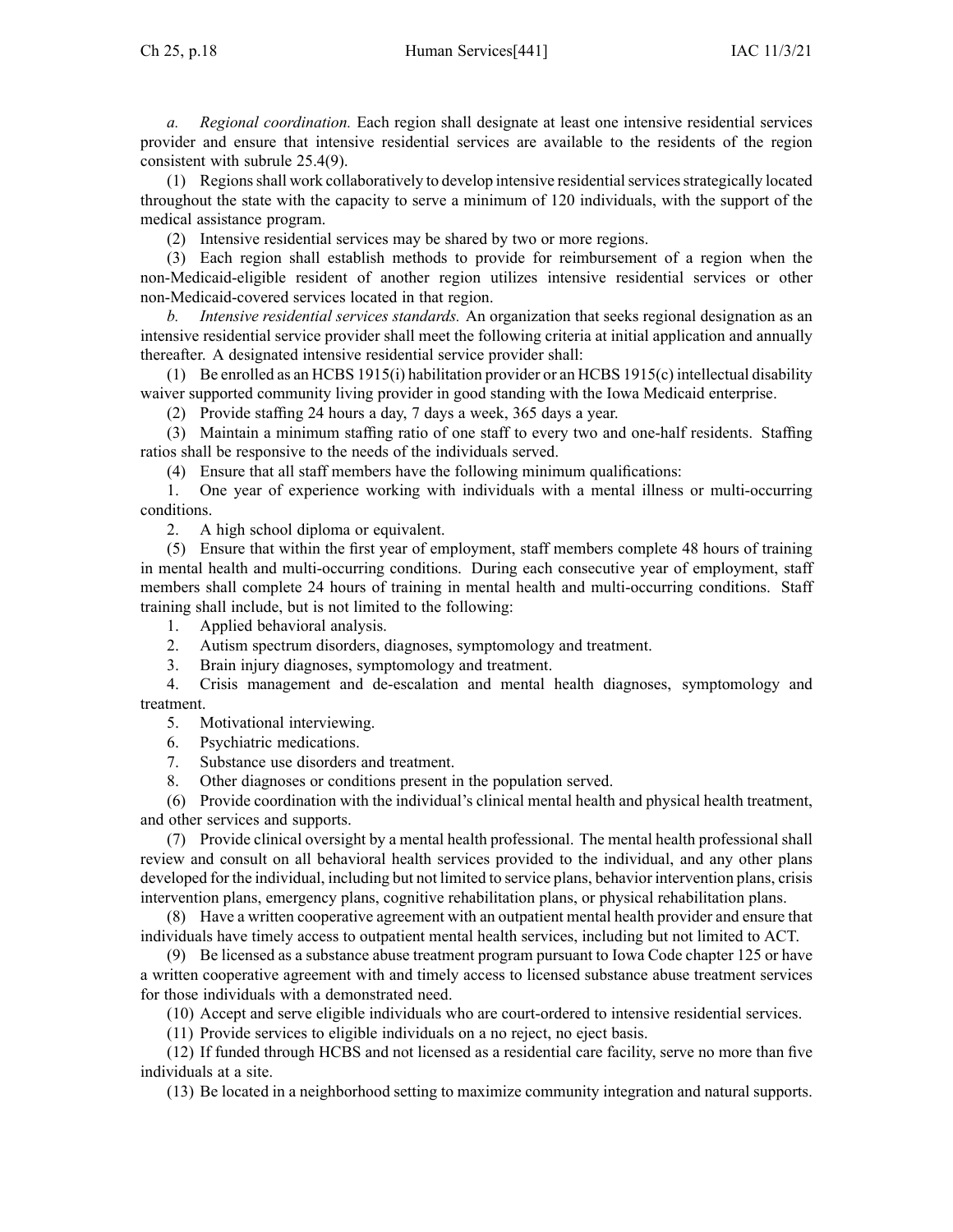(14) Demonstrate specialization in serving individuals with an SPMI or multi-occurring conditions and serve individuals with similar conditions in the same site.

*c. Eligibility criteria for admission to intensive residential services.* To be eligible to receive intensive residential services, an individual shall meet all of the following criteria:

(1) The individual is an adult with <sup>a</sup> diagnosis of <sup>a</sup> severe and persistent mental illness or multi-occurring conditions.

(2) The individual is approved by the Iowa Medicaid enterprise or Medicaid managed care organization, as appropriate, for the highest rate of home-based habilitation or the highest rate of homeand community-based services intellectual disability waiver supported community living service. Reimbursement rates for intensive residential services shall be equal to or greater than the established fees for those services. Regional reimbursement rates for non-Medicaid individuals receiving intensive residential services shall be negotiated by the region and the provider and shall be no less than the minimum Medicaid rate.

(3) The individual has had <sup>a</sup> standardized functional assessment and screening for multi-occurring conditions completed 30 days or less prior to application for intensive residential services, and the functional assessment and screening demonstrates that the individual:

1. Has <sup>a</sup> diagnosis that meets the criteria of severe and persistent mental illness as defined in rule 441—25.1(331);

2. Has three or more areas of significant impairment in activities of daily living or instrumental activities of daily living;

3. Is in need of 24-hour supervised and monitored treatment to maintain or improve functioning and avoid relapse that would require <sup>a</sup> higher level of treatment;

4. Has exhibited <sup>a</sup> lack of progress or regression after an adequate trial of active treatment at <sup>a</sup> less intensive level of care;

5. Is at risk of significant functional deterioration if intensive residential services are not received or continued; and

6. Meets one or more of the following:

 $\bullet$ Has a record of three or more psychiatric hospitalizations in the 12 months preceding application for intensive residential services.

● Has <sup>a</sup> record of more than 30 medically unnecessary psychiatric hospital days in the 12 months preceding application for intensive residential services.

● Has <sup>a</sup> record of more than 90 psychiatric hospital days in the 12 months preceding application for intensive residential services.

● Has <sup>a</sup> record of three or more emergency room visits related to <sup>a</sup> psychiatric diagnosis in the 12 months preceding application for intensive residential services.

- $\bullet$ Is residing in <sup>a</sup> state resource center and has an SPMI.
- ●Is being served out of state due to the unavailability of medically necessary services in Iowa.
- $\bullet$ Has an SPMI and is scheduled for release from <sup>a</sup> correctional facility or <sup>a</sup> county jail.
- ●Is homeless or precariously housed.

[**ARC [4207C](https://www.legis.iowa.gov/docs/aco/arc/4207C.pdf)**, IAB 1/2/19, effective 3/1/19; **ARC [4896C](https://www.legis.iowa.gov/docs/aco/arc/4896C.pdf)**, IAB 2/12/20, effective 3/18/20]

**441—25.7(331) Non-core services.** When <sup>a</sup> mental health and disability services region chooses to make the following non-core services available, the region shall ensure that such services meet the requirements of this rule.

**25.7(1)** *Prescreening assessments.* Prescreening assessments provided by the region or an entity contracting with the region shall meet the following requirements:

*a.* The prescreening assessment shall be provided in an emergency room or other crisis assessment setting within four hours of an emergency detention of an individual believed to be mentally ill to determine if inpatient psychiatric hospitalization is necessary.

The prescreening assessment shall be performed by a licensed physician or mental health professional who shall also provide ongoing consultations while the individual remains in the emergency room or other crisis assessment setting. The services provided by the consulting professional are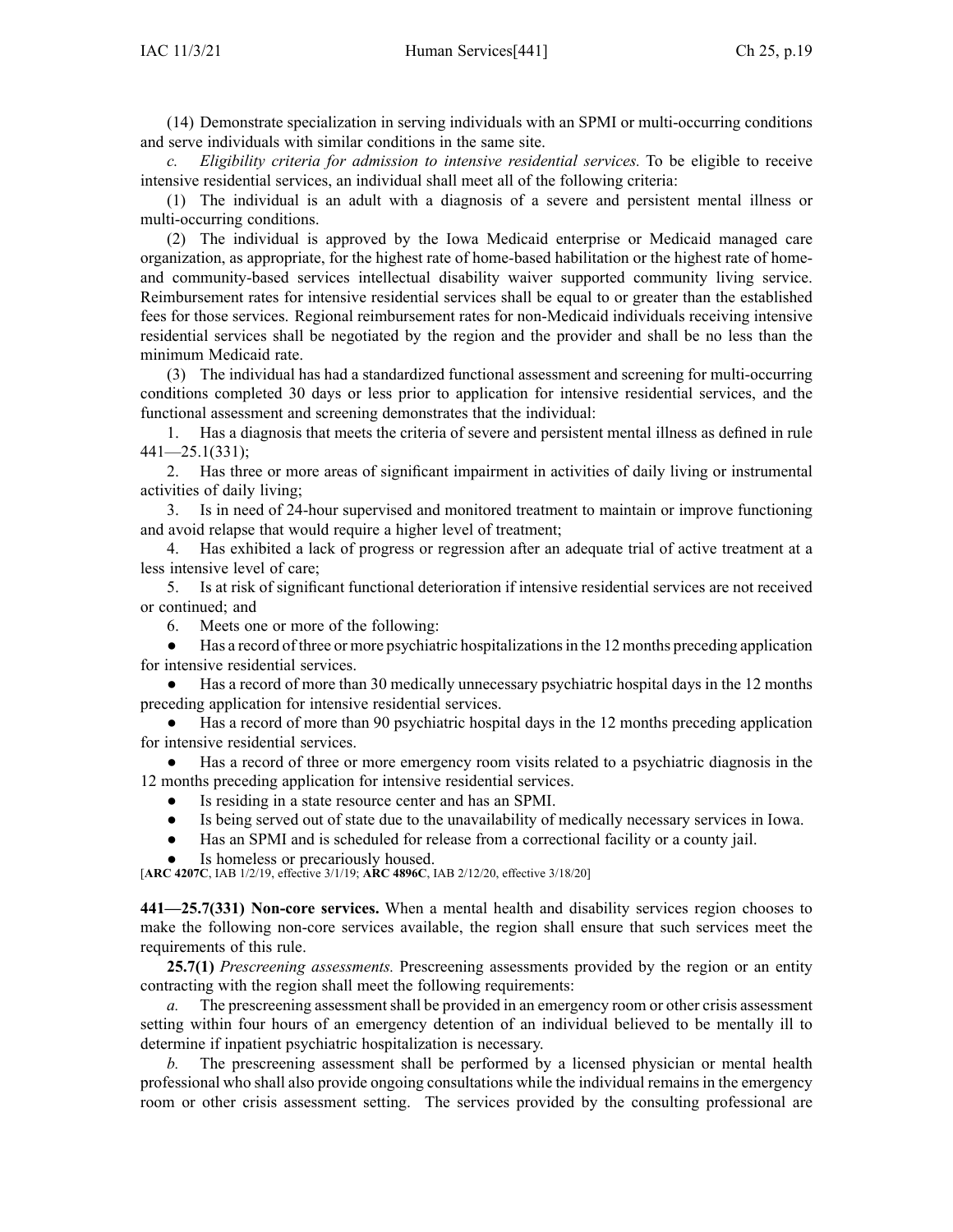intended to supplement, but do not replace, the services of the emergency room or other crisis setting staff.

*c.* The licensed physician or mental health professional shall submit appropriate documentation and reports to the emergency room or other crisis setting and the court as necessary.

*d.* The region or entity contracting with the region shall ensure the coordination of appropriate levels of care. Coordination may include but is not limited to:

(1) Securing an inpatient psychiatric bed when inpatient psychiatric hospitalization is needed.

(2) Utilizing community-based resources and services such as 23-hour observation and holding, crisis stabilization community-based or residential services, subacute facility-based mental health services or detoxification centers.

(3) Facilitating outpatient treatment appointments when inpatient psychiatric hospitalization is not needed.

**25.7(2)** *Transportation.* A service provider that is under contract with <sup>a</sup> region and transports individuals pursuan<sup>t</sup> to an Iowa Code chapter [229](https://www.legis.iowa.gov/docs/ico/chapter/2018/229.pdf) court order shall meet the following requirements:

*a.* The transport vehicle shall be secure such that the individual being transported cannot open doors or windows of the vehicle while it is moving.

*b.* Transportation staff shall complete <sup>a</sup> minimum of eight hours of training in mental health issues and crisis intervention in the first month of employment. After the initial training, each staff member shall complete <sup>a</sup> minimum of two hours of training annually.

[**ARC [4207C](https://www.legis.iowa.gov/docs/aco/arc/4207C.pdf)**, IAB 1/2/19, effective 3/1/19]

These rules are intended to implement Iowa Code chapter [331](https://www.legis.iowa.gov/docs/ico/chapter/331.pdf).

**441—25.8** to **25.10** Reserved.

#### DIVISION II

#### REGIONAL SERVICE SYSTEM

### PREAMBLE

These rules define the standards for <sup>a</sup> regional service system. The mental health and disability services and children's behavioral health services provided by counties operating as <sup>a</sup> region shall be delivered in accordance with <sup>a</sup> regional service system managemen<sup>t</sup> plan approved by the region's governing board and implemented by the regional administrator (Iowa Code section [331.393](https://www.legis.iowa.gov/docs/ico/section/331.393.pdf)). Iowa counties are encouraged to enter into <sup>a</sup> regional system when the regional approach is likely to increase the availability of services to residents of the state who need the services. It is the intent of the Iowa general assembly that the adult residents of this state should have access to needed mental health and disability services and that Iowa children should have access to needed behavioral health services regardless of the location of their residence.

[**ARC [1173C](https://www.legis.iowa.gov/docs/aco/arc/1173C.pdf)**, IAB 11/13/13, effective 1/1/14; **ARC [4896C](https://www.legis.iowa.gov/docs/aco/arc/4896C.pdf)**, IAB 2/12/20, effective 3/18/20]

### **441—25.11(331) Definitions.**

*"Access point"* means <sup>a</sup> provider, public or private institution, advocacy organization, legal representative, or educational institution with staff trained to complete applications and guide individuals with <sup>a</sup> disability to needed services.

*"Assessment and evaluation"* means the same as defined in rule [441—25.1](https://www.legis.iowa.gov/docs/iac/rule/441.25.1.pdf)(331).

*"Assistive technology account"* means funds in contracts, savings, trust or other financial accounts, financial instruments, or other arrangements with <sup>a</sup> definite cash value that are set aside and designated for the purchase, lease, or acquisition of assistive technology, assistive technology services, or assistive technology devices. Assistive technology accounts must be held separately from other accounts. Funds must be used to purchase, lease, or otherwise acquire assistive technology services or devices for <sup>a</sup> working individual with <sup>a</sup> disability. Any withdrawal from an assistive technology account other than for the designated purpose becomes <sup>a</sup> countable resource.

*"Authorized representative"* means <sup>a</sup> person designated by the individual or by Iowa law to act on the individual's behalf in specified affairs to the extent prescribed by law.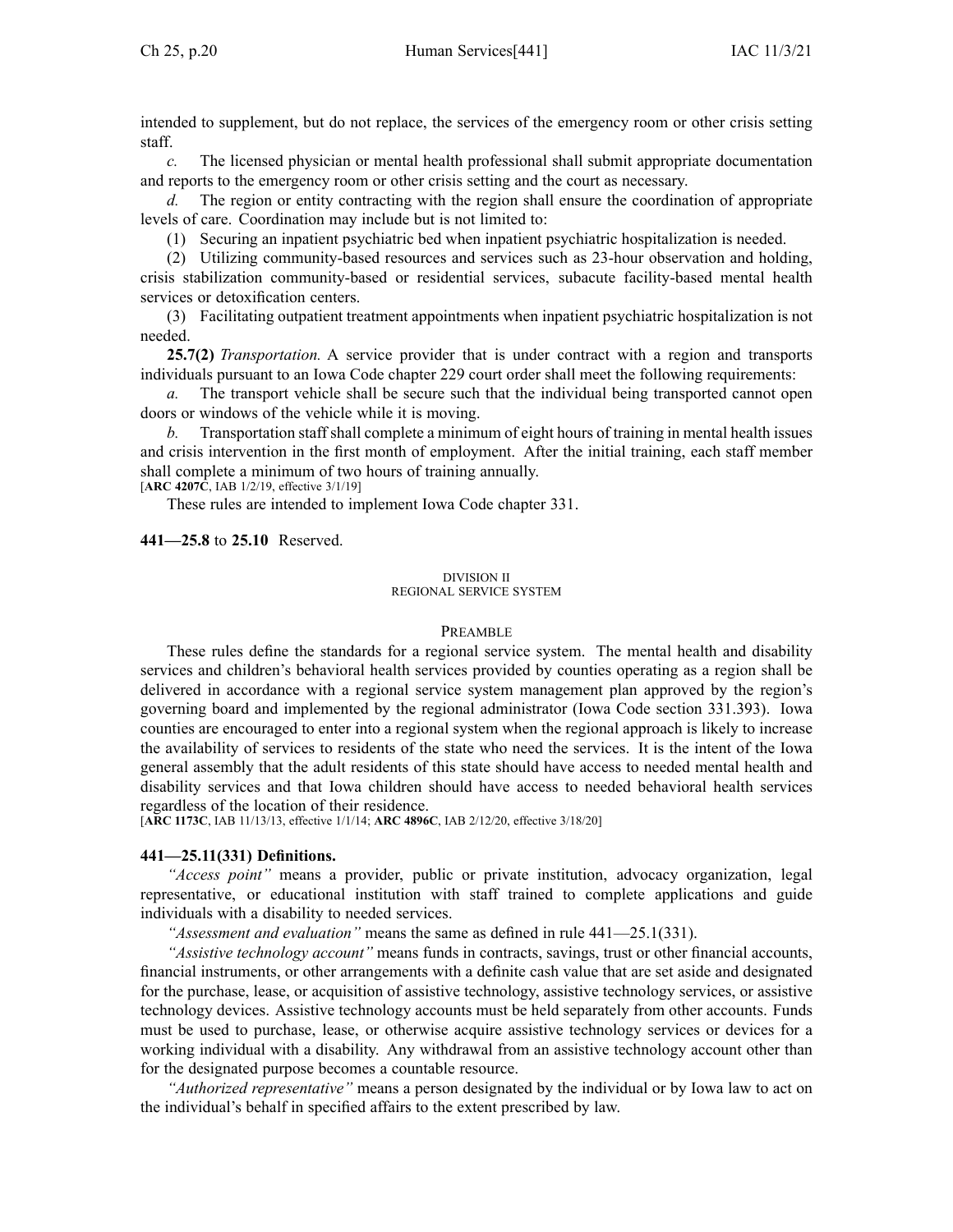*"Chief executive officer"* means the person chosen and supervised by the governing board who serves as the single point of accountability for the mental health and disability services region and whose responsibilities include, but are not limited to, planning, budgeting, monitoring county and regional expenditures, and ensuring the delivery of quality services that achieve expected outcomes for the individuals served.

*"Choice"* means the individual or authorized representative chooses the services, supports, and goods needed to best meet the individual's goals and accepts the responsibility and consequences of those choices.

*"Clear lines of accountability"* means the structure of the governing board's organization makes it evident that the ultimate responsibility for the administration of the non-Medicaid-funded mental health and disability services lies with the governing board and that the governing board directly and solely supervises the organization's chief executive officer.

*"Community"* means an integrated setting of an individual's choice.

*"Conflict-free case management"* means there is no real or seeming incompatibility between the case manager's other interests and the case manager's duties to the individual served and includes case managemen<sup>t</sup> separate from direct service provision; eligibility determination for services; establishment of funding levels for the individual's services; and requirements that prohibit the case manager from performing evaluations, assessments, and plans of care if the case manager isrelated by blood or marriage to the individual or any of the individual's paid caregivers or persons financially responsible for the individual or empowered to make financial or health-related decisions on behalf of the individual.

*"Coordinator of children's behavioral health services"* means <sup>a</sup> member of the regional administrative entity staff who meets the requirements described in Iowa Code section [331.390\(3\)](https://www.legis.iowa.gov/docs/ico/section/331.390.pdf)*"b"* and is responsible for coordinating behavioral health services for children.

*"Coordinator of mental health and disability services"* means <sup>a</sup> member of the regional administrative entity staff who meets the requirements described in Iowa Code section [331.390\(3\)](https://www.legis.iowa.gov/docs/ico/section/331.390.pdf)*"b"* and is responsible for coordinating mental health and disability services for adults.

*"Countable household income"* means earned and unearned income of the family of <sup>a</sup> child according to the modified adjusted gross income methodology.

*"Countable resource"* means real or personal property that has <sup>a</sup> cash value that is available to the owner upon disposition and is capable of being liquidated.

*"Countable value"* meansthe equity value of <sup>a</sup> resource, which isthe current fair market value minus any legal debt on the item.

*"County of residence"* means the same as defined in Iowa Code section [331.394](https://www.legis.iowa.gov/docs/ico/section/331.394.pdf).

*"Department"* means the department of human services.

*"Director"* means the director of human services.

*"Disability services"* means the same as defined in Iowa Code section [225C.2](https://www.legis.iowa.gov/docs/ico/section/225C.2.pdf).

*"Emergency service"* means the same as defined in rule [441—88.21](https://www.legis.iowa.gov/docs/iac/rule/441.88.21.pdf)(249A).

*"Empowerment"* means that the service system ensures the rights, dignity, and ability of individuals and their families to exercise choices, take risks, provide input, and accep<sup>t</sup> responsibility.

*"Exempt resource"* means <sup>a</sup> resource that is disregarded in the determination of eligibility for public funding assistance and in the calculation of client participation amounts.

*"Federal poverty level"* meansthe most recently revised annual poverty income guidelines published in the Federal Register by the United States Department of Health and Human Services.

*"Homeless person"* means the same as defined in Iowa Code section [48A.2](https://www.legis.iowa.gov/docs/ico/section/48A.2.pdf).

*"Household"* means, for an individual who is 18 years of age or over, the individual, the individual's spouse or domestic partner, and any children, stepchildren, or wards under the age of 18 who reside with the individual. For an individual under the age of 18, "household" means the individual, the individual's parents (or paren<sup>t</sup> and domestic partner), stepparents or guardians, and any children, stepchildren, or wards under the age of 18 of the individual's parents (or paren<sup>t</sup> and domestic partner), stepparents, or guardians who reside with the individual.

*"Income"* means all gross income received by the individual's household, including but not limited to wages, income from self-employment, retirement benefits, disability benefits, dividends, annuities,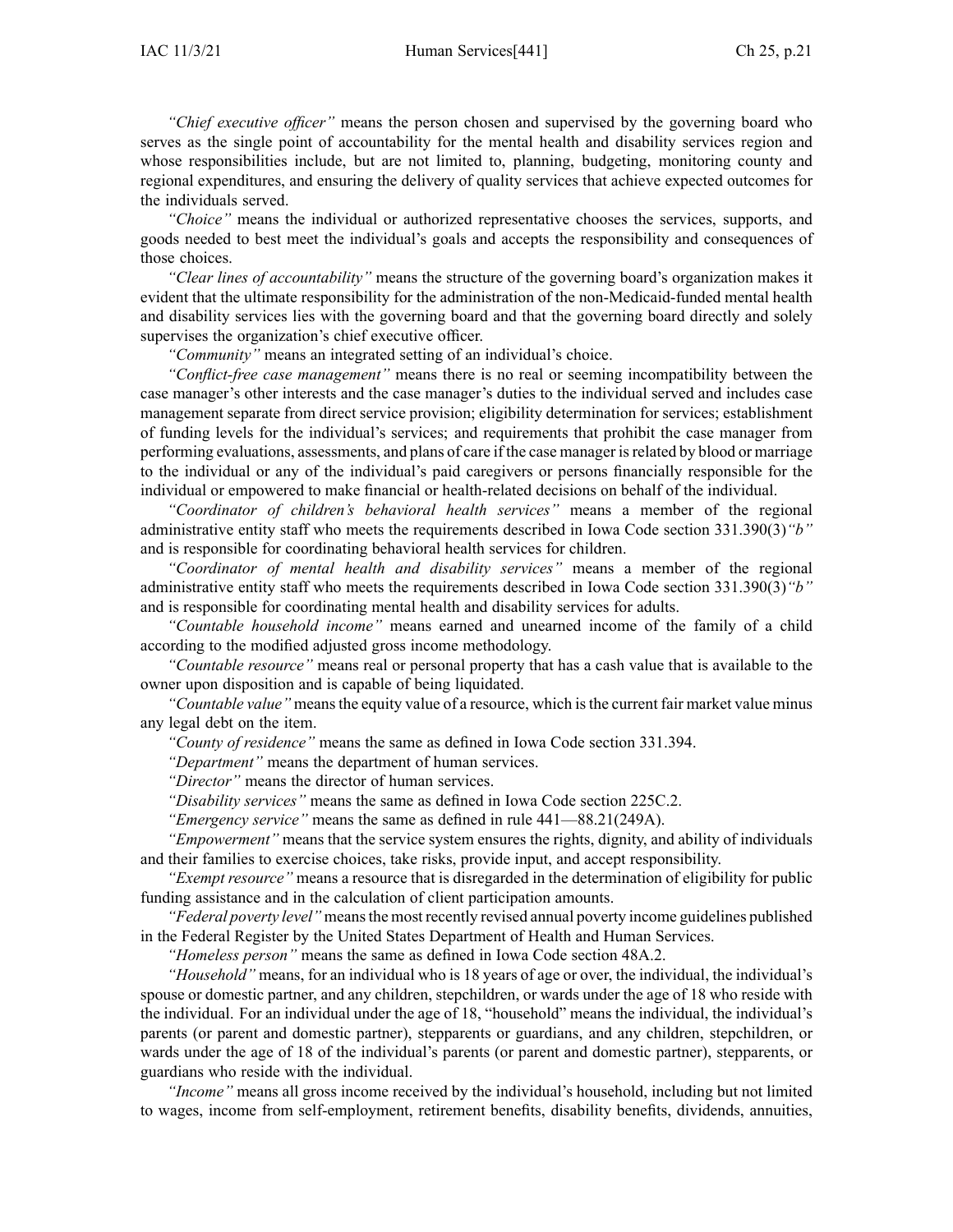public assistance, unemployment compensation, alimony, child support, investment income, rental income, and income from trust funds.

*"Individual"* means any person seeking or receiving services in <sup>a</sup> regional service system.

*"Individualized services"* means services and supports that are tailored to meet the personalized needs of the individual.

*"Liquid assets"* means assets that can be converted to cash in 20 days. Liquid assets include but are not limited to cash on hand, checking accounts, savings accounts, stocks, bonds, cash value of life insurance, individual retirement accounts, certificates of deposit, and other investments.

*"Managed care"* means <sup>a</sup> system that provides the coordinated delivery of services and supports that are necessary and appropriate, delivered in the least restrictive settings and in the least intrusive manner. Managed care seeks to balance three factors: achieving high-quality outcomes for participants, coordinating access, and containing costs.

*"Managed system"* means <sup>a</sup> system that integrates planning, administration, financing, and service delivery. The system consists of the financing or governing organization, the entity responsible for care management, and the network of service providers.

*"Management organization"* means an organization contracted to manage par<sup>t</sup> or all of the service system for <sup>a</sup> region.

*"Medical savings account"* means an account that is exemp<sup>t</sup> from federal income taxation pursuan<sup>t</sup> to Section 220 of the U.S. Internal Revenue Code (26 U.S.C. §220) as supported by documentation provided by the bank or other financial institution. Any withdrawal from <sup>a</sup> medical savings account other than for the designated purpose becomes <sup>a</sup> countable resource.

*"Mental health professional"* means the same as defined in Iowa Code section [228.1\(6\)](https://www.legis.iowa.gov/docs/ico/section/228.1.pdf).

*"Modified adjusted gross income"* means the methodology prescribed in 42 U.S.C. Section 1396a(e)(14) and 42 CFR 435.603.

*"Non-liquid assets"* means assets that cannot be converted to cash in 20 days. Non-liquid assets include, but are not limited to, real estate, motor vehicles, motor vessels, livestock, tools, machinery, and personal property.

*"Population"* means the same as defined in Iowa Code section [331.388](https://www.legis.iowa.gov/docs/ico/section/331.388.pdf).

*"Provider"* means an individual, firm, corporation, association, or institution which is providing or has been approved to provide medical assistance, is accredited under [441—Chapter](https://www.legis.iowa.gov/docs/iac/chapter/441.24.pdf) 24, holds <sup>a</sup> professional license to provide the service, is accredited by <sup>a</sup> national insurance panel, or holds other national accreditation or certification.

*"Regional administrator"* or *"regional administrative entity"* means the administrative office or organization formed by agreemen<sup>t</sup> of the counties participating in <sup>a</sup> mental health and disability services region to function on behalf of those counties.

*"Regional services fund"* means the mental health and disability regional services fund created in Iowa Code section [225C.7A](https://www.legis.iowa.gov/docs/ico/section/225C.7A.pdf).

*"Regional service system managemen<sup>t</sup> plan"* means the regional service system plan developed pursuan<sup>t</sup> to Iowa Code section [331.393](https://www.legis.iowa.gov/docs/ico/section/331.393.pdf) for the funding and administration of non-Medicaid-funded mental health and disability services and includes an annual service and budget plan, <sup>a</sup> policies and procedures manual, and an annual repor<sup>t</sup> and how the region will coordinate with the department in the provision of mental health and disability services funded under the medical assistance program.

*"Region incentive fund"* means the same as defined in Iowa Code section [225C.7A](https://www.legis.iowa.gov/docs/ico/section/225C.7A.pdf).

*"Resources"* means all liquid and non-liquid assets that are owned in par<sup>t</sup> or in whole by the individual household, that could be converted to cash to use for suppor<sup>t</sup> and maintenance, and that the individual household is not legally restricted from using for suppor<sup>t</sup> and maintenance.

*"Retirement account"* means any retirement or pension fund or account listed in Iowa Code section [627.6\(8\)](https://www.legis.iowa.gov/docs/ico/section/627.6.pdf)*"f."*

*"Retirement account in the accumulation stage"* means <sup>a</sup> retirement account into which <sup>a</sup> deposit was made in the previous tax year. Any withdrawal from <sup>a</sup> retirement account becomes <sup>a</sup> countable resource.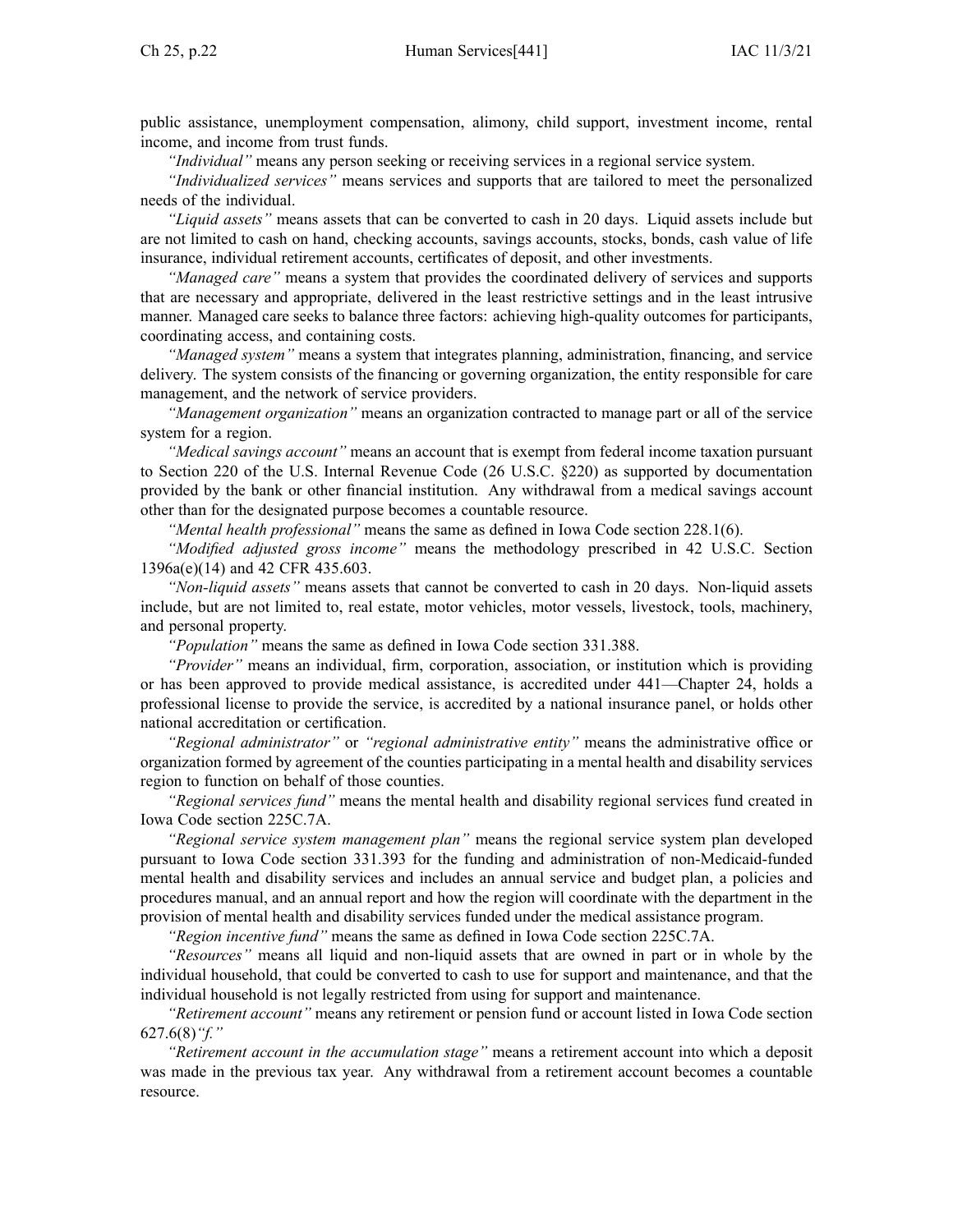*"Service system"* refers to the mental health and disability services and supports administered by the regional administrative entity and paid from the regional services fund.

*"State case status"* means the standing of an individual who has no county of residence.

*"State commission"* means the same as defined in Iowa Code section [225C.5](https://www.legis.iowa.gov/docs/ico/section/225C.5.pdf).

*"System of care*" means the coordination of a system of services and supports to individuals and their families that ensures they optimally live, work, and recreate in integrated communities of their choice.

*"System principles"* means practices that include individual choice, community and empowerment. [**ARC [1173C](https://www.legis.iowa.gov/docs/aco/arc/1173C.pdf)**, IAB 11/13/13, effective 1/1/14; **ARC [4896C](https://www.legis.iowa.gov/docs/aco/arc/4896C.pdf)**, IAB 2/12/20, effective 3/18/20; **ARC [6008C](https://www.legis.iowa.gov/docs/aco/arc/6008C.pdf)**, IAB 11/3/21, effective 10/4/21]

**441—25.12(331) Regional governance structure.** The counties comprising <sup>a</sup> mental health and disability services region shall enter into an agreemen<sup>t</sup> to form <sup>a</sup> regional administrator under the control of <sup>a</sup> governing board to function on behalf of those counties as defined in Iowa Code chapter [28E](https://www.legis.iowa.gov/docs/ico/chapter/28E.pdf) and sections [331.388](https://www.legis.iowa.gov/docs/ico/section/331.388.pdf), [331.390](https://www.legis.iowa.gov/docs/ico/section/331.390.pdf) and [331.392](https://www.legis.iowa.gov/docs/ico/section/331.392.pdf) and 2013 Iowa Acts, House File 648, section 14.

**25.12(1)** *Governing board.* The governing board shall comply with the provisions of Iowa Code section [331.390](https://www.legis.iowa.gov/docs/ico/section/331.390.pdf), Iowa Code chapter [69](https://www.legis.iowa.gov/docs/ico/chapter/69.pdf) and other applicable laws relating to boards and commissions, including but not limited to the following:

The governing board shall include the following voting members:

(1) At least one board of supervisors member from each county comprising the region or their designees.

(2) One adult person who utilizes mental health and disability services or is an actively involved relative of an adult who utilizes such services, designated by the regional adult mental health and disability services advisory committee.

(3) Members designated by the regional children's behavioral health services advisory committee as follows:

1. One member representing the education system in the region.

2. One member who is <sup>a</sup> paren<sup>t</sup> of <sup>a</sup> child who utilizes children's behavioral health services or is an actively involved relative of <sup>a</sup> child who utilizes such services.

*b.* The governing board shall include the following nonvoting members in an ex officio capacity:

(1) One member representing an adult service provider in the region, designated by the regional adult mental health and disability services advisory committee.

(2) One member representing <sup>a</sup> children's behavioral health service provider in the region, designated by the regional children's behavioral health services advisory committee.

*c.* The governing board shall create <sup>a</sup> regional adult mental health and disability services advisory committee, which shall designate members to the governing board as defined in Iowa Code section [331.390\(2\)](https://www.legis.iowa.gov/docs/ico/section/331.390.pdf).

*d.* The governing board shall create <sup>a</sup> regional children's behavioral health services advisory committee, which shall designate members to the governing board as defined in Iowa Code section [331.390\(2\)](https://www.legis.iowa.gov/docs/ico/section/331.390.pdf).

*e.* The governing board shall appoint and evaluate the performance of the chief executive officer of the regional administrative entity who will serve as the single point of accountability for the region.

**25.12(2)** *Regional administrator.* The formation of the regional administrator shall be as defined in Iowa Code sections [331.388](https://www.legis.iowa.gov/docs/ico/section/331.388.pdf) and [331.390](https://www.legis.iowa.gov/docs/ico/section/331.390.pdf).

*a.* The regional administrative entity is under the control of the governing board.

*b.* The regional administrative entity shall enter into and manage performance-based contracts in accordance with Iowa Code section [225C.4\(1\)](https://www.legis.iowa.gov/docs/ico/section/225C.4.pdf)*"u."*

*c.* The regional administrative entity structure shall have clear lines of accountability.

*d.* The regional administrative entity functions as <sup>a</sup> lead agency utilizing shared county or regional staff or other means of limiting administrative costs.

*e.* The regional administrative entity staff shall include one or more coordinators of mental health and disability services.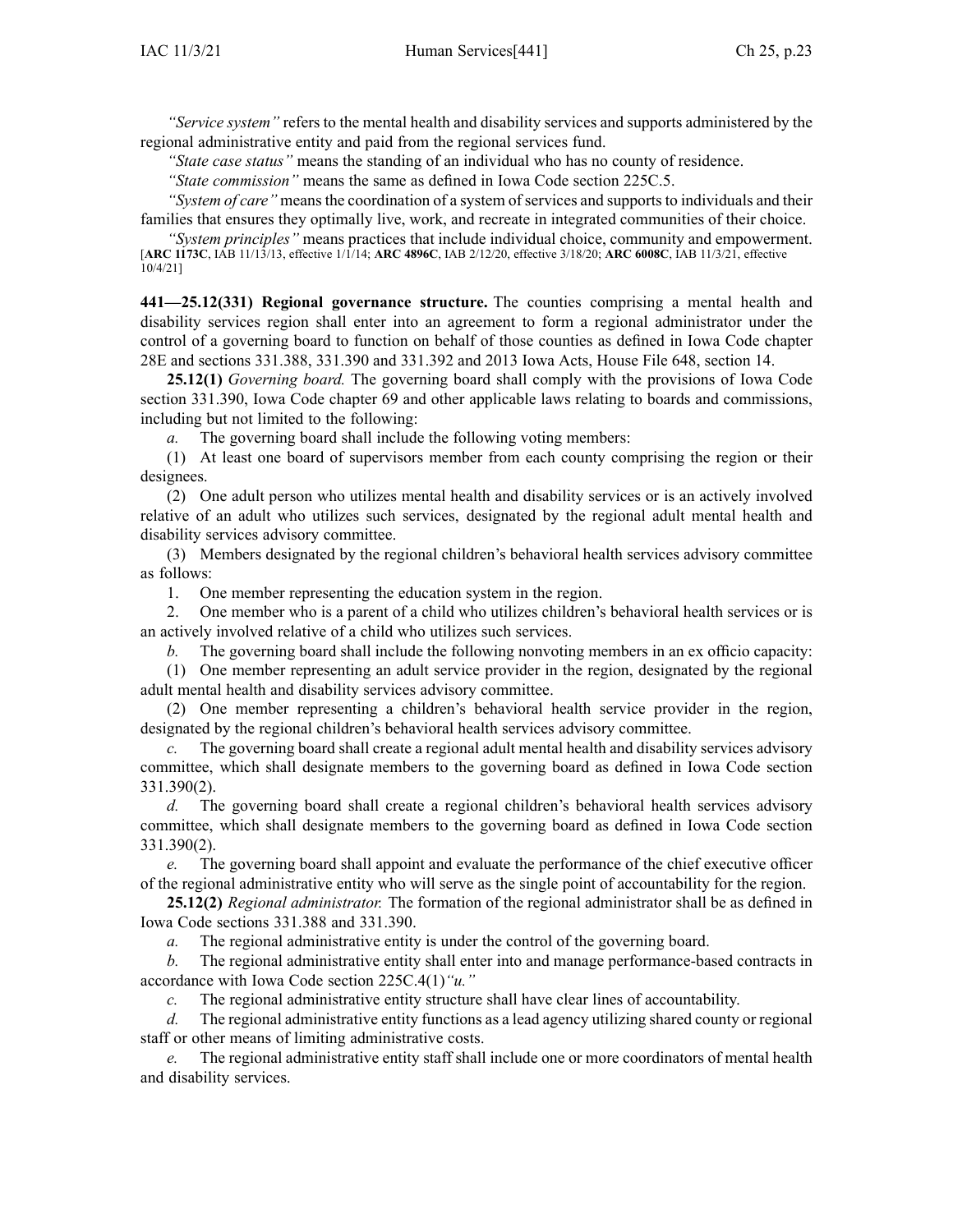*f.* The regional administrative entity staff shall include one or more coordinators of children's behavioral health services.

**25.12(3)** *Regional service system management.* The region may either directly implement <sup>a</sup> system of service managemen<sup>t</sup> and contract with service providers, or contract with <sup>a</sup> private entity to manage the regional service system, provided all requirements of Iowa Code section [331.393](https://www.legis.iowa.gov/docs/ico/section/331.393.pdf) are met by the private entity.

[**ARC [1173C](https://www.legis.iowa.gov/docs/aco/arc/1173C.pdf)**, IAB 11/13/13, effective 1/1/14; **ARC [4896C](https://www.legis.iowa.gov/docs/aco/arc/4896C.pdf)**, IAB 2/12/20, effective 3/18/20]

# **441—25.13(331) Regional finances.**

**25.13(1)** *Funding.* Funding for non-Medicaid mental health and disability services and children's behavioral health services is under the control of the governing board and shall:

*a.* Be maintained to limit administrative burden and provide public transparency regarding financial processes.

- *b.* Be maintained in one of three ways:
- (1) In <sup>a</sup> combined account.
- (2) In separate county accounts that are under the control of the governing board.
- (3) In other arrangements authorized by law.

**25.13(2)** *Accounting system and financial reporting.* The accounting system and financial reporting to the department shall conform to Iowa Code section [331.391](https://www.legis.iowa.gov/docs/ico/section/331.391.pdf) and include all non-Medicaid mental health and disability expenditures. Information shall be separated and identified in <sup>a</sup> uniform chart of accounts, including but not limited to the following: expenses for administration; purchase of services; and enterprise costs for which the region is <sup>a</sup> service provider or is directly billing and collecting payments.

[**ARC [1173C](https://www.legis.iowa.gov/docs/aco/arc/1173C.pdf)**, IAB 11/13/13, effective 1/1/14; **ARC [4896C](https://www.legis.iowa.gov/docs/aco/arc/4896C.pdf)**, IAB 2/12/20, effective 3/18/20]

**441—25.14(331) Regional governance agreement.** The expectations for regional governance agreements entered into by the counties comprising <sup>a</sup> mental health and disability services region are defined in Iowa Code sections [28E.1](https://www.legis.iowa.gov/docs/ico/section/28E.1.pdf), [331.388](https://www.legis.iowa.gov/docs/ico/section/331.388.pdf), [331.390](https://www.legis.iowa.gov/docs/ico/section/331.390.pdf) and [331.392](https://www.legis.iowa.gov/docs/ico/section/331.392.pdf).

**25.14(1)** *Organizational provisions.* The organizational provisions of the regional governance agreemen<sup>t</sup> shall include the following:

*a.* A statement of purpose, goals, and objective of entering into the agreement.

*b.* Identification of the governing board membership and the terms, methods of appointment, and voting procedures, including whether or not voting will be weighted.

*c.* The identification of the process for selecting the executive staff, including but not limited to the chief executive officer of the regional administrative entity.

- *d.* Identification of the counties participating in the agreement.
- *e.* The time period of the agreemen<sup>t</sup> and terms for termination or renewal of the agreement.

*f.* Provisions for joining <sup>a</sup> region. Additional counties may join the region. The agreemen<sup>t</sup> shall not prohibit <sup>a</sup> county from being assigned by the department to <sup>a</sup> region according to Iowa Code section [331.389\(4\)](https://www.legis.iowa.gov/docs/ico/section/331.389.pdf)*"c."*

- *g.* Methods for dispute resolution and mediation.
- *h.* Methods for termination of <sup>a</sup> county's participation in the region.

Provision for formation and assigned responsibilities for one or more regional advisory committees for adult mental health and disability services consisting of:

(1) Individuals who utilize services or the actively involved relatives of such individuals.

- (2) Service providers of adult mental health and disability services.
- (3) Governing board members.
- (4) Other interests identified in the agreement.

*j.* Provision for formation and assigned responsibilities for one or more regional advisory committees for children's behavioral health services consisting of:

- (1) A paren<sup>t</sup> of <sup>a</sup> child who utilizes services or an actively involved relative of such child.
- (2) A member of the education system.
- (3) An early childhood advocate.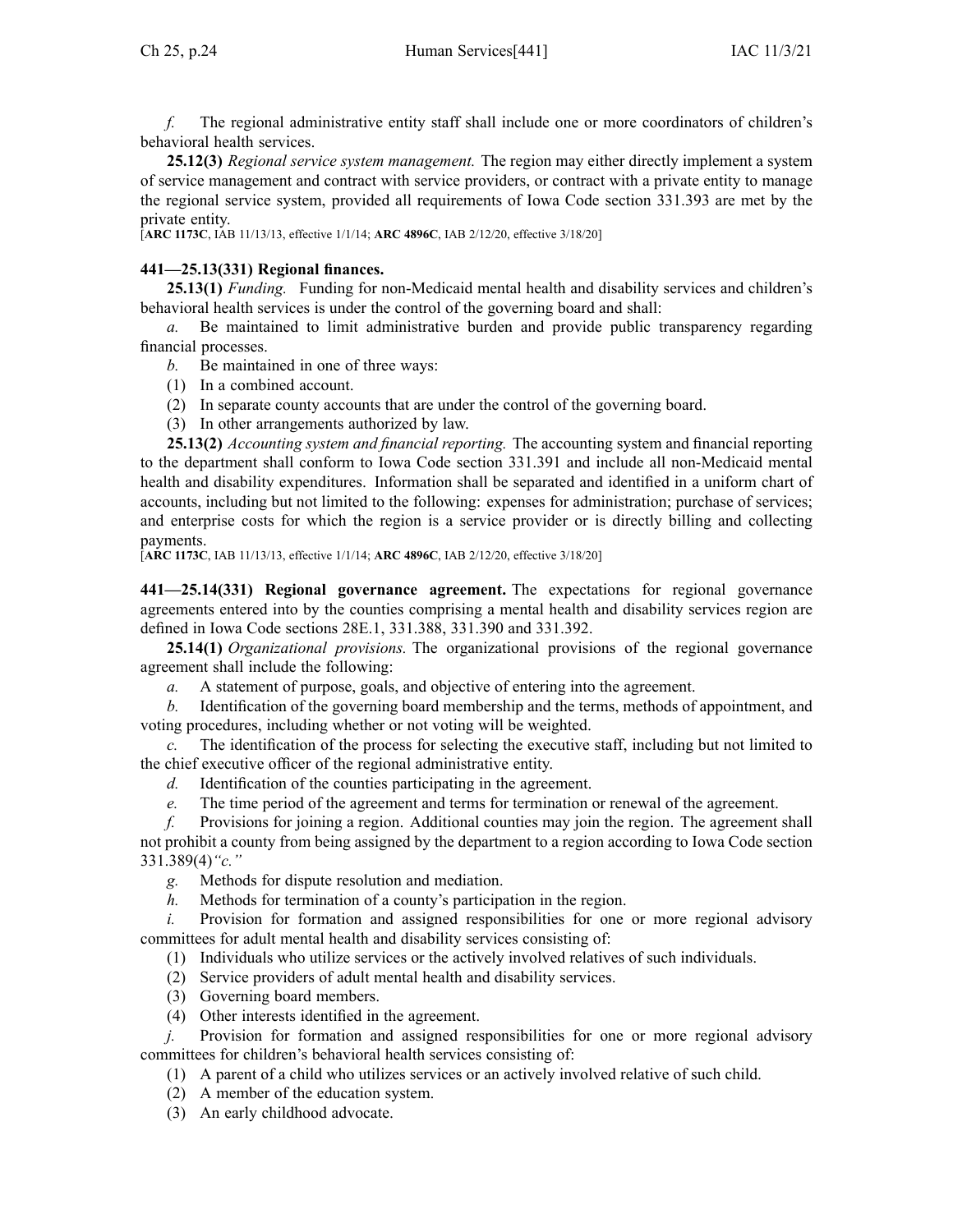(4) A child welfare advocate.

(5) A children's behavioral health service provider.

(6) A member of the juvenile court.

(7) A pediatrician.

(8) A child care provider.

(9) A local law enforcement representative.

(10) A regional governing board member.

**25.14(2)** *Administrative provisions.* The administrative provisions of the regional governance agreemen<sup>t</sup> shall include all of the following:

*a.* Identification of whether the region will either directly implement <sup>a</sup> system of service managemen<sup>t</sup> or contract with <sup>a</sup> private entity to manage the regional service system as defined in Iowa Code section [331.393\(7\)](https://www.legis.iowa.gov/docs/ico/section/331.393.pdf).

*b.* Responsibility of the governing board in appointing and evaluating the performance of the chief executive officer of the regional administrative entity.

*c.* A general list of the functions and responsibilities of the regional administrative entity's chief executive officer and other staff including but not limited to coordinators of mental health and disability services and coordinators of children's behavioral health services.

*d.* Specification of the functions to be carried out by each party to the agreemen<sup>t</sup> and by any subcontractor of <sup>a</sup> party to the agreement.

**25.14(3)** *Financial provisions.* The financial provisions of the regional governance agreemen<sup>t</sup> shall include all of the following:

*a.* Methods for pooling, managing and expending funds under control of the regional administrative entity. If the agreemen<sup>t</sup> does not provide for pooling of the participating county moneys in <sup>a</sup> single fund, the agreemen<sup>t</sup> shall specify how the participating county moneys will be subject to the control of the regional administrative entity.

*b.* Methods for allocating administrative funding and resources.

*c.* Methods for allocating <sup>a</sup> region's cash flow amount in the event <sup>a</sup> county leaves the region. A region's cash flow amount shall be divided by the percentage of each county's population according to the region's population indicated in the region's annual service and budget plan and shall be allocated to the counties.

*d.* Methods for contributing initial funds to the region.

*e.* Methods for acquiring or disposing of real property.

*f.* The process for how to use savings achieved for reinvestment.

A process for performance of an annual independent audit of the regional administrator.

[**ARC [1173C](https://www.legis.iowa.gov/docs/aco/arc/1173C.pdf)**, IAB 11/13/13, effective 1/1/14; **ARC [4896C](https://www.legis.iowa.gov/docs/aco/arc/4896C.pdf)**, IAB 2/12/20, effective 3/18/20; **ARC [5956C](https://www.legis.iowa.gov/docs/aco/arc/5956C.pdf)**, IAB 10/6/21, effective 12/1/21]

## **441—25.15(331) Eligibility, diagnosis, and functional assessment criteria.**

**25.15(1)** *Eligibility for mental health services.* An individual must comply with all of the following requirements to be eligible for mental health services under the regional service system:

*a.* The individual complies with the financial eligibility requirements in rule [441—25.16](https://www.legis.iowa.gov/docs/iac/rule/441.25.16.pdf)(331).

- *b.* The individual is at least 18 years of age.
- *c.* The individual is <sup>a</sup> resident of this state.

*d.* The individual has had at any time during the preceding 12-month period <sup>a</sup> mental health, behavioral, or emotional disorder or, in the opinion of <sup>a</sup> mental health professional, may now have such <sup>a</sup> diagnosable disorder. The diagnosis shall be made in accordance with the criteria provided in the most recent Diagnostic and Statistical Manual of Mental Disorders published by the American Psychiatric Association and shall not include the manual's "V" codes identifying conditions other than <sup>a</sup> disease or injury. The diagnosis shall also not include substance-related disorders, dementia, antisocial personality, or developmental disabilities, unless co-occurring with another diagnosable mental illness.

*e.* The results of <sup>a</sup> standardized functional assessment suppor<sup>t</sup> the need for mental health services of the type and frequency identified in the individual's case plan. The standardized functional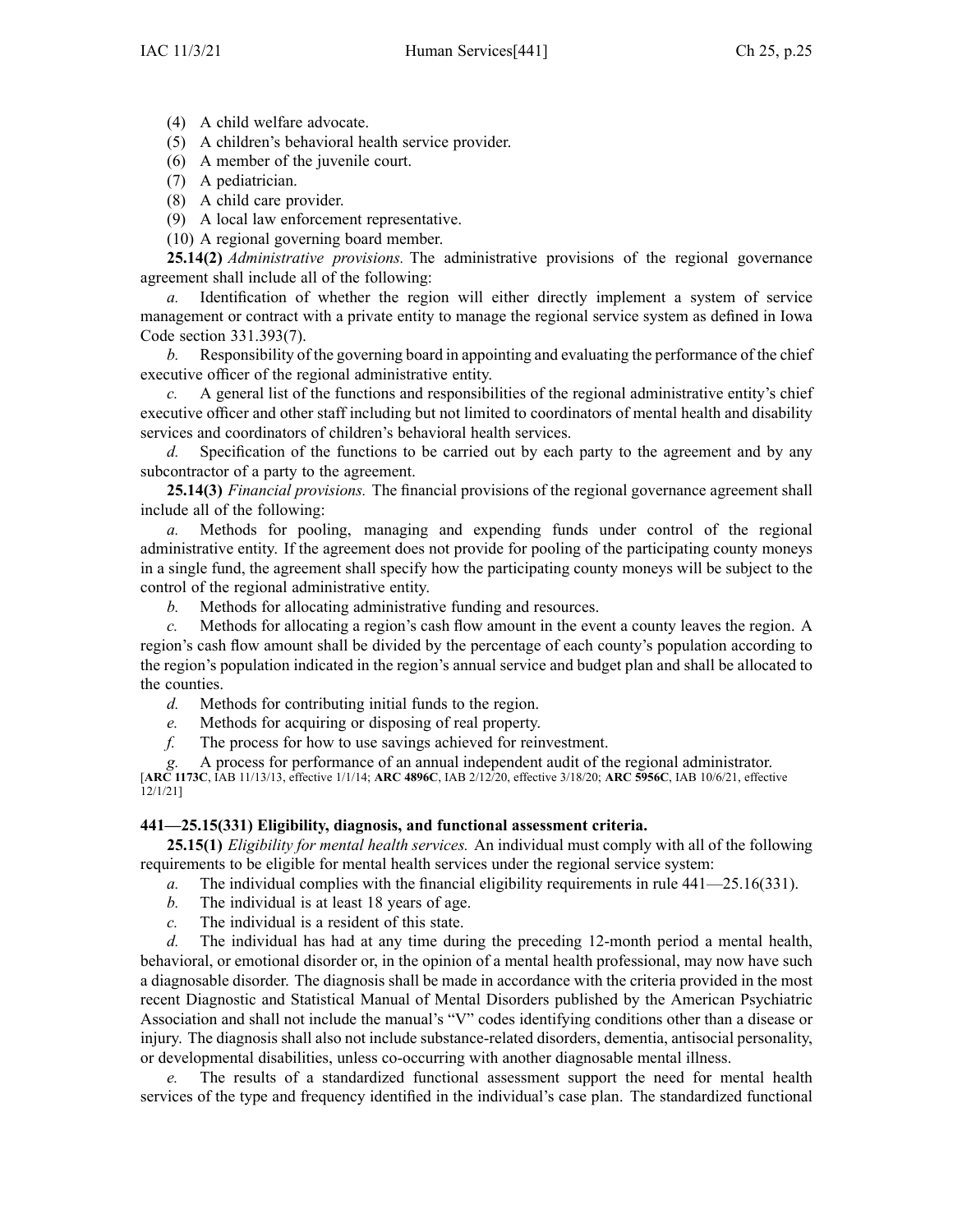assessment methodology shall be designated for mental health services by the director of human services in consultation with the state commission. A functional assessment must be completed within 90 days of application for services.

**25.15(2)** *Eligibility for children's behavioral health services.* An individual must comply with all of the following requirements to be eligible for children's behavioral health services under the regional service system:

*a.* The individual is <sup>a</sup> child under 18 years of age.

*b.* The child's custodial paren<sup>t</sup> is <sup>a</sup> resident of the state of Iowa, and the child is physically presen<sup>t</sup> in the state.

*c.* The child's family meets the financial eligibility requirements in rule [441—25.16](https://www.legis.iowa.gov/docs/iac/rule/441.25.16.pdf)(331).

*d.* The child has been diagnosed with <sup>a</sup> serious emotional disturbance. A serious emotional disturbance diagnosis is not required to access comprehensive facility and community-based crisis services according to Iowa Code section [331.397A\(4\)](https://www.legis.iowa.gov/docs/ico/section/331.397A.pdf)*"b."*

**25.15(3)** *Eligibility for intellectual disability services.* An individual must comply with all of the following requirements to be eligible for intellectual disability services under the regional service system:

- *a.* The individual complies with the financial eligibility requirements in rule [441—25.16](https://www.legis.iowa.gov/docs/iac/rule/441.25.16.pdf)(331).
- *b.* The individual is at least 18 years of age.
- *c.* The individual is <sup>a</sup> resident of this state.
- *d.* The individual has <sup>a</sup> diagnosis of intellectual disability as defined by Iowa Code section [4.1](https://www.legis.iowa.gov/docs/ico/section/4.1.pdf)(9A).

*e.* The results of <sup>a</sup> standardized functional assessment suppor<sup>t</sup> the need for intellectual disability services of the type and frequency identified in the individual's case plan. The standardized functional assessment methodology shall be designated for intellectual services by the director of human services in consultation with the state commission. A functional assessment must be completed within 90 days of application for services.

**25.15(4)** *Other conditions of eligibility for intellectual disability services.*

*a.* An individual who is 17 years of age, is <sup>a</sup> resident of this state, and is receiving publicly funded children's services may be considered eligible for services through the regional service system during the three-month period preceding the individual's eighteenth birthday in order to provide <sup>a</sup> smooth transition from children's to adult services.

*b.* An individual less than 18 years of age and <sup>a</sup> resident of the state may be considered eligible for those intellectual disability services made available to all or <sup>a</sup> portion of the residents of the region of the same age and eligibility class under the county managemen<sup>t</sup> plan of one or more counties of the region applicable prior to formation of the region. Eligibility for services under this paragraph is limited to availability of regional service system funds without limiting or reducing core services, and if par<sup>t</sup> of the approved regional service system managemen<sup>t</sup> plan.

**25.15(5)** *Eligibility for brain injury services.* An individual must comply with all of the following requirements to be eligible for brain injury services under the regional service system, if such services were provided to the same class of individuals by <sup>a</sup> county in the region prior to regional formation.

- *a.* The individual complies with the financial eligibility requirements in rule [441—25.16](https://www.legis.iowa.gov/docs/iac/rule/441.25.16.pdf)(331).
- *b.* The individual is at least 18 years of age.
- *c.* The individual is <sup>a</sup> resident of this state.
- *d.* The individual has <sup>a</sup> diagnosis of brain injury as defined in rule [441—83.81](https://www.legis.iowa.gov/docs/iac/rule/441.83.81.pdf)(249A).

*e.* The results of <sup>a</sup> standardized functional assessment suppor<sup>t</sup> the need for brain injury services of the type and frequency identified in the individual's case plan. The standardized functional assessment methodology used is the methodology approved for brain injury services by the director of human services in consultation with the state commission. A functional assessment must be completed within 90 days of application for services.

**25.15(6)** *Other conditions of eligibility for brain injury services.* An individual who is 17 years of age, is <sup>a</sup> resident of this state, and is receiving publicly funded children's services may be considered eligible for services through the regional service system during the three-month period preceding the individual's eighteenth birthday in order to provide <sup>a</sup> smooth transition from children's to adult services.

**25.15(7)** *Eligibility for developmental disability services.*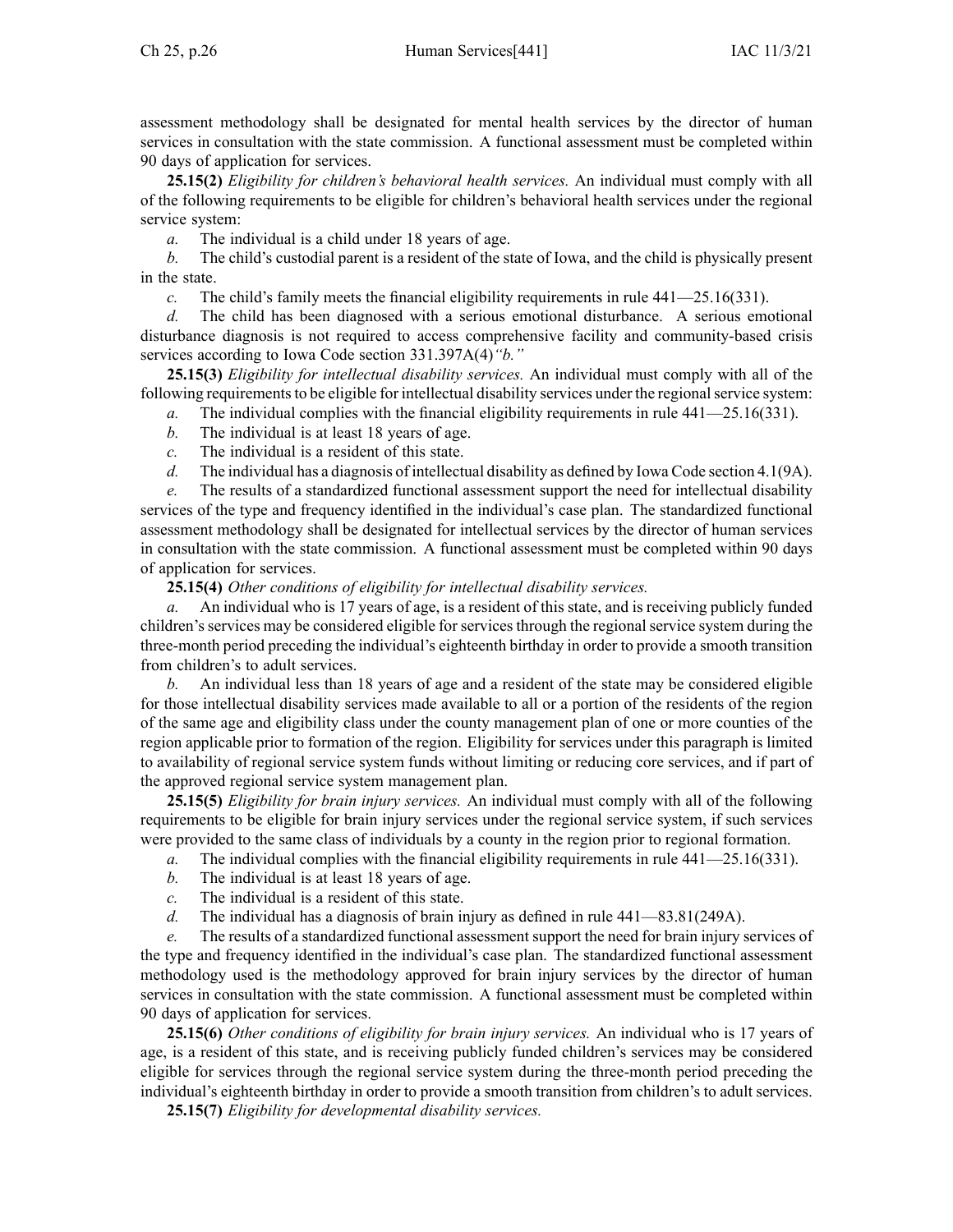*a.* Until funding is designated for other service populations, eligibility for the core service domains shall be as identified in Iowa Code section [331.397\(1\)](https://www.legis.iowa.gov/docs/ico/section/331.397.pdf)*"b."*

*b.* If <sup>a</sup> county in <sup>a</sup> region was providing services to an eligibility class of individuals with <sup>a</sup> developmental disability other than intellectual disability prior to formation of the region, the class of individuals shall remain eligible for the services provided when the region is formed, providing that funds are available to continue such services without limiting or reducing core services. The individual must also meet the requirements in paragraphs 25.15(7)*"c," "d," "e"* and *"f."*

*c.* The individual complies with the financial eligibility requirements in rule [441—25.16](https://www.legis.iowa.gov/docs/iac/rule/441.25.16.pdf)(331).

- *d.* The individual is at least 18 years of age.
- *e.* The individual is <sup>a</sup> resident of this state.

*f.* The individual has <sup>a</sup> diagnosis of <sup>a</sup> developmental disability other than an intellectual disability as defined in rule [441—24.1](https://www.legis.iowa.gov/docs/iac/rule/441.24.1.pdf)(225C).

[**ARC [1173C](https://www.legis.iowa.gov/docs/aco/arc/1173C.pdf)**, IAB 11/13/13, effective 1/1/14; **ARC [4207C](https://www.legis.iowa.gov/docs/aco/arc/4207C.pdf)**, IAB 1/2/19, effective 3/1/19; **ARC [4896C](https://www.legis.iowa.gov/docs/aco/arc/4896C.pdf)**, IAB 2/12/20, effective 3/18/20]

**441—25.16(331) Financial eligibility requirements.** The regional service system managemen<sup>t</sup> plan shall identify basic financial eligibility standards for mental health and disability services as defined in Iowa Code sections [331.395](https://www.legis.iowa.gov/docs/ico/section/331.395.pdf) and [331.396A](https://www.legis.iowa.gov/docs/ico/section/331.396A.pdf).

**25.16(1)** *Income requirements.*

*a.* Income requirements for adult mental health and disability services shall be as follows:

(1) The person must have an income equal to or less than 150 percen<sup>t</sup> of the federal poverty level. (2) A person who is eligible for federally funded services and other suppor<sup>t</sup> must apply for such

services and support.

*b.* Income requirements for children's behavioral health services shall be as follows:

(1) The child's family has countable household income equal to or less than 500 percen<sup>t</sup> of the federal poverty level. Countable household income and family size shall be determined using the modified adjusted gross income methodology.

(2) An eligible child whose family's countable household income is at least 150 percen<sup>t</sup> and not more than 500 percen<sup>t</sup> of the federal poverty level shall be subject to <sup>a</sup> cost share as described in subrule [25.16](https://www.legis.iowa.gov/docs/iac/rule/441.25.16.pdf)(3).

(3) Verification of income. Income shall be verified using the best information available.

1. Pay stubs, tip records and employers' statements are acceptable forms of verification of earned income.

2. Self-employment income can be verified through business records from the previous year if they are representative of anticipated earnings. If business records from the previous year are not representative of anticipated earnings, an average of the business records from the previous two or three years may be used if that average is representative of anticipated earnings.

(4) Changes in income. Financial eligibility shall be reviewed on an annual basis and may be reviewed more often in response to increases or decreases in income.

(5) A child who is eligible for federally funded services and other suppor<sup>t</sup> must apply for such services and support.

**25.16(2)** *Resource requirements.* There are no resource limits for the family of <sup>a</sup> child seeking children's behavioral health services. An adult seeking mental health and disability services must have resources that are equal to or less than \$2,000 in countable value for <sup>a</sup> single-person household or \$3,000 in countable value for a multiperson household or follow the most recent federal supplemental security income guidelines.

*a.* The countable value of all countable resources, both liquid and non-liquid, shall be included in the eligibility determination excep<sup>t</sup> as exempted in this subrule.

*b.* A transfer of property or other assets within five years of the time of application with the result of, or intent to, qualify for assistance may result in denial or discontinuation of funding.

*c.* The following resources shall be exempt: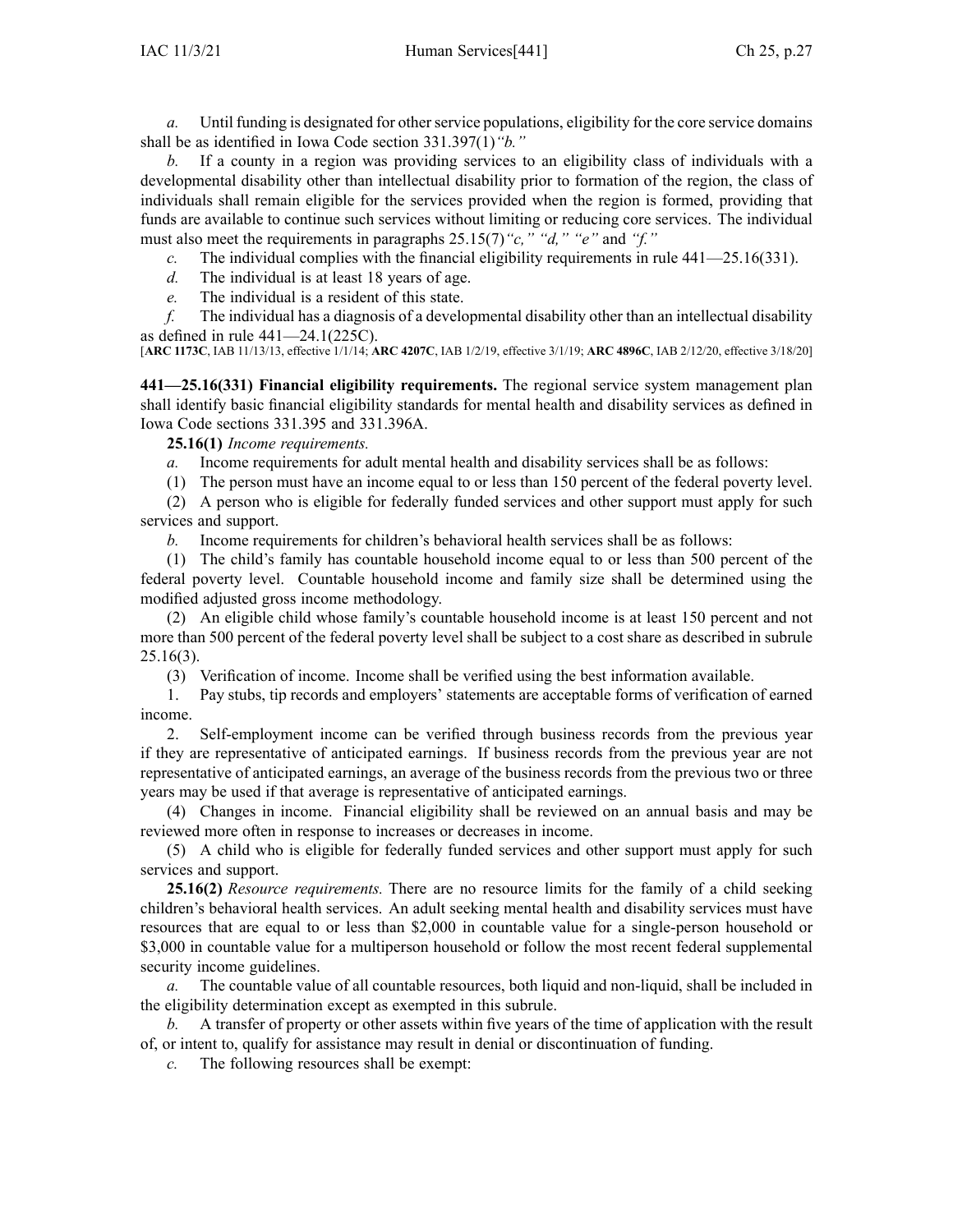$Ch 25, p.28$  Human Services $[441]$  IAC  $11/3/21$ 

(1) The homestead, including equity in <sup>a</sup> family home or farm that is used as the individual household's principal place of residence. The homestead shall include all land that is contiguous to the home and the buildings located on the land.

- (2) One automobile used for transportation.
- (3) Tools of an actively pursued trade.
- (4) General household furnishings and personal items.
- (5) Burial account or trust limited in value as to that allowed in the medical assistance program.
- (6) Cash surrender value of life insurance with <sup>a</sup> face value of less than \$1,500 on any one person.

(7) Any resource determined excludable by the Social Security Administration as <sup>a</sup> result of an approved Social Security Administration work incentive.

If an individual does not qualify for federally funded or state-funded services or other support but meets all income, resource, and functional eligibility requirements of this chapter, the following types of resources shall additionally be considered exemp<sup>t</sup> from consideration in eligibility determination:

- (1) A retirement account that is in the accumulation stage.
- (2) A medical savings account.
- (3) An assistive technology account.
- (4) A burial account or trust limited in value as to that allowed in the medical assistance program.

*e.* An individual who is eligible for federally funded services and other suppor<sup>t</sup> must apply for and accep<sup>t</sup> such funding and support.

**25.16(3)** *Cost-share standards.* A regional administrative entity must comply with cost-share standards as defined in Iowa Code sections [331.395](https://www.legis.iowa.gov/docs/ico/section/331.395.pdf) and [331.396A](https://www.legis.iowa.gov/docs/ico/section/331.396A.pdf).

*a.* Cost sharing is allowed for adults with income above 150 percen<sup>t</sup> of the federal poverty level as defined by the most recently revised poverty guidelines published by the United States Department of Health and Human Services.

Cost-share amounts for regionally funded adult mental health and disability services in this rule are related to core services as defined in Iowa Code section [331.397](https://www.legis.iowa.gov/docs/ico/section/331.397.pdf) and must be identified in the enrollment and eligibility section of the region's policy and procedures approved by the department.

*b.* Cost-share amounts for children's behavioral health services are applicable to core services as defined in Iowa Code section [331.397A](https://www.legis.iowa.gov/docs/ico/section/331.397A.pdf). The family of <sup>a</sup> child receiving regional funding for behavioral health services shall be responsible for <sup>a</sup> cost-share amount based on the family's household income as follows:

| Family Income as a % of FPL | Cost Share % Paid by Family |
|-----------------------------|-----------------------------|
| 0 to $150%$                 | $0\%$                       |
| 151 to 200%                 | 10%                         |
| 201 to 250%                 | 15%                         |
| 251 to 300%                 | 20%                         |
| 301 to 350%                 | 35%                         |
| 351 to 400%                 | 50%                         |
| 401 to 450%                 | 65%                         |
| 451 to 500%                 | 80%                         |
| Over 500%                   | 100%                        |

**25.16(4)** *Cost-share standards required by any federal, state, regional, or municipal program.* Any cost sharing or other client participation required by any federal, state, regional or municipal program in which the individual participates shall be required by the regional administrative entity. Such cost sharing includes, but is not limited to:

*a.* Client participation for maintenance in <sup>a</sup> residential care facility through the state supplementary assistance program.

*b.* The financial liability for institutional services paid by counties as provided in Iowa Code section [230.15](https://www.legis.iowa.gov/docs/ico/section/230.15.pdf).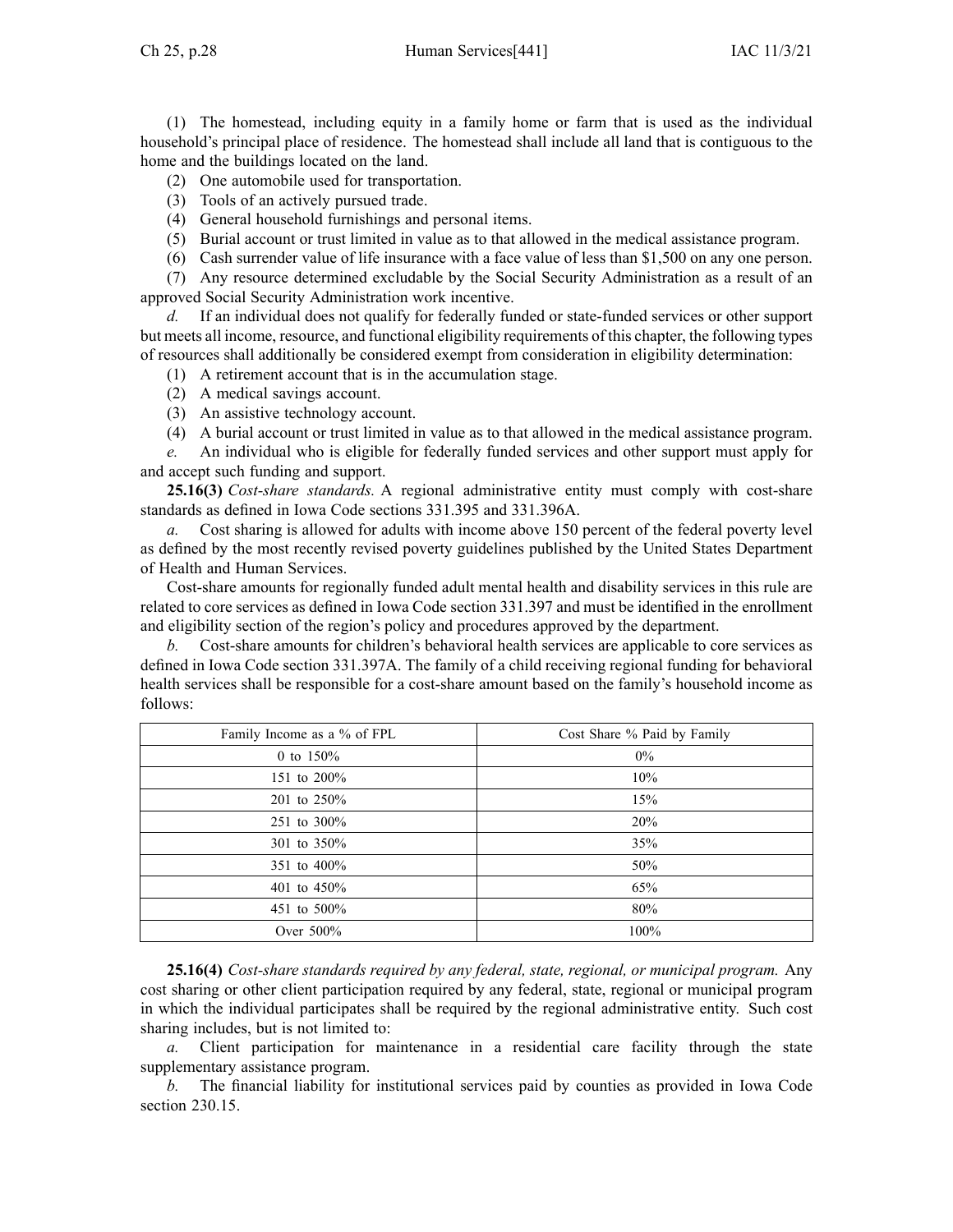*c.* The financial liability for attorney fees related to commitment as provided by Iowa Code section [229.8](https://www.legis.iowa.gov/docs/ico/section/229.8.pdf).

[**ARC [1173C](https://www.legis.iowa.gov/docs/aco/arc/1173C.pdf)**, IAB 11/13/13, effective 1/1/14; **ARC [4896C](https://www.legis.iowa.gov/docs/aco/arc/4896C.pdf)**, IAB 2/12/20, effective 3/18/20]

**441—25.17(331) Exempted counties.** If <sup>a</sup> county has been exempted pursuan<sup>t</sup> to Iowa Code section [331.389](https://www.legis.iowa.gov/docs/ico/section/331.389.pdf) from the requirement to enter into <sup>a</sup> regional service system, the county and the county's board of supervisors shall fulfill all the requirements of this chapter for <sup>a</sup> regional service system managemen<sup>t</sup> plan.

[**ARC [1173C](https://www.legis.iowa.gov/docs/aco/arc/1173C.pdf)**, IAB 11/13/13, effective 1/1/14]

**441—25.18(331) Annual service and budget plan.** The annual service and budget plan shall describe the services to be provided and the cost of those services for the ensuing year.

**25.18(1)** The annual service and budget plan is due on April 1 prior to the July 1 implementation of the annual plan and shall be approved by the region's governing board prior to submittal to the department.

**25.18(2)** The annual service and budget plan shall include but not be limited to the following:

*a.* Access points. A list of the local access points for mental health and disability services and children's behavioral health services, including the names of the access points and the physical locations and contact information.

*b.* Service coordination and targeted case management. A list of the service coordination and targeted case managemen<sup>t</sup> agencies utilized in the region, whether funded by the region, the medical assistance program, or third-party payers, including the physical location and contact information for those agencies.

*c.* Crisis planning. A list of accredited crisis services available in the region for crisis prevention, response and resolution, including contact information for the agencies responsible.

*d.* Intensive mental health services. Identification of the intensive mental health services designated by the region according to rule  $441-25.6(331)$ , including the provider name, contact information, and location of each of the following:

- (1) Access center(s).
- (2) ACT services.
- (3) Intensive residential services.
- (4) Subacute mental health services.

*e.* Children's behavioral health services. Identification of children's behavioral health services as described in subrule [25.2\(4\)](https://www.legis.iowa.gov/docs/iac/rule/441.25.2.pdf), including eligibility requirements or reference to where eligibility requirements can be found in the policies and procedures manual.

*f.* Scope of services. A description of the scope of services to be provided, <sup>a</sup> projection of need for the service, and the funding necessary to meet the need.

- (1) The scope shall include the regional core services as identified in rule [441—25.2](https://www.legis.iowa.gov/docs/iac/rule/441.25.2.pdf)(331).
- (2) The scope shall also include services in addition to the required core services.

*g.* Budget and financing provisions for the next year. The provisions shall address how county, regional, state and other funding sources will be used to meet the service needs within the region.

*h.* Financial forecasting measures. A description of the financial forecasting measures used in the identification of service need and funding necessary for services and <sup>a</sup> financial statement of actual revenues and actual expenses by chart of account codes, including levies by county.

*i.* Provider reimbursement provisions. A description of the types of provider reimbursement methods that will be used, including fee for service, compensation for <sup>a</sup> "system of care" approach, and for use of nontraditional providers. A region also shall provide information on funding approaches that identify and incorporate all services and sources of funding used by the individuals receiving services, including the medical assistance program.

[**ARC [1173C](https://www.legis.iowa.gov/docs/aco/arc/1173C.pdf)**, IAB 11/13/13, effective 1/1/14; **ARC [4207C](https://www.legis.iowa.gov/docs/aco/arc/4207C.pdf)**, IAB 1/2/19, effective 3/1/19; **ARC [4896C](https://www.legis.iowa.gov/docs/aco/arc/4896C.pdf)**, IAB 2/12/20, effective 3/18/20]

**441—25.19(331) Annual service and budget plan approval.** The annual service and budget plan shall be submitted each year by April 1. The director shall review all regional annual service and budget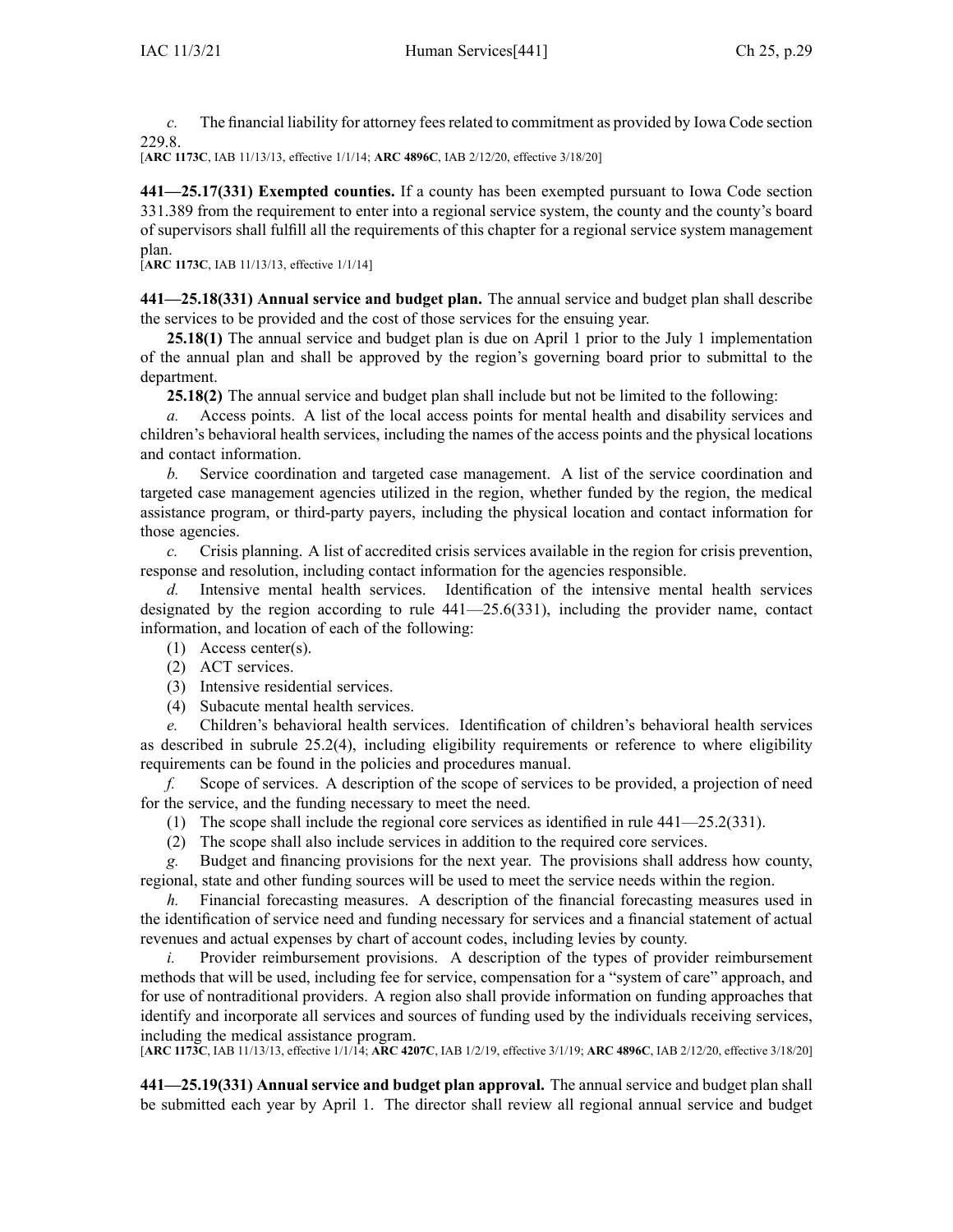plans submitted by the dates specified. If the director finds the regional annual service and budget plan in compliance with these rules and state and federal laws, the director may approve the plan. A plan approved by the director for <sup>a</sup> fiscal year beginning July 1 shall remain in effect until June 30, subject to amendment.

**25.19(1)** *Criteria for acceptance.* The director shall determine <sup>a</sup> plan is acceptable when it contains all the required information, meets the criteria described in this division, and is in compliance with all applicable state and federal laws. The director may reques<sup>t</sup> additional information to determine whether or not the plan contains all the required information and meets criteria described in this division.

**25.19(2)** *Notification.* Except as specified in subrule [25.19\(3\)](https://www.legis.iowa.gov/docs/iac/rule/441.25.19.pdf), the director shall notify the region in writing of the decision on the plan by June 1 of each year. The decision shall specify that either:

*a.* The annual service and budget plan is approved as it was submitted, either with or without supplemental information already requested and received.

*b.* The annual service and budget plan will not be approved until revisions are made. The letter will specify the nature of the revisions requested and the time frames for their submission.

**25.19(3)** *Review of late submittals.* The director may review plans not submitted by April 1 after all plans submitted by that date have been reviewed. The director will proceed with the late submittals in <sup>a</sup> timely manner.

**25.19(4)** *Amendments.* An amendment to the annual service and budget plan shall be approved by the regional governance board and submitted to the department at least 45 days before the date of implementation. Before implementation of any amendment to the plan, the director must approve the amendment.

*a. Criteria for acceptance.* The director shall determine an amendment is acceptable when it contains all the required information and meets the criteria described in this division for the applicable par<sup>t</sup> of the annual service and budget plan and is in compliance with all applicable state and federal laws. The director may reques<sup>t</sup> additional information to determine whether or not the amendment contains all the required information and meets criteria described in this division.

*b. Notification.* The director shall notify the region, in writing, of the decision on the amendment within 45 days of receipt of the amendment. The decision shall specify either that:

(1) The amendment is approved as it was submitted, either with or without supplemental information already requested and received.

(2) The amendment is not approved. The notification will include why the amendment is not approved.

**25.19(5)** *Reconsideration.* Regions dissatisfied with the director's decision on <sup>a</sup> plan or an amendment may file <sup>a</sup> letter with the director requesting reconsideration. The letter requesting reconsideration must be received within 30 working days of the date of the notice of decision and shall include <sup>a</sup> reques<sup>t</sup> for the director to review the decision and the reasons for dissatisfaction. Within 30 working days of the receipt of the letter requesting reconsideration, the director will review both the reconsideration reques<sup>t</sup> and evidence provided. The director shall issue <sup>a</sup> final decision in writing. [**ARC [1173C](https://www.legis.iowa.gov/docs/aco/arc/1173C.pdf)**, IAB 11/13/13, effective 1/1/14; **ARC [4207C](https://www.legis.iowa.gov/docs/aco/arc/4207C.pdf)**, IAB 1/2/19, effective 3/1/19]

**441—25.20(331) Annual report.** The annual repor<sup>t</sup> shall describe the services provided, the cost of those services, the number of individuals served, and the outcomes achieved for the previous fiscal year. The annual repor<sup>t</sup> is due on December 1 following <sup>a</sup> completed fiscal year of implementing the annual service and budget plan. The annual repor<sup>t</sup> shall include but not be limited to:

- 1. Services actually provided.
- 2. The status of service development.
- 3. Actual numbers of children and adults served.

4. Documentation that each regionally designated access center has met the service standards in subrule [25.6\(1\)](https://www.legis.iowa.gov/docs/iac/rule/441.25.6.pdf).

5. Documentation that each regionally designated ACT team has been evaluated for program fidelity, including <sup>a</sup> peer review as required by subrule [25.6\(2\)](https://www.legis.iowa.gov/docs/iac/rule/441.25.6.pdf), and documentation of each team's most recent fidelity score.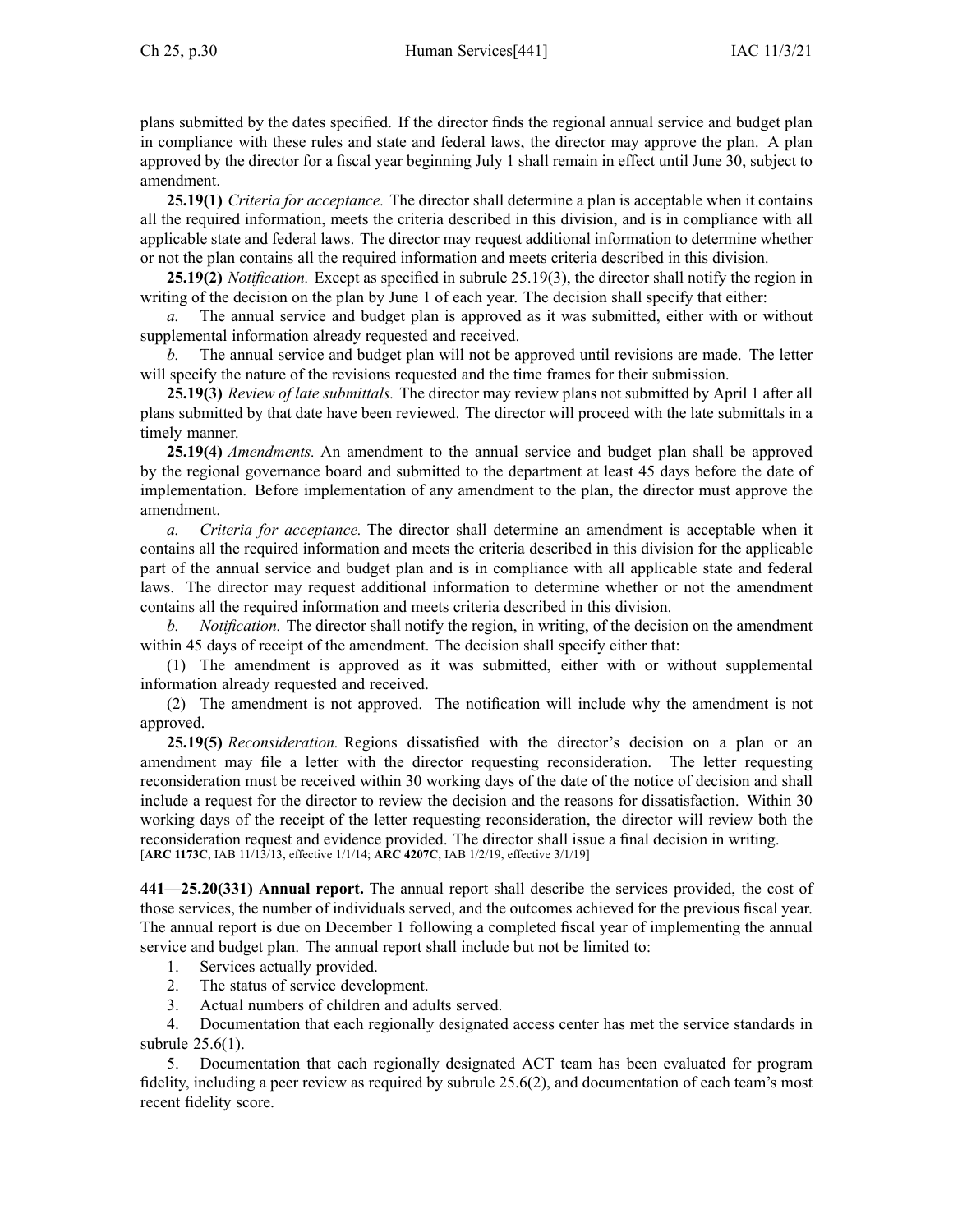6. Documentation that each regionally designated subacute service has met the service standards in subrule [25.6\(7\)](https://www.legis.iowa.gov/docs/iac/rule/441.25.6.pdf).

7. Documentation that each regionally designated intensive residential service home or intensive residential service has met the service standards in subrule [25.6\(8\)](https://www.legis.iowa.gov/docs/iac/rule/441.25.6.pdf).

8. Financial statement of actual revenues and actual expenditures by chart of account codes, including levies by county.

9. Outcomes achieved.

[**ARC [1173C](https://www.legis.iowa.gov/docs/aco/arc/1173C.pdf)**, IAB 11/13/13, effective 1/1/14; **ARC [4207C](https://www.legis.iowa.gov/docs/aco/arc/4207C.pdf)**, IAB 1/2/19, effective 3/1/19; **ARC [4896C](https://www.legis.iowa.gov/docs/aco/arc/4896C.pdf)**, IAB 2/12/20, effective 3/18/20]

**441—25.21(331) Policies and procedures manual for the regional service system.** The policies and procedures manual shall describe the policies and process developed to direct the managemen<sup>t</sup> and administration of the regional service system. The initial manual is due on April 1, 2014, and will remain in effect subject to amendment.

**25.21(1)** *Content.* The manual shall include but not be limited to:

*a.* Financing and delivery of services and supports. A description of the region's process used to develop and ensure the ongoing financial accountability and delivery of services outlined in the region's annual service and budget plan shall be included.

*b.* Enrollment. The application and enrollment process that is readily accessible to individuals and their families or authorized representatives shall be included. This procedure shall identify regional access points and where individuals can apply for services and how and when the applications will reach the regional administrative entity's designated staff for processing.

*c.* Eligibility. The process utilized to determine eligibility shall be included in the manual and shall include but not be limited to:

(1) The criteria used to authorize or deny funding for services and supports. This shall include guidelines for who is eligible to receive services and supports by eligibility group, and type of service or support.

(2) Financial eligibility and copaymen<sup>t</sup> criteria, which shall meet the requirements of rule [441—25.16](https://www.legis.iowa.gov/docs/iac/rule/441.25.16.pdf)(331).

(3) The time frames for conducting eligibility determination that provide for timely access to services, including necessary and immediate services not to exceed ten days.

(4) The process for development of <sup>a</sup> written notice of decision. The time frame for sending <sup>a</sup> written notice of decision to the individual and guardian (if applicable) and the service providers identified in the notice shall be included. The notice of decision shall:

1. Explain the action taken on the application and the reasons for that action.

- 2. State what services are approved and name the service providers.
- 3. Outline the individual's right to appeal.
- 4. Describe the appeal process.

*d.* Utilization of and access to services. The process for managing utilization of and access to services and other assistance shall be included. The process shall describe how coordination between the services included in the annual service and budget plan and the disability services administered by the state and others will be managed.

*e.* Quality managemen<sup>t</sup> and improvement process. The quality managemen<sup>t</sup> and improvement process shall at <sup>a</sup> minimum meet the requirements of the department's outcome and performance measures process as outlined in Iowa Code sections [225C.4\(1\)](https://www.legis.iowa.gov/docs/ico/section/225C.4.pdf)*"j"* and [225C.6A](https://www.legis.iowa.gov/docs/ico/section/225C.6A.pdf).

*f.* Risk managemen<sup>t</sup> and fiscal viability. If the region contracts with <sup>a</sup> private entity, the manual must include risk managemen<sup>t</sup> provisions and fiscal viability of the annual services and budget plan.

*g.* Targeted case management.

(1) Designation of targeted case managemen<sup>t</sup> providers. The process used to identify and designate targeted case managemen<sup>t</sup> providers for the region shall be described. This process shall include the requirement for the implementation of evidence-based practice models of case managemen<sup>t</sup> within the region. Requirements of this practice include:

1. Providing the individual receiving the case managemen<sup>t</sup> with <sup>a</sup> choice of providers.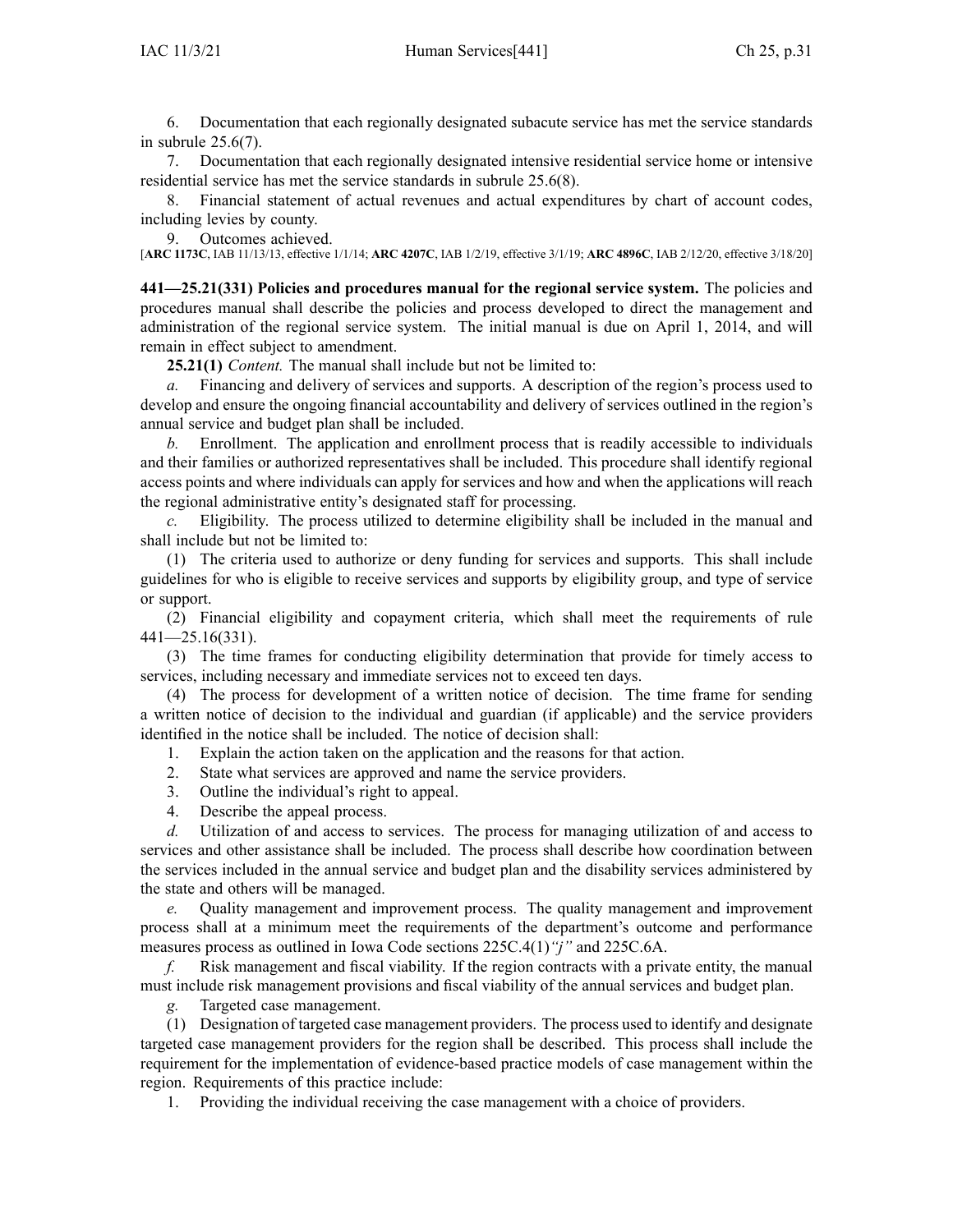2. Allowing <sup>a</sup> service provider to be the case manager but prohibiting the provider from referring that individual only to services administered by the provider.

3. Provisions to ensure compliance with, but not exceed, federal requirements for conflict-free case management.

(2) Qualifications of targeted case managers. A region's manual shall require that any targeted case managers or other persons providing service coordination while working for the designated provider meet the qualifications of qualified case managers and supervisors as defined in rule [441—24.1](https://www.legis.iowa.gov/docs/iac/rule/441.24.1.pdf)(225C).

(3) Targeted case managemen<sup>t</sup> and service coordination services. Targeted case managemen<sup>t</sup> and service coordination services utilized in <sup>a</sup> regional service system shall include but are not limited to the following as defined in Iowa Code section [331.393\(4\)](https://www.legis.iowa.gov/docs/ico/section/331.393.pdf)*"g"*:

1. Performance and outcome measures relating to the health, safety, school attendance and performance, work performance, and community residency of the individuals receiving the services.

2. Standards for delivery of the services, including but not limited to the social history, assessment, service planning, incident reporting, crisis planning, coordination, and monitoring for individuals receiving the services.

3. Methodologies for complying with the requirements of paragraph 25.21(1)*"g."* Methodologies may include the use of electronic record keeping and remote or Internet-based training.

*h.* System of care approach plan.

*i.* Decentralized service provision. Measures to provide services in a dispersed manner that meet the minimum access standards of core services and that utilize the strengths and assets of the service providers within and available to the region shall be included.

*j.* Provider network formation and management. The manual shall require that providers that are subject to license, accreditation or approval meet established standards. The manual shall detail the approval process, including criteria, developed to select providersthat are not currently subject to license, accreditation or approval standards. The manual shall identify the process the regional administrative entity will use to contract with providers and manage the provider network to ensure it meets the needs of the individuals in the region. The provider network will include but is not limited to the following:

(1) A contract with <sup>a</sup> community mental health center that provides services in the individual's region or with <sup>a</sup> federally qualified health center that provides psychiatric and outpatient mental health services in the individual's region.

(2) Contracts with licensed and accredited providers to provide each service in the required core service domains.

(3) Adequate numbers of licensed and accredited providers to ensure availability of core services so that there is no waiting list for services due to lack of available providers.

(4) A contract with an inpatient psychiatric hospital unit or state mental health institute within reasonably close proximity.

*k.* Service provider paymen<sup>t</sup> provisions. A policy for paymen<sup>t</sup> of service providers which describes the method and process of paying for services and supports delivered to the region shall be included.

*l.* Grievance processes. The manual shall develop and implement processes for appealing the decisions of the regional administrative entity in the following circumstances:

(1) Nonexpedited appeal process. The appeal process shall be based on objective criteria, specify time frames, provide for notification in accessible formats of the decisions to all parties, and provide some assistance to individuals with disabilities using the process. Responsibility for the final step in the appeal process shall be <sup>a</sup> state administrative law judge in nonexpedited appeals.

(2) Expedited appeal process. This appeal process is to be used when the decision of the regional administrative entity concerning an individual varies from the type and amount of service identified to be necessary for the individual in <sup>a</sup> clinical determination made by <sup>a</sup> mental health professional and the mental health professional believes that the failure to provide the type and amount of service identified could cause an immediate danger to an individual's health or safety. This appeal process shall be performed by <sup>a</sup> mental health professional who is either the administrator of the division of mental health and disability services of the department of human services or the administrator's designee.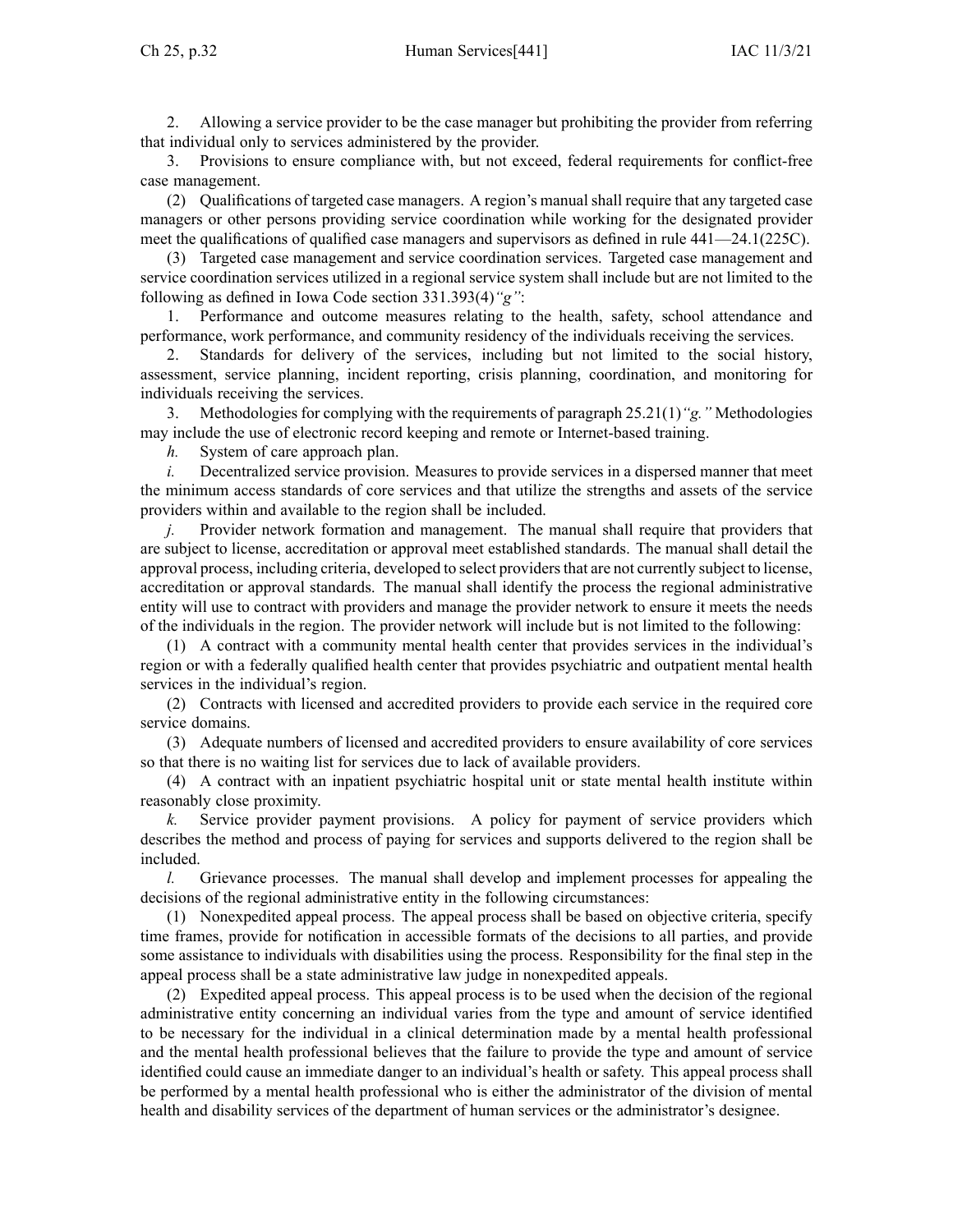1. The appeal shall be filed within five days of receipt of the notice of decision by the regional administrative entity.

2. The expedited review by the division administrator or designee shall take place within two days of receipt of the request, unless more information is needed. There is an extension of two days from the time the new information is received.

3. The administrator shall issue an order, including <sup>a</sup> brief statement of findings of fact, conclusions of law, and policy reasons for the order, to justify the decision made concerning the expedited review. If the decision concurs with the contention that there is an immediate danger to the individual's health or safety, the order shall identify the type and amount of service which shall be provided for the individual. The administrator or designee shall give such notice as is practicable to individuals who are required to comply with the order. The order is effective when issued.

4. The decision of the administrator or designee shall be considered <sup>a</sup> final agency action and is subject to judicial review in accordance with Iowa Code section [17A.19](https://www.legis.iowa.gov/docs/ico/section/17A.19.pdf).

*m.* Implementation of interagency and multisystem collaboration and care coordination. The policies and procedures manual shall describe how the region will collaborate with other funders, other regional service systems, service providers, case management, individuals and their families or authorized representatives, and advocates to ensure that authorized services and supports are responsive to individuals' needs, consistent with system principles, and cost-efficient. The manual shall describe the process for collaboration with the court to ensure alternatives to commitment and to coordinate funding for services to individuals who are under court-ordered commitment services pursuan<sup>t</sup> to Iowa Code chapter [229](https://www.legis.iowa.gov/docs/ico/chapter/229.pdf).

*n.* Addressing multioccurring needs. The policies and procedures manual shall include criteria and measures to be used to address the needs of individuals who have two or more co-occurring mental health, intellectual or other developmental disability, brain injury, or substance-related disorders. The manual shall also include criteria and measures to be used to address the needs of individuals with specialized needs.

*o.* Service managemen<sup>t</sup> and functional assessment. The policies and procedures manual shall describe how functional assessments and service managemen<sup>t</sup> will be incorporated in accordance with applicable requirements.

Service system management. The policies and procedures manual shall identify whether the region will be directly implementing <sup>a</sup> system of service managemen<sup>t</sup> or will contract with <sup>a</sup> private entity to manage the regional service system. If the region contracts with <sup>a</sup> private entity, the region will ensure that all requirements of Iowa Code section [331.393](https://www.legis.iowa.gov/docs/ico/section/331.393.pdf) and these administrative rules are fulfilled.

*q.* Assistance to other than core service populations. The policies and procedures manual shall specify the services populations, other than core service populations, to whom the region will provide assistance if funding is available.

*r.* Waiting list criteria. The policies and procedures manual shall specify whether the region will use waiting lists. If the policy and procedures manual specifies the use of waiting lists for funding services and supports, it shall specify criteria for the use and review of each waiting list, including the criteria to be used to determine how and when an individual will be placed on <sup>a</sup> waiting list. The criteria will include how core services and additional core services will be impacted the least by budgetary limitations. The manual shall specify how waiting list data will be used in future planning.

**25.21(2)** *Approval.* The manual shall be submitted by April 1, 2014, as <sup>a</sup> par<sup>t</sup> of the region's managemen<sup>t</sup> plan for the fiscal year beginning July 1, 2014. The manual shall be approved by the region's governing board and is subject to approval by the director of human services. The director shall review all regional annual service and budget plans submitted by the dates specified. If the director finds the manual in compliance with these rules and state and federal laws, the director may approve the plan. A plan approved by the director for the fiscal year beginning July 1, 2014, shall remain in effect subject to amendment.

*a. Criteria for acceptance.* The director shall determine <sup>a</sup> plan is acceptable when it contains all the required information, meets the criteria described in this division, and is in compliance with all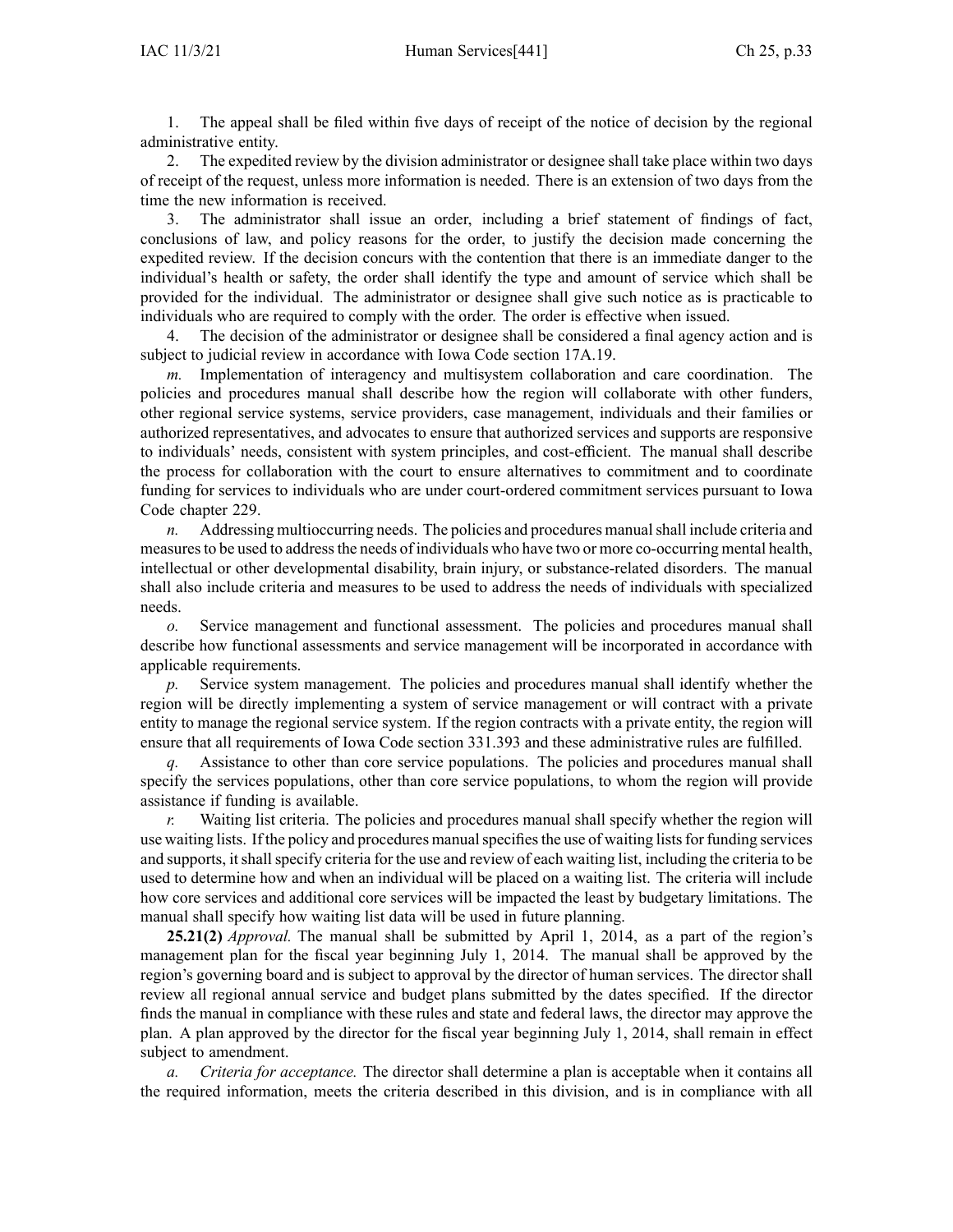applicable state and federal laws. The director may reques<sup>t</sup> additional information to determine whether or not the plan contains all the required information and meets criteria described in this division.

*b. Notification.*

(1) Except as specified in subparagraph [25.21\(2\)](https://www.legis.iowa.gov/docs/iac/rule/441.25.21.pdf)*"b"*(2), the director shall notify the region in writing of the decision on the plan by June 1, 2014. The decision shall specify that either:

1. The policies and procedures manual is approved as it was submitted, either with or without supplemental information already requested and received.

2. The policies and procedures manual will not be approved until revisions are made. The letter will specify the nature of the revisions requested and the time frames for their submission.

(2) Review of late submittals. The director may review manuals not submitted by April 1, 2014, after all manuals submitted by that date have been reviewed. The director will proceed with the late submittals in <sup>a</sup> timely manner.

**25.21(3)** *Amendments.* An amendment to the policy and procedures manual shall be approved by the regional governance board and submitted to the department at least 45 days before the date of implementation. Before implementation of any amendment to the manual, the director must approve the amendment.

*a. Criteria for acceptance.* The director, in consultation with the state commission, shall determine an amendment is acceptable when it contains all the required information and meets the criteria described in this division for the applicable par<sup>t</sup> of the policy and procedures manual and is in compliance with all applicable state and federal laws. The director may reques<sup>t</sup> additional information to determine whether or not the amendment contains all the required information and meets criteria described in this division.

*b. Notification.* The director shall notify the region, in writing, of the decision on the amendment within 45 days of receipt of the amendment. The decision shall specify either that:

(1) The amendment is approved as it was submitted, either with or without supplemental information already requested and received.

(2) The amendment is not approved. The notification will explain why the amendment is not approved.

**25.21(4)** *Reconsideration.* Regions dissatisfied with the director's decision on <sup>a</sup> manual or an amendment may file <sup>a</sup> letter with the director requesting reconsideration. The letter of reconsideration must be received within 30 working days of the date of the notice of decision and shall include <sup>a</sup> reques<sup>t</sup> for the director to review the decision and the reasons for dissatisfaction. Within 30 working days of the receipt of the letter requesting reconsideration, the director will review both the reconsideration reques<sup>t</sup> and evidence provided. The director shall issue <sup>a</sup> final decision in writing.

These rules are intended to implement Iowa Code sections [331.388](https://www.legis.iowa.gov/docs/ico/section/331.388-398.pdf) to [331.398](https://www.legis.iowa.gov/docs/iac/rule/441.331.398.pdf). [**ARC [1173C](https://www.legis.iowa.gov/docs/aco/arc/1173C.pdf)**, IAB 11/13/13, effective 1/1/14; **ARC [4896C](https://www.legis.iowa.gov/docs/aco/arc/4896C.pdf)**, IAB 2/12/20, effective 3/18/20]

# **441—25.22(225C) Incentive fund application, approval, and reporting.**

**25.22(1)** *Application for regional incentive funds.* A mental health and disability services region must submit an application on forms specified by the department with required supporting documentation. An application to receive regional incentive funds must meet the following requirements:

*a.* The mental health and disability services region shall submit the application with supporting documentation electronically to the department by 4:30 p.m. on November 15, 2021, for state fiscal year 2022 funding.

*b.* The mental health and disability services region shall submit the application with supporting documentation electronically to the department by 4:30 p.m. on November 15, 2022, for state fiscal year 2023 funding.

*c.* The application shall be complete and signed by the chairperson of the mental health and disability services region governing board and regional chief executive officer.

*d.* Application supporting documentation shall include evidence to demonstrate compliance with subrule [25.22\(2\)](https://www.legis.iowa.gov/docs/iac/rule/441.25.22.pdf).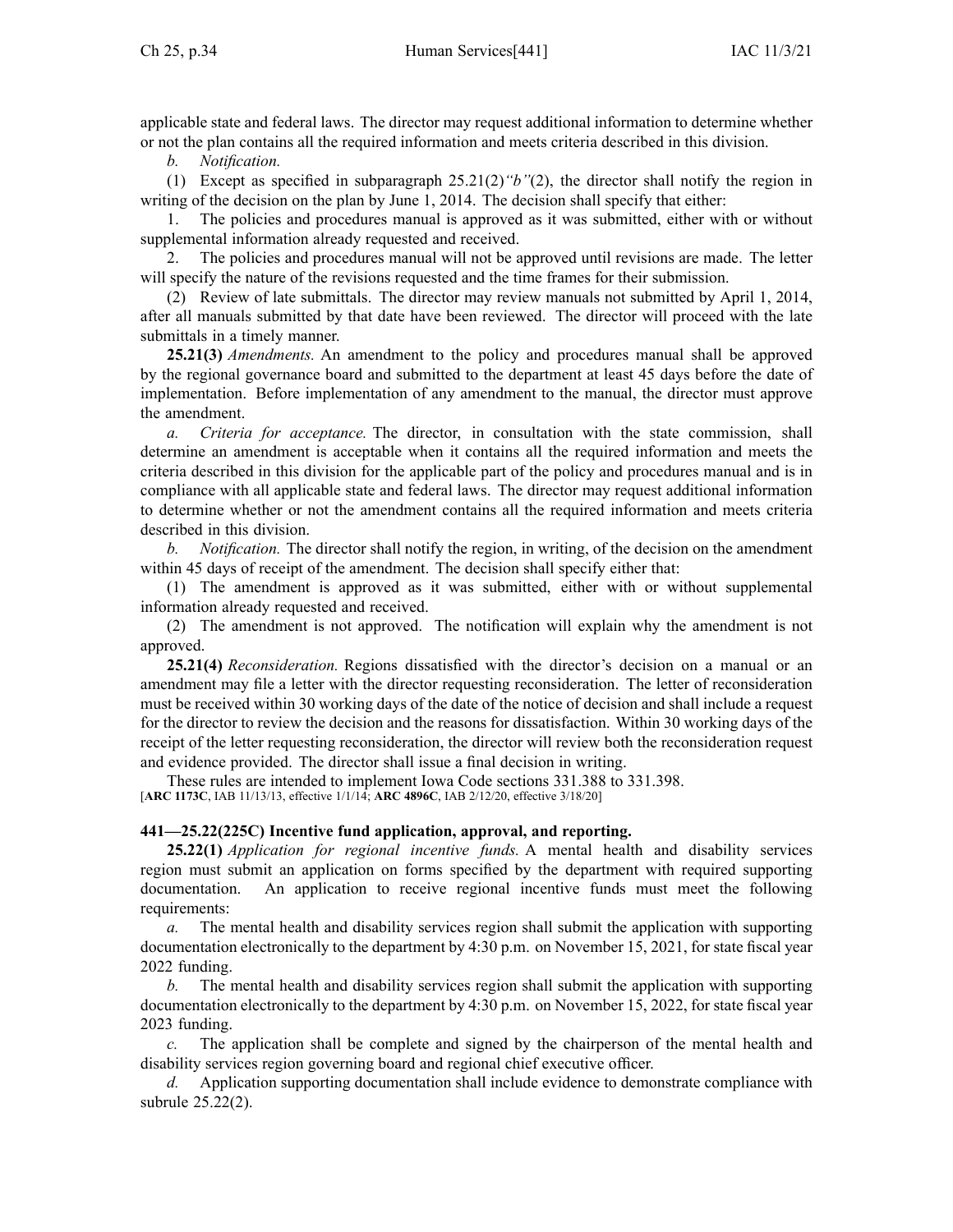**25.22(2)** *Applicant conditions.* To receive funding in state fiscal years 2022 and 2023, the mental health and disability services region must meet the following conditions:

The mental health and disability services region must be in compliance with the regional service system managemen<sup>t</sup> plan as defined in Iowa Code section [331.393](https://www.legis.iowa.gov/docs/ico/section/331.393.pdf).

*b.* Applicants for state fiscal year 2022 funding must have an ending balance in the region's combined services fund equal to or less than 40 percen<sup>t</sup> of the actual expenditures in state fiscal year 2020.

*c.* Applicants for state fiscal year 2023 funding must have an ending balance in the region's combined services fund equal to or less than 20 percen<sup>t</sup> of the actual expenditures in state fiscal year 2021.

*d.* The mental health and disability services region must need incentive funds for one or more of the following circumstances:

(1) Operating in <sup>a</sup> deficit and <sup>a</sup> reduction in available funding for core services as the result of the reduction and elimination of the levy.

(2) Support of non-core services to maintain individuals in <sup>a</sup> community setting or reduce the risk that individuals needing services and supports would be placed in more restrictive, higher-cost settings.

**25.22(3)** *Incentive fund application review and approval.* The department shall make its final decisions for incentive funds on or before December 15 of the fiscal year of application.

*a.* A written notice regarding acceptance or rejection of an application and the total amount obligated shall be furnished to the mental health and disability services region.

*b.* The department shall distribute incentive funds payable to the mental health and disability services regions for the amounts due on or before January 1.

**25.22(4)** *Incentive fund reporting.* Mental health and disability services regions shall submit to the department <sup>a</sup> repor<sup>t</sup> on forms specified by the department twice each calendar year subsequent to an award distribution. Reports shall be submitted by February 15 and August 15.

**25.22(5)** *Incentive fund review.* The department shall analyze year-end financial records and annual independent audits of the mental health and disability services region for all years subsequent to an incentive fund award. If the department determines a mental health and disability services region's actual need for incentive funds was less than the amount of incentive funds granted, the mental health and disability services region shall refund the difference between the amount of assistance granted and the actual need.

*a.* A written notice outlining the department's findings and moneys identified for repaymen<sup>t</sup> shall be furnished to the regional administrative entity.

*b.* The mental health and disability services region shall submit the refund within 30 days of receiving notice from the department. Refunds shall be credited to the incentive fund.

This rule is intended to implement Iowa Code section [225C.7A](https://www.legis.iowa.gov/docs/ico/section/225C.7A.pdf) as amended by 2021 Iowa Acts, Senate File 619.

[**ARC [6008C](https://www.legis.iowa.gov/docs/aco/arc/6008C.pdf)**, IAB 11/3/21, effective 10/4/21]

**441—25.23** to **25.40** Reserved.

#### DIVISION III MINIMUM DATA SET

**441—25.41(331) Minimum data set.** Each county shall maintain data on all clients served through the MH/DD services fund.

**25.41(1)** *Submission of data.* Each county shall submit to DHS <sup>a</sup> copy of the data regarding each individual that the county serves through the central point of coordination process.

DHS state payment program, state supplementary assistance program, mental health institutes, state resource centers, Medicaid program, and Medicaid managed care contractors shall provide the equivalent data in <sup>a</sup> compatible format on the same schedule asthe required submission from the counties.

*b.* DHS shall maintain the data in the data analysis unit for research and analysis purposes only. Only summary data shall be reported to policymakers or the public.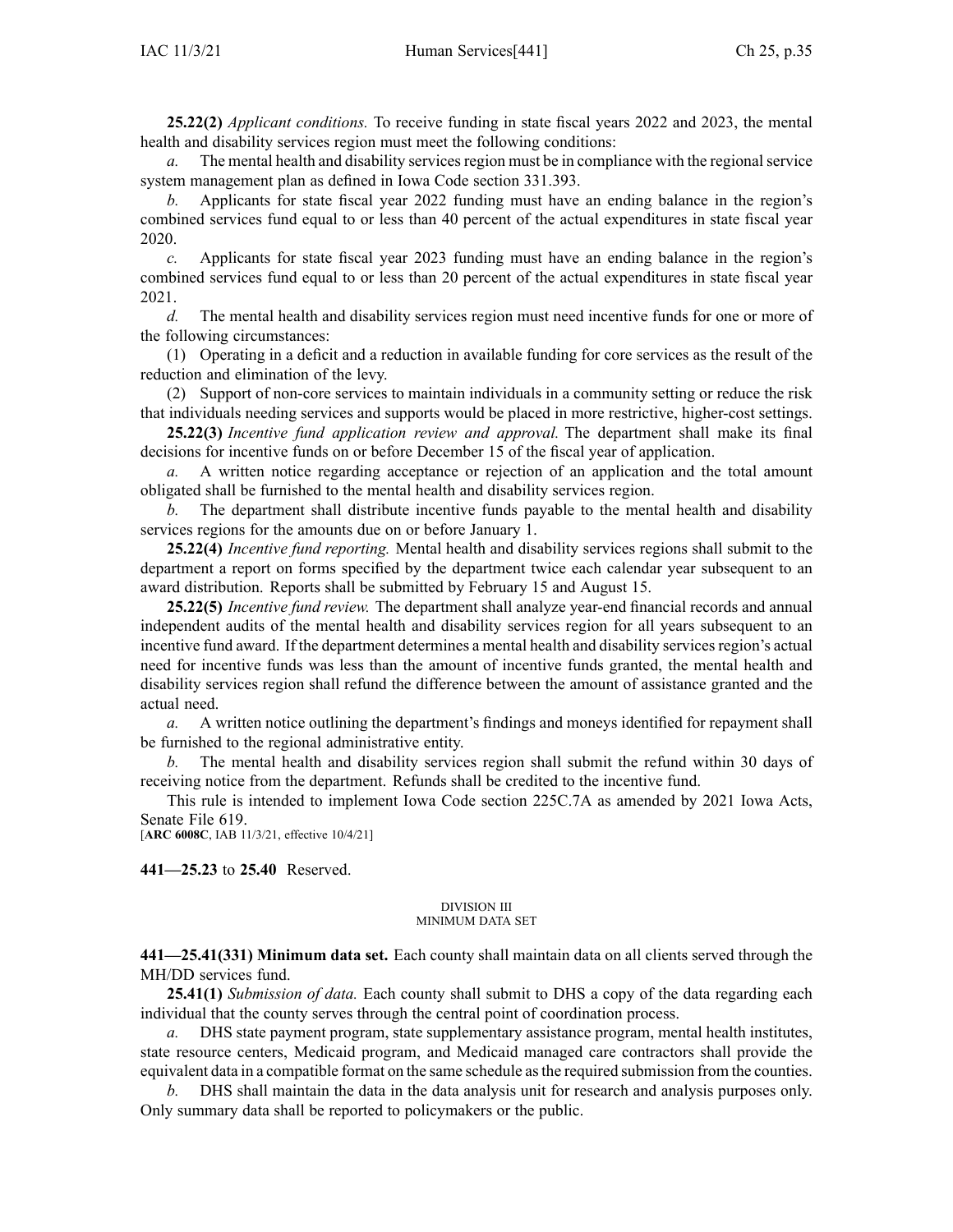**25.41(2)** *Data required.* The data to be submitted are as follows:

*a.* Basic client information including <sup>a</sup> unique identifier, name, address, county of residence and county of legal settlement.

*b.* The state I.D. number for state paymen<sup>t</sup> cases.

*c.* Demographic information including date of birth, sex, ethnicity, marital status, education, residential living arrangement, current employment status, monthly income, income sources, type of insurance, insurance carrier, veterans' status, guardianship status, legal status in the system, source of referral, diagnosis in the current version of the DSM, diagnosis in the current version of the ICD, disability group (i.e., intellectual disability, developmental disability, chronic mental illness, mental illness), central point of coordination (county number preceded by A 1), and central point of coordination (CPC) name.

*d.* Service information including the decision on services, date of decision, date client terminated from CPC services and reason for termination, residence, approved service, service beginning dates, service ending dates, reason for terminating each service, approved units of services, unit rate for service, expenditure data, and provider data.

*e.* Counties shall not be penalized in any fashion for failing to collect data elements in situations of crisis or in outreach efforts to identify or engage people in needed mental health services. For the purposes of this rule:

(1) Situations of crisis include but are not limited to voluntary and involuntary hospitalizations, legal and transportation services associated with involuntary hospitalizations, emergency outpatient services, mobile crisis team services, jail diversion services, mental health services provided in <sup>a</sup> county jail, and other services for which the county is required to pay but does not have access to the client to collect the required information.

(2) Outreach efforts to identify or engage people in needed mental health services include but are not limited to mental health advocate services; services for homeless persons, refugees, or other legal immigrants; services for state cases who do not have documentation with them and are unable to help the county locate appropriate records; consultation; education to raise public awareness; 12-step or other suppor<sup>t</sup> groups for persons with dual disorders; and drop-in centers.

*f.* Although all of the data in the minimum data set are important to provide suppor<sup>t</sup> for program analysis, <sup>a</sup> county shall be penalized for noncompliance with this rule if the county does not provide 100 percen<sup>t</sup> reporting of the data elements listed in this paragraph. Beginning with the data reported for state fiscal year 2008, less than 100 percen<sup>t</sup> reporting for the following items shall be viewed as noncompliance unless the data are exempted by paragraph *"e"*:

- (1) Client identifiers:
- 1. Lname3 (the first three letters of the client's last name).
- 2. Last4SSN (the last four digits of the client's social security number).
- 3. SEX (the client's sex).
- 4. BDATE (the client's birth date).
- (2) CPC (central point of coordination).
- (3) Payment information:
- 1. PYMTDATE (CoMIS paymen<sup>t</sup> date).
- 2. FUND CODE (CoMIS fund code).
- 3. DG (CoMIS diagnosis).
- 4. COACODE (CoMIS chart of accounts code).
- 5. BEGDATE (CoMIS service beginning date).
- 6. ENDDATE (CoMIS service ending date).
- 7. UNITS (CoMIS units of service).
- 8. COPD (CoMIS county paid).
- (4) ValidSSN (valid social security number indicator).
- (5) IsPerson (IsPerson indicator).

*g.* Although all of the data in the minimum data set are important to provide suppor<sup>t</sup> for program analysis, <sup>a</sup> county shall be penalized for noncompliance with this rule if the county does not provide 90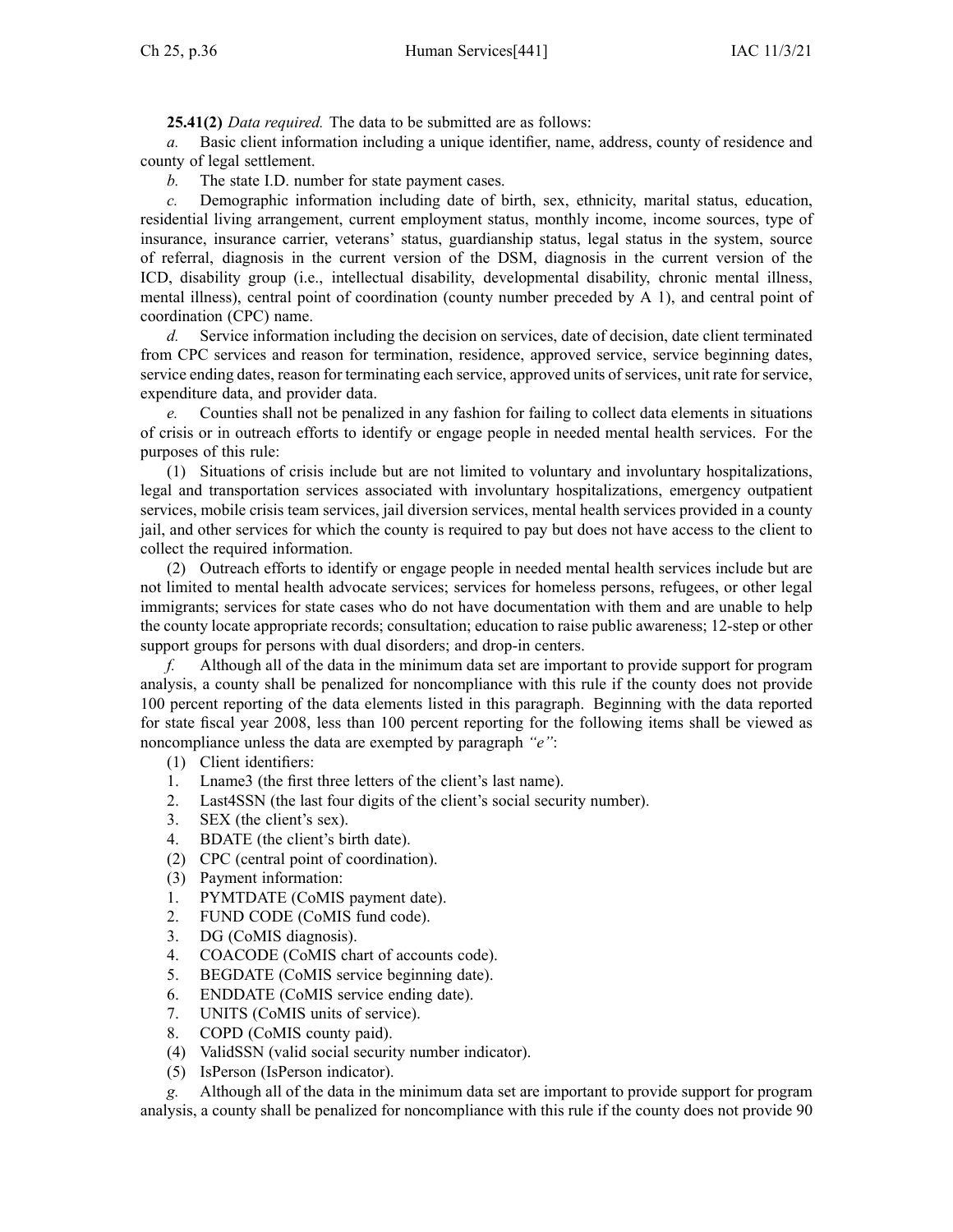percen<sup>t</sup> reporting of the data elements listed in this paragraph beginning with the data reported for fiscal year 2008. Less than 90 percen<sup>t</sup> reporting for the following items shall be viewed as noncompliance unless the data are exempted by paragraph *"e"*:

- (1) Application Date (application date).
- (2) RESCO (residence county).
- (3) LEGCO (legal county).
- (4) Provider ID (vendor number).

*h.* The department shall analyze the data received on or before December 1 each year by December 15 or by the next business day if December 15 falls on <sup>a</sup> weekend or holiday.

(1) When <sup>a</sup> county's data submission does not meet the specifications in paragraph *"f"* or *"g,"* the department will notify the county by email.

(2) The county shall have 30 days from the date of the email notice to submit the missing data or to provide an explanation of why the data cannot be reported.

(3) If the county does not repor<sup>t</sup> the data or provide an adequate explanation within 30 days, the department shall find the county in noncompliance.

*i.* The department shall post the aggregate reports received by December 1 on the department's website within 90 days.

**25.41(3)** *Method of data collection.* A county may choose to collect this information using the county managemen<sup>t</sup> information system (CoMIS) that was designed by the department or may collect the information through some other means. If <sup>a</sup> county chooses to use another system, the county must be capable of supplying the information in the same format as CoMIS.

*a.* Except as provided in subparagraph (3), each county shall submit the following files in Microsoft Excel format (version 97 to 2000) or comma-delimited text file (CSV) format using data from the associated CoMIS table or from the county's chosen managemen<sup>t</sup> information system:

| Files to submit                                                | Associated CoMIS Table |
|----------------------------------------------------------------|------------------------|
| WarehouseClient.xls or WarehouseClient.csv                     | Client Data            |
| WarehouseIncome.xls or WarehouseIncome.csv                     | Income Review          |
| WarehousePayment.xls or WarehousePayment.csv                   | Payment                |
| WarehouseProvider.xls or WarehouseProvider.csv                 | Provider               |
| WarehouseProviderServices.xls or WarehouseProviderServices.csv | thlProviderServices    |
| WarehouseService.xls or WarehouseService.csv                   | Service Authorizations |

(1) Paragraphs *"b"* through *"g"* list the data required in each file and specify the structure or description for each data item to be reported.

(2) The field names used in the repor<sup>t</sup> files must be exactly the same as indicated in the corresponding paragraph, including spaces, and must be entered in the first row for each sheet.

(3) The file labeled WarehouseService.xls or WarehouseService.csv or service authorization (described in paragraph *"g"* of this subrule) shall be removed from this requirement on June 30, 2011, if data from this file have not been used by that date.

*b.* File name: WarehouseClient.xls or WarehouseClient.csv.

Sheet name: Warehouse Client Transfer Query.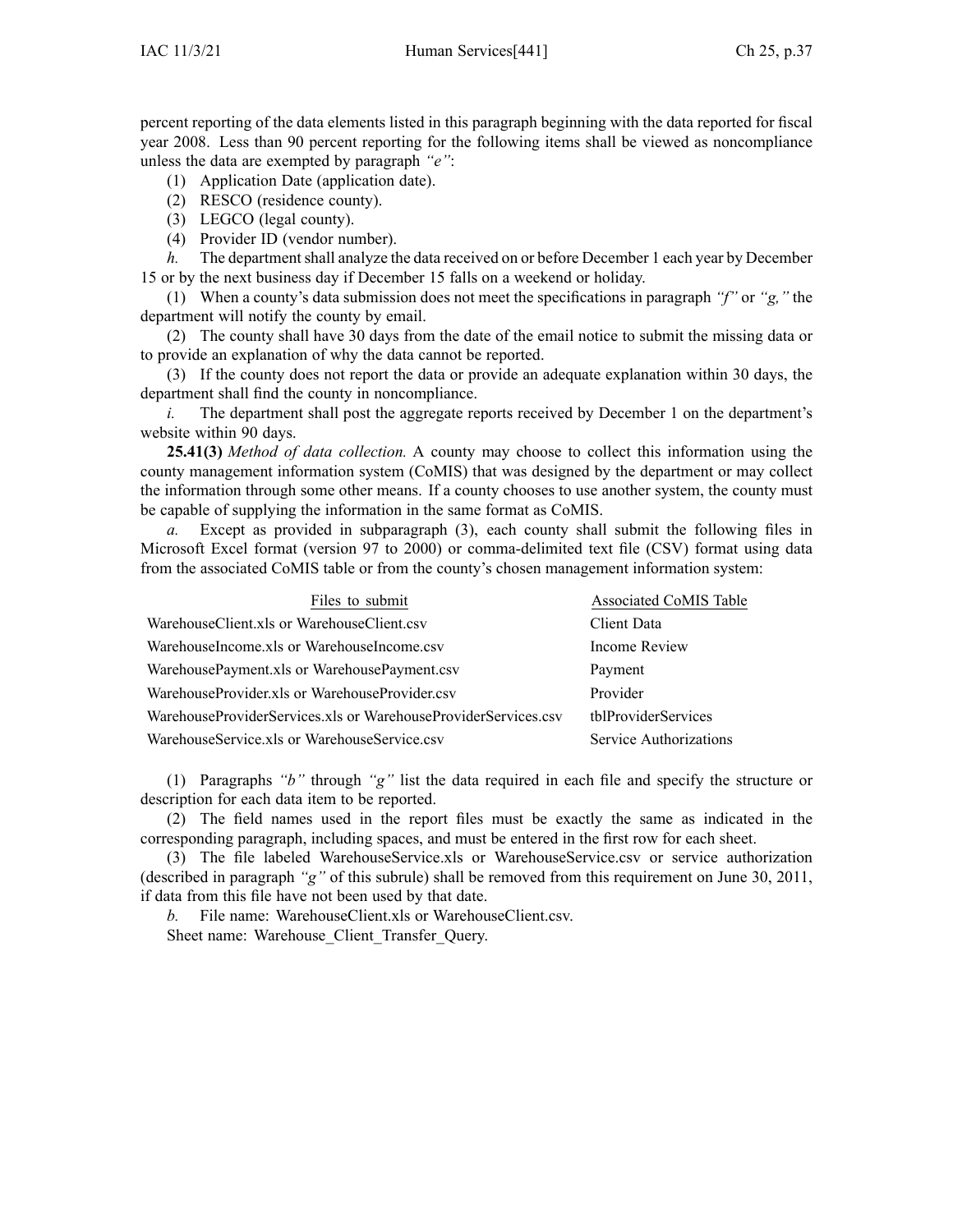| Field Name                   | Data Type | Field Size     | Format           | Description                                                                                                                                                                                                                                                                                                                                                                                                                             |
|------------------------------|-----------|----------------|------------------|-----------------------------------------------------------------------------------------------------------------------------------------------------------------------------------------------------------------------------------------------------------------------------------------------------------------------------------------------------------------------------------------------------------------------------------------|
| <b>CPC</b>                   | Number    | 3              | 0 decimal places | Central point of coordination number:<br>county number preceded by a 1                                                                                                                                                                                                                                                                                                                                                                  |
| <b>RESCO</b>                 | Number    | 3              | 0 decimal places | Residence county of client:<br>$1-99$ = County number<br>$100 =$ State of Iowa<br>$900$ = Undetermined or in dispute                                                                                                                                                                                                                                                                                                                    |
| <b>LEGCO</b>                 | Number    | 3              | 0 decimal places | Legal county of client:<br>$1-99$ = County number<br>$100$ = State of Iowa<br>$900$ = Undetermined or in dispute                                                                                                                                                                                                                                                                                                                        |
| Lname3                       | Text      | 3              |                  | The first 3 characters of the last name                                                                                                                                                                                                                                                                                                                                                                                                 |
| Last4SSN                     | Text      | 4              |                  | The last 4 digits of the client's social<br>security number. If that number is<br>unknown, then use the last 4 digits of<br>the CLIENT ID# field and mark column<br>"ValidSSN" with the value "No."                                                                                                                                                                                                                                     |
| <b>BDATE</b>                 | Date      | 10             | mm/dd/yyyy       | Date of client's birth                                                                                                                                                                                                                                                                                                                                                                                                                  |
| <b>SEX</b>                   | Text      | 1              |                  | Sex of client:<br>$M = Male$<br>$F =$ Female                                                                                                                                                                                                                                                                                                                                                                                            |
| Last Update                  | Date      | 10             | mm/dd/yyyy       | Date of last update to client record                                                                                                                                                                                                                                                                                                                                                                                                    |
| <b>SID</b>                   | Text      | 8              | 9999999a         | State identification number of client, if<br>applicable (format of a valid number is 7<br>digits plus 1 alphabetical character).                                                                                                                                                                                                                                                                                                        |
| ADD1                         | Text      | 50             |                  | First address line                                                                                                                                                                                                                                                                                                                                                                                                                      |
| ADD2                         | Text      | 50             |                  | Second address line (if applicable)                                                                                                                                                                                                                                                                                                                                                                                                     |
| <b>CITY</b>                  | Text      | 50             |                  | City address line                                                                                                                                                                                                                                                                                                                                                                                                                       |
| <b>STATE</b>                 | Text      | 2              |                  | State code                                                                                                                                                                                                                                                                                                                                                                                                                              |
| ZIP                          | Number    | 5              | 0 decimal places | 5-digit ZIP code                                                                                                                                                                                                                                                                                                                                                                                                                        |
| <b>ETHN</b>                  | Number    | 1              | 0 decimal places | Ethnicity of client:<br>$0 =$ Unknown<br>$1$ = White, not Hispanic<br>$2 =$ African-American, not Hispanic<br>$3 =$ American Indian or Alaskan native<br>$4 =$ Asian or Pacific Islander<br>$5 =$ Hispanic<br>$6 =$ Other (biracial; Sudanese; etc.)                                                                                                                                                                                    |
| <b>MARITAL</b>               | Number    | $\mathbf{1}$   | 0 decimal places | Marital status of client:<br>$1 =$ Single, never married<br>$2$ = Married (includes common-law<br>marriage)<br>$3 = Divorced$<br>$4 =$ Separated<br>$5 =$ Widowed                                                                                                                                                                                                                                                                       |
| $\mathop{\rm EDUC}\nolimits$ | Number    | 2              | 0 decimal places | Education level of the client                                                                                                                                                                                                                                                                                                                                                                                                           |
| RARG                         | Number    | $\overline{c}$ | 0 decimal places | Residential arrangement of client:<br>$1 =$ Private residence/household<br>$2 =$ State MHI<br>$3$ = State resource center<br>$4 =$ Community supervised living<br>$5 =$ Foster care or family life home<br>$6$ = Residential care facility<br>$7 = RCF/MR$<br>$8 = RCF/PMI$<br>$9$ = Intermediate care facility<br>$10 = ICF/MR$<br>$11 = ICF/PMI$<br>$12$ = Correctional facility<br>$13$ = Homeless shelter or street<br>$14 = Other$ |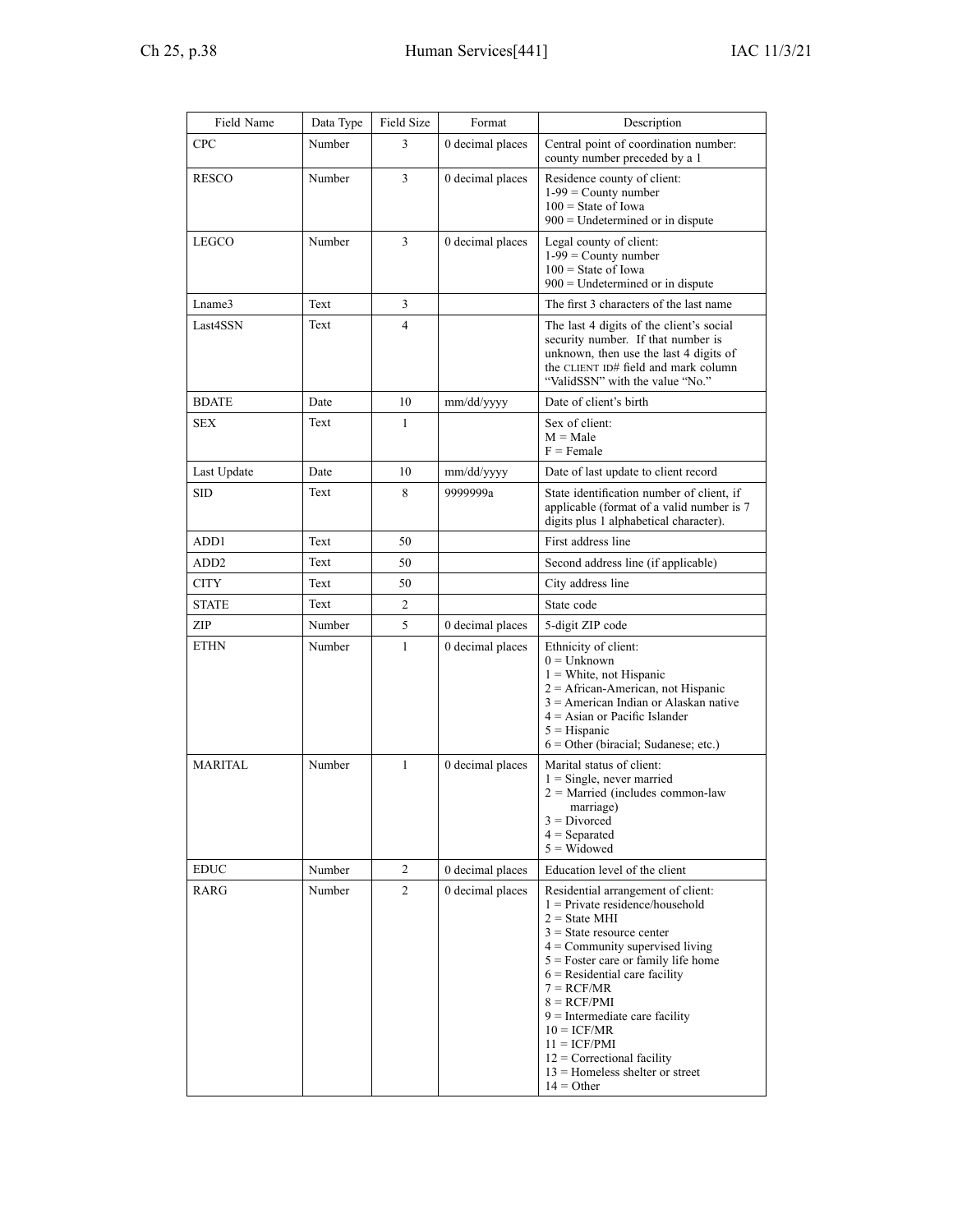| Field Name               | Data Type | Field Size     | Format           | Description                                                                                                                                                                                                                                    |
|--------------------------|-----------|----------------|------------------|------------------------------------------------------------------------------------------------------------------------------------------------------------------------------------------------------------------------------------------------|
| LARG                     | Number    | 1              | 0 decimal places | Living arrangement of client:<br>$1 =$ Lives alone<br>$2 =$ Lives with relatives<br>$3$ = Lives with persons unrelated to client                                                                                                               |
| <b>INS</b>               | Number    | 1              | 0 decimal places | Health insurance owned by client:<br>$1$ = Client pays<br>$3$ = Medicaid<br>$4$ = Medicare<br>$5$ = Private third party<br>$6 = Not$ insured<br>$7 =$ Medically Needy                                                                          |
| <b>INSCAR</b>            | Text      | 50             |                  | First insurance company name, if<br>applicable                                                                                                                                                                                                 |
| <b>INSCAR1</b>           | Text      | 50             |                  | Second insurance company name, if<br>applicable                                                                                                                                                                                                |
| <b>INSCAR2</b>           | Text      | 50             |                  | Third insurance company name, if<br>applicable                                                                                                                                                                                                 |
| <b>VET</b>               | Text      | $\mathbf{1}$   |                  | Veteran status of client:<br>$Y = Yes$<br>$N = No$                                                                                                                                                                                             |
| <b>CONSERVATOR</b>       | Number    | $\mathbf{1}$   | 0 decimal places | Conservator status of client:<br>$1 = Self$<br>$2 =$ Other                                                                                                                                                                                     |
| <b>GUARDIAN</b>          | Number    | 1              | 0 decimal places | Guardian status of client:<br>$1 =$ Self<br>$2 =$ Other                                                                                                                                                                                        |
| <b>LEGSTAT</b>           | Number    | $\mathbf{1}$   | 0 decimal places | Legal status of client:<br>$1 =$ Voluntary<br>$2 =$ Involuntary, civil commitment<br>$3 =$ Involuntary, criminal commitment                                                                                                                    |
| <b>REFSO</b>             | Number    | $\mathbf{1}$   | 0 decimal places | Referral source of client:<br>$1 = Self$<br>$2$ = Family or friend<br>$3$ = Targeted case management<br>$4 =$ Other case management<br>$5 =$ Community corrections<br>$6$ = Social service agency other than case<br>management<br>$7 =$ Other |
| DSM (current<br>version) | Text      | 50             |                  | DSM (current version) diagnosis code of<br>client                                                                                                                                                                                              |
| ICD (current<br>version) | Text      | 50             |                  | ICD (current version) diagnosis code<br>(optional for county use; not tied to CoMIS<br>entry)                                                                                                                                                  |
| DG                       | Number    | $\overline{2}$ | 0 decimal places | Disability group of client:<br>$40$ = Mental illness<br>$41$ = Chronic mental illness<br>$42$ = Mental retardation<br>$43$ = Other developmental disability<br>$44 =$ Other categories                                                         |
| <b>Application Date</b>  | Date      | 10             | mm/dd/yyyy       | Date of client's initial application                                                                                                                                                                                                           |
| Outcome decision         | Number    | 1              | 0 decimal places | Decision on client's application:<br>$1 =$ Application accepted<br>$2$ = Application denied<br>$3$ = Decision pending                                                                                                                          |
| Decision date            | Date      | 10             | mm/dd/yyyy       | Date decision was made on client's<br>application                                                                                                                                                                                              |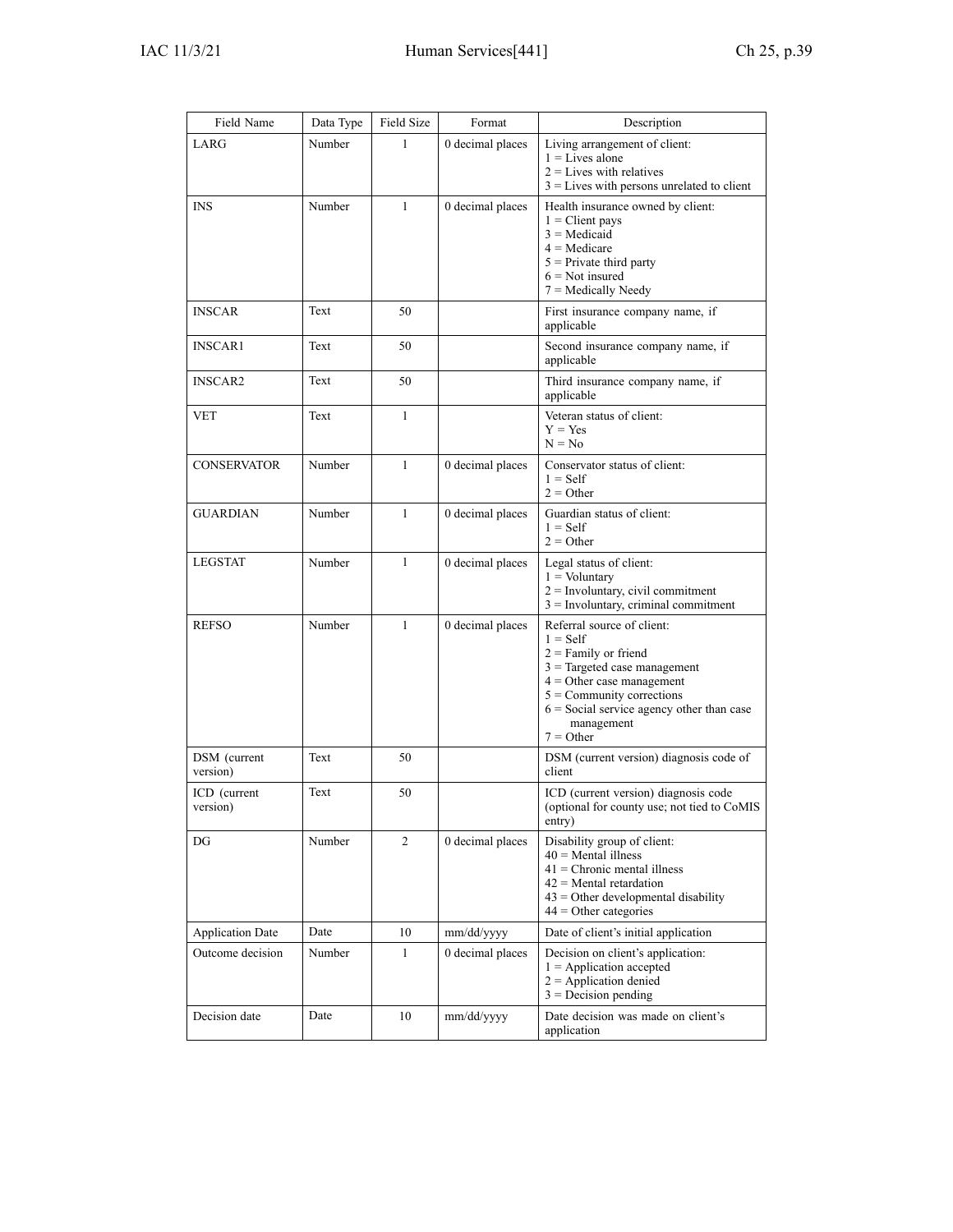| Field Name                          | Data Type | Field Size   | Format                                                      | Description                                                                                                                                                                                                                                                                                                                                                                                                                                                                    |
|-------------------------------------|-----------|--------------|-------------------------------------------------------------|--------------------------------------------------------------------------------------------------------------------------------------------------------------------------------------------------------------------------------------------------------------------------------------------------------------------------------------------------------------------------------------------------------------------------------------------------------------------------------|
| Denial reason                       | Text      | 2            |                                                             | Denial reason code:<br>$00 = Not applicable$<br>$01 =$ Over income guidelines<br>$1A =$ Over resource guidelines<br>$02$ = Does not meet county plan criteria<br>$2A =$ Legal settlement in another county<br>$2B = State case$<br>$3A = Brain$ injury<br>$3B =$ Alzheimer's<br>$3C =$ Substance abuse<br>$3D = Other$<br>$04 =$ Does not meet service plan criteria<br>$05$ = Client desires to discontinue process<br>$5A =$ Client fails to return requested<br>information |
| Client exit date from<br><b>CPC</b> | Date      | 10           | mm/dd/yyyy                                                  | Date client was terminated from CPC<br>services                                                                                                                                                                                                                                                                                                                                                                                                                                |
| Exit reason                         | Number    | $\mathbf{1}$ | 0 decimal places                                            | Reason client left the CPC system:<br>$0 =$ Unknown<br>$1$ = Client voluntarily withdrew<br>$2$ = Client deceased<br>$3$ = Unable to locate consumer<br>$4$ = Ineligible due to reasons other than<br>income<br>$5$ = Ineligible, over income guidelines<br>$6$ = Client moved out of state<br>$7$ = Client no longer needs service<br>$8$ = Client has legal settlement in another<br>county                                                                                  |
| <b>Review Date</b>                  | Date      | 10           | mm/dd/yyyy                                                  | Date of last application review                                                                                                                                                                                                                                                                                                                                                                                                                                                |
| PhoneNumber                         | Text      | 50           |                                                             | Phone number of client                                                                                                                                                                                                                                                                                                                                                                                                                                                         |
| ValidSSN                            | Text      | 3            | Generated for<br>CoMIS users in<br>the data extract<br>only | Populate this field with YES if the client<br>has a valid social security number. If the<br>client does not have a valid social security<br>number, populate this field with NO.                                                                                                                                                                                                                                                                                               |
| IsPerson                            | Text      | 3            | Generated for<br>CoMIS users in<br>the data extract<br>only | Populate this field with YES if the client<br>is a person. If the client entry represents<br>a nonperson such as administrative costs,<br>populate this field with NO.                                                                                                                                                                                                                                                                                                         |

*c.* File name: WarehouseIncome.xls or WarehouseIncome.csv. Sheet name: Warehouse\_Income\_Transfer\_Query.

| Field Name   | Data Type | Field Size | Format           | Description                                                                                                                                                                                         |
|--------------|-----------|------------|------------------|-----------------------------------------------------------------------------------------------------------------------------------------------------------------------------------------------------|
| <b>CPC</b>   | Number    | 3          | 0 decimal places | Central point of coordination number:<br>county number preceded by a 1                                                                                                                              |
| <b>RESCO</b> | Number    | 3          | 0 decimal places | Residence county of client:<br>$1-99 =$ County number<br>$100 =$ State of Iowa<br>$900$ = Undetermined or in dispute                                                                                |
| LEGCO        | Number    | 3          | 0 decimal places | Legal county of client:<br>$1-99$ = County number<br>$100 =$ State of Iowa<br>$900$ = Undetermined or in dispute                                                                                    |
| Lname3       | Text      | 3          |                  | The first 3 characters of the last name                                                                                                                                                             |
| Last4SSN     | Text      | 4          |                  | The last 4 digits of the client's social<br>security number. If that number is<br>unknown, then use the last 4 digits of<br>the CLIENT ID# field and mark column<br>"ValidSSN" with the value "No." |
| <b>BDATE</b> | Date      | 10         | mm/dd/yyyy       | Date of client's birth                                                                                                                                                                              |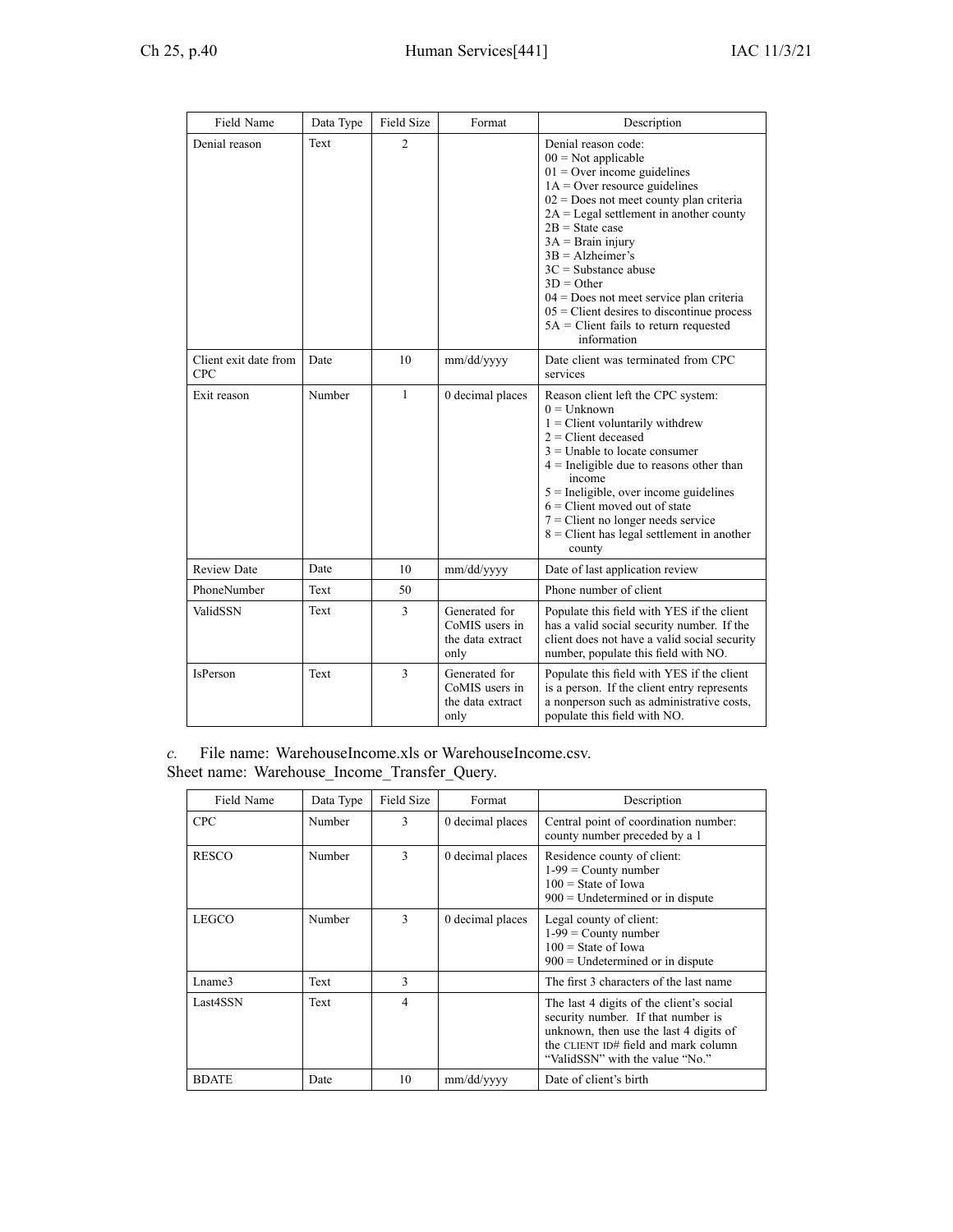| Field Name                    | Data Type | <b>Field Size</b> | Format           | Description                                                                                                                                                                                                                                                                                                                                                                                                                                                                            |
|-------------------------------|-----------|-------------------|------------------|----------------------------------------------------------------------------------------------------------------------------------------------------------------------------------------------------------------------------------------------------------------------------------------------------------------------------------------------------------------------------------------------------------------------------------------------------------------------------------------|
| <b>SEX</b>                    | Text      | 1                 |                  | Sex of client:<br>$M = Male$<br>$F =$ Female                                                                                                                                                                                                                                                                                                                                                                                                                                           |
| EMPL                          | Number    | 2                 | 0 decimal places | Employment situation of client:<br>$1 =$ Unemployed, available for work<br>$2 =$ Unemployed, unavailable for work<br>$3 =$ Employed full-time<br>$4 =$ Employed part-time<br>$5 =$ Retired<br>$6 = Student$<br>$7 = Work$ activity employment<br>8 = Sheltered work employment<br>$9$ = Supported employment<br>$10 =$ Vocational rehabilitation<br>$11 =$ Seasonally employed<br>$12 =$ In the armed forces<br>$13 =$ Homemaker<br>$14 =$ Other or not applicable<br>$15 =$ Volunteer |
| House Hold Size               | Number    | 2                 | 0 decimal places | Number of people in client's household                                                                                                                                                                                                                                                                                                                                                                                                                                                 |
| <b>INCSOUR</b>                | Number    | 2                 | 0 decimal places | Primary income source of client:<br>$1 =$ Family and friends<br>$2$ = Private relief agency<br>$3$ = Social security disability benefits<br>$4 =$ Supplemental Security Income<br>$5$ = Social security benefits<br>$6$ = Pension<br>$7 =$ Food assistance<br>$8 =$ Veterans benefits<br>$9$ = Workers compensation<br>$10 =$ General assistance<br>$11$ = Family investment program (FIP)<br>$12 = Wages$                                                                             |
| Public Assistance<br>Payments | Currency  | 14                | 2 decimal places | Monthly dollar amount for this income<br>source (where applicable)                                                                                                                                                                                                                                                                                                                                                                                                                     |
| Social Security               | Currency  | 14                | 2 decimal places | Monthly dollar amount for this income<br>source (where applicable)                                                                                                                                                                                                                                                                                                                                                                                                                     |
| Social Security<br>Disability | Currency  | 14                | 2 decimal places | Monthly dollar amount for this income<br>source (where applicable)                                                                                                                                                                                                                                                                                                                                                                                                                     |
| SSI                           | Currency  | 14                | 2 decimal places | Monthly dollar amount for this income<br>source (where applicable)                                                                                                                                                                                                                                                                                                                                                                                                                     |
| VA Benefits                   | Currency  | 14                | 2 decimal places | Monthly dollar amount for this income<br>source (where applicable)                                                                                                                                                                                                                                                                                                                                                                                                                     |
| R/R Pension                   | Currency  | 14                | 2 decimal places | Monthly dollar amount for this income<br>source (where applicable)                                                                                                                                                                                                                                                                                                                                                                                                                     |
| Child Support                 | Currency  | 14                | 2 decimal places | Monthly dollar amount for this income<br>source (where applicable)                                                                                                                                                                                                                                                                                                                                                                                                                     |
| <b>Employment Wages</b>       | Currency  | 14                | 2 decimal places | Monthly dollar amount for this income<br>source (where applicable)                                                                                                                                                                                                                                                                                                                                                                                                                     |
| Dividend Interest             | Currency  | 14                | 2 decimal places | Monthly dollar amount for this income<br>source (where applicable)                                                                                                                                                                                                                                                                                                                                                                                                                     |
| Other Income                  | Currency  | 14                | 2 decimal places | Monthly dollar amount for this income<br>source (where applicable)                                                                                                                                                                                                                                                                                                                                                                                                                     |
| Description 1                 | Text      | 50                |                  | Description of "Other Income"                                                                                                                                                                                                                                                                                                                                                                                                                                                          |
| Cash on hand                  | Currency  | 14                | 2 decimal places | Dollar amount for this resource type (where<br>applicable)                                                                                                                                                                                                                                                                                                                                                                                                                             |
| Checking                      | Currency  | 14                | 2 decimal places | Dollar amount for this resource type (where<br>applicable)                                                                                                                                                                                                                                                                                                                                                                                                                             |
| Savings                       | Currency  | 14                | 2 decimal places | Dollar amount for this resource type (where<br>applicable)                                                                                                                                                                                                                                                                                                                                                                                                                             |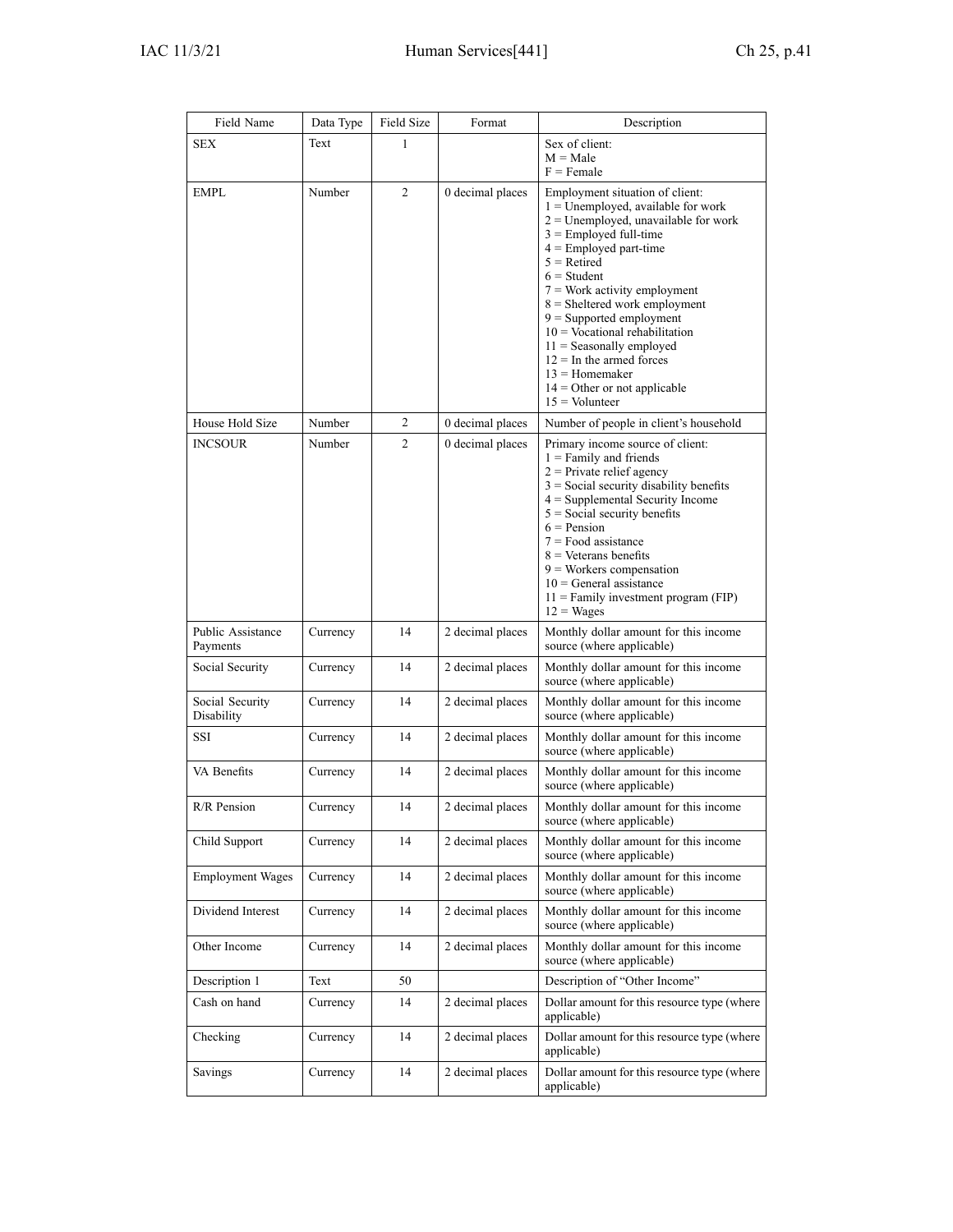| Field Name             | Data Type | Field Size | Format           | Description                                                |
|------------------------|-----------|------------|------------------|------------------------------------------------------------|
| Stocks/Bonds           | Currency  | 14         | 2 decimal places | Dollar amount for this resource type (where<br>applicable) |
| Time Certificates      | Currency  | 14         | 2 decimal places | Dollar amount for this resource type (where<br>applicable) |
| <b>Trust Funds</b>     | Currency  | 14         | 2 decimal places | Dollar amount for this resource type (where<br>applicable) |
| <b>Other Resources</b> | Currency  | 14         | 2 decimal places | Dollar amount for this resource type (where<br>applicable) |
| Description 2          | Text      | 50         |                  | Description of "Other Resources" (where<br>applicable)     |
| Other Resources 2      | Currency  | 14         | 2 decimal places | Dollar amount for this resource type (where<br>applicable) |
| Description 3          | Text      | 50         |                  | Description of "Other Resources 2"                         |
| Date reviewed          | Date      | 10         | mm/dd/yyyy       | Date income was last reviewed (where<br>applicable)        |

*d.* File name: WarehousePayment.xls or WarehousePayment.csv. Sheet name: Warehouse\_Payment\_Transfer\_Quer.

| Field Name       | Data Type | <b>Field Size</b> | Format           | Description                                                                                                                                                                                    |
|------------------|-----------|-------------------|------------------|------------------------------------------------------------------------------------------------------------------------------------------------------------------------------------------------|
| <b>CPC</b>       | Number    | 3                 | 0 decimal places | Central point of coordination number:<br>county number preceded by a 1                                                                                                                         |
| <b>RESCO</b>     | Number    | $\overline{3}$    | 0 decimal places | Residence county of client:<br>$1-99$ = County number<br>$100 =$ State of Iowa<br>$900$ = Undetermined or in dispute                                                                           |
| <b>LEGCO</b>     | Number    | 3                 | 0 decimal places | Legal county of client:<br>$1-99$ = County number<br>$100 =$ State of Iowa<br>$900$ = Undetermined or in dispute                                                                               |
| Lname3           | Text      | 3                 |                  | The first 3 characters of the last name                                                                                                                                                        |
| Last4SSN         | Text      | 4                 |                  | The last 4 digits of the client's social<br>security number. If that number is<br>unknown, use the last 4 digits of the CLIENT<br>ID# field and mark column "ValidSSN"<br>with the value "No." |
| <b>BDATE</b>     | Date      | 10                | mm/dd/yyyy       | Date of client's birth                                                                                                                                                                         |
| <b>SEX</b>       | Text      | $\mathbf{1}$      |                  | Sex of client:<br>$M = Male$<br>$F =$ Female                                                                                                                                                   |
| <b>PYMTDATE</b>  | Date      | 10                | mm/dd/yyyy       | Date county approves or makes payment                                                                                                                                                          |
| <b>VENNAME</b>   | Text      | 50                |                  | Vendor or provider paid                                                                                                                                                                        |
| <b>COCODE</b>    | Number    | 3                 | 0 decimal places | County where service was provided                                                                                                                                                              |
| <b>FUND CODE</b> | Text      | 10                |                  | Fund code for payment                                                                                                                                                                          |
| DG               | Number    | $\overline{2}$    | 0 decimal places | Disability group code for payment:<br>$40$ = Mental illness<br>$41$ = Chronic mental illness<br>$42$ = Mental retardation<br>$43 =$ Other developmental disability<br>$44 =$ Other categories  |
| <b>COACODE</b>   | Number    | 5                 | 0 decimal places | Chart of accounts code for payment                                                                                                                                                             |
| <b>BEGDATE</b>   | Date      | 10                | mm/dd/yyyy       | Beginning date of payment period                                                                                                                                                               |
| <b>ENDDATE</b>   | Date      | 10                | mm/dd/yyyy       | Ending date of payment period                                                                                                                                                                  |
| <b>UNITS</b>     | Number    | 4                 | 0 decimal places | Number of service units for payment                                                                                                                                                            |
| <b>COPD</b>      | Currency  | 14                | 2 decimal places | Amount paid by the county                                                                                                                                                                      |
| <b>RECEIVED</b>  | Currency  | 14                | 2 decimal places | Amount received for reimbursement (if<br>applicable)                                                                                                                                           |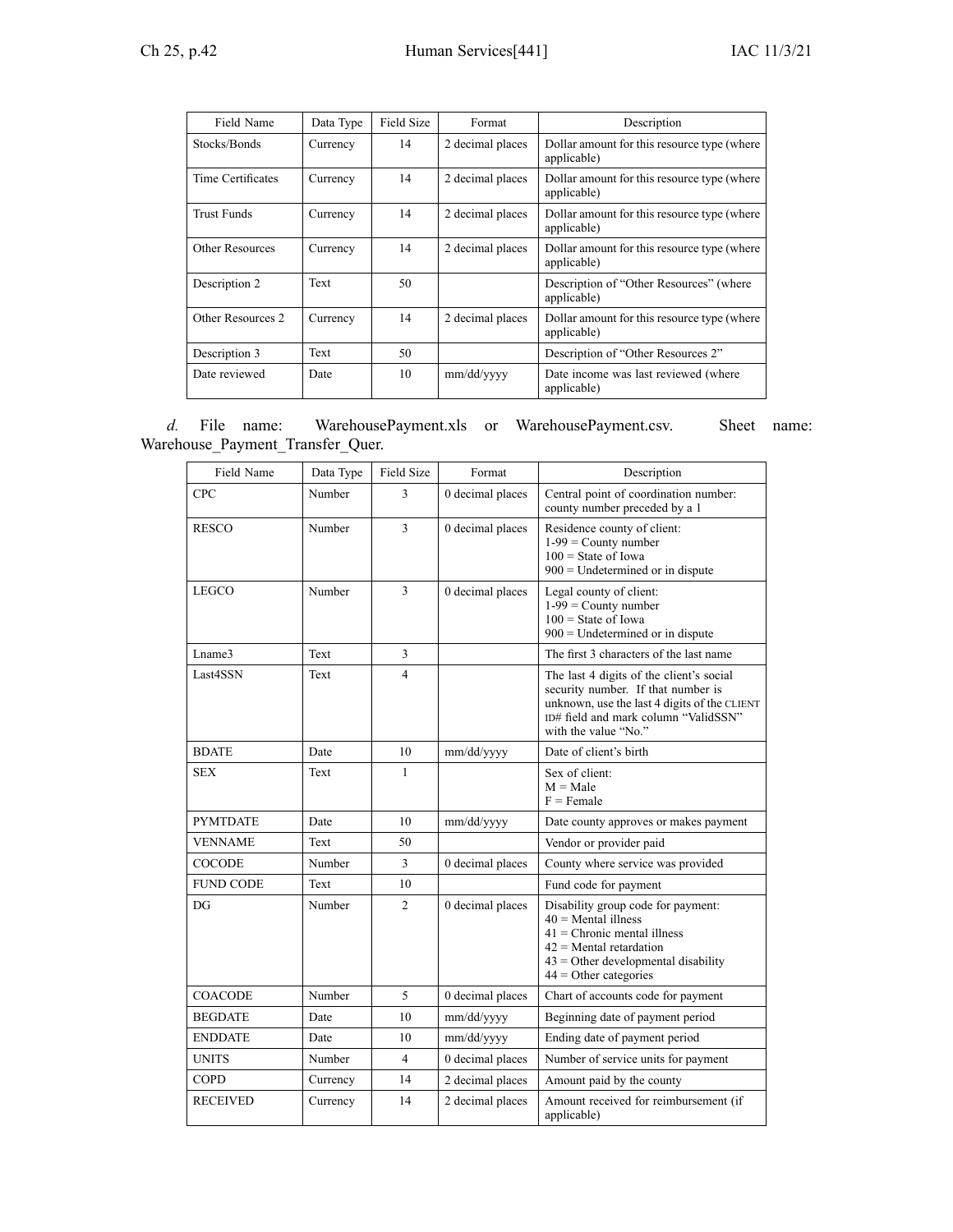*e.* File name: WarehouseProvider.xls or WarehouseProvider.csv. Sheet name: Warehouse\_Provider\_Transfer\_Que. (If the provider has more than one office location, enter information for the headquarters office.)

| Field Name          | Data Type | Field Size     | Format           | Description                             |
|---------------------|-----------|----------------|------------------|-----------------------------------------|
| Provider ID         | Text      | 50             |                  | Provider identifier (tax ID code)       |
| Provider Name       | Text      | 50             |                  | Provider name                           |
| Provider Address1   | Text      | 50             |                  | Provider address line 1                 |
| Provider Address2   | Text      | 50             |                  | Provider address line 2 (if applicable) |
| City                | Text      | 50             |                  | Provider city                           |
| State               | Text      | $\overline{2}$ |                  | Provider state code                     |
| Zip                 | Text      | 10             |                  | Provider ZIP code                       |
| <b>COCODE</b>       | Number    | 3              | 0 decimal places | Provider county code                    |
| PhoneNumber         | Text      | 50             |                  | Provider phone number                   |
| Date of Last Update | Date      | 10             | mm/dd/yyyy       | Provider last updated date              |

*f.* File name: WarehouseProviderServices.xls or WarehouseProviderServices.csv. Sheet name: Warehouse\_Provider\_Services\_Tra.

| Field Name       | Data Type | Field Size     | Format           | Description                                                                                                                                                                                   |
|------------------|-----------|----------------|------------------|-----------------------------------------------------------------------------------------------------------------------------------------------------------------------------------------------|
| Provider ID      | Text      | 50             |                  | Provider identifier (tax ID code)                                                                                                                                                             |
| Provider Name    | Text      | 50             |                  | Provider name                                                                                                                                                                                 |
| <b>FUND CODE</b> | Text      | 10             |                  | Fund code for payment                                                                                                                                                                         |
| DG               | Number    | $\overline{2}$ | 0 decimal places | Disability group code for payment:<br>$40$ = Mental illness<br>$41$ = Chronic mental illness<br>$42$ = Mental retardation<br>$43 =$ Other developmental disability<br>$44 =$ Other categories |
| <b>COACODE</b>   | Number    | 5              | 0 decimal places | Chart of accounts code for service                                                                                                                                                            |
| <b>RATE</b>      | Currency  | 14             | 2 decimal places | Payment rate                                                                                                                                                                                  |

*g.* File name: WarehouseService.xls or WarehouseService.csv. Sheet name: Warehouse\_Service\_Transfer\_Quer.

| Field Name   | Data Type | <b>Field Size</b> | Format           | Description                                                                                                                                                                                         |
|--------------|-----------|-------------------|------------------|-----------------------------------------------------------------------------------------------------------------------------------------------------------------------------------------------------|
| <b>CPC</b>   | Number    | 3                 | 0 decimal places | Central point of coordination number:<br>county number preceded by a 1                                                                                                                              |
| <b>RESCO</b> | Number    | 3                 | 0 decimal places | Residence county of client:<br>$1-99$ = County number<br>$100 =$ State of Iowa<br>$900$ = Undetermined or in dispute                                                                                |
| <b>LEGCO</b> | Number    | 3                 | 0 decimal places | Legal county of client:<br>$1-99$ = County number<br>$100 =$ State of Iowa<br>$200 =$ Iowa nonresident<br>$900$ = Undetermined or in dispute                                                        |
| Lname3       | Text      | $\mathcal{E}$     |                  | The first 3 characters of the last name                                                                                                                                                             |
| Last4SSN     | Text      | $\overline{4}$    |                  | The last 4 digits of the client's social<br>security number. If that number is<br>unknown, then use the last 4 digits of<br>the CLIENT ID# field and mark column<br>"ValidSSN" with the value "No." |
| <b>BDATE</b> | Date      | 10                | mm/dd/yyyy       | Date of client's birth                                                                                                                                                                              |
| <b>SEX</b>   | Text      | 1                 |                  | Sex of client:<br>$M = Male$<br>$F =$ Female                                                                                                                                                        |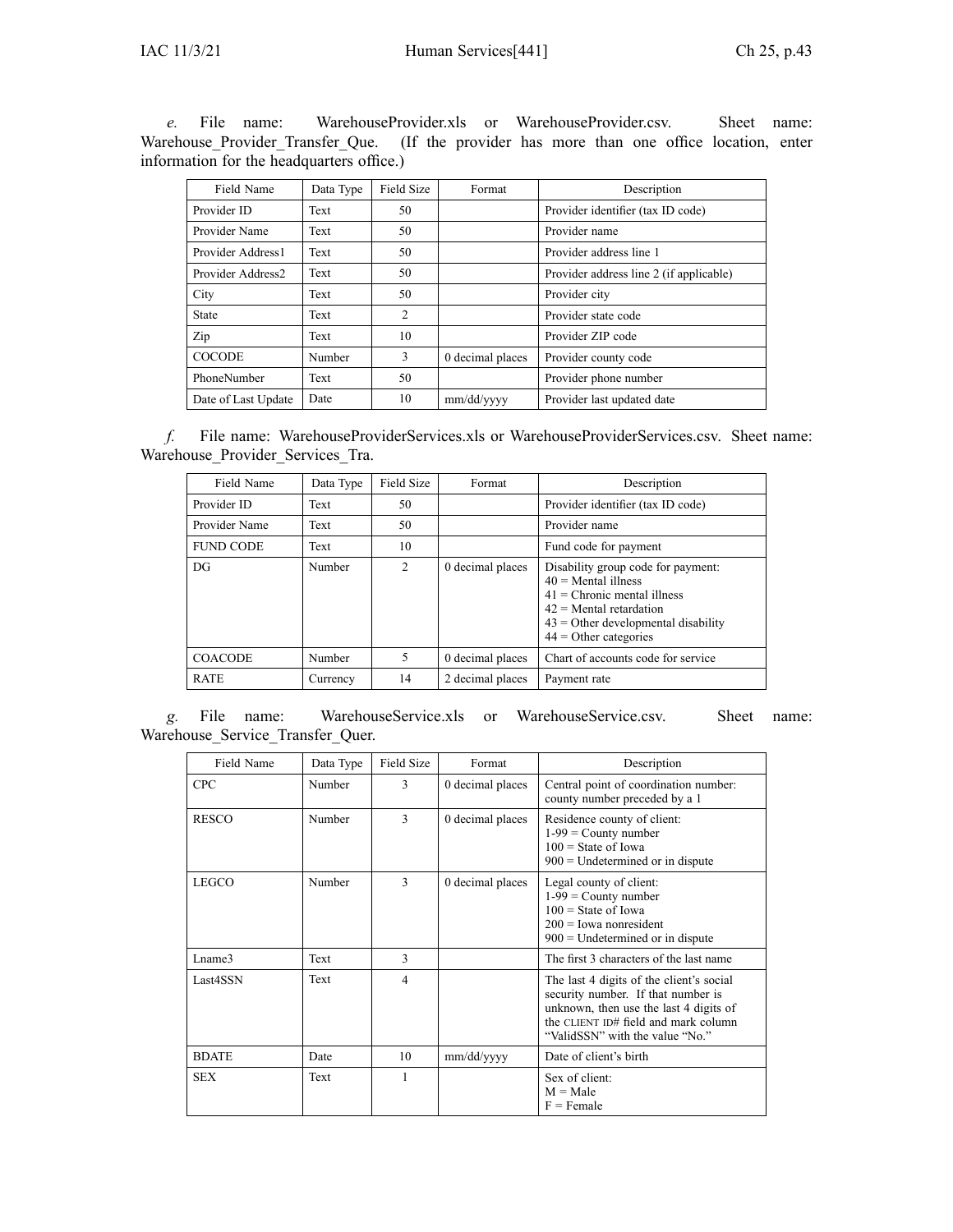| Field Name           | Data Type | Field Size     | Format           | Description                                                                                                                                                                                                                                                                                                 |
|----------------------|-----------|----------------|------------------|-------------------------------------------------------------------------------------------------------------------------------------------------------------------------------------------------------------------------------------------------------------------------------------------------------------|
| <b>FUND CODE</b>     | Text      | 10             |                  | Fund code for service                                                                                                                                                                                                                                                                                       |
| DG                   | Number    | $\overline{2}$ | 0 decimal places | Disability group code for payment:<br>$40$ = Mental illness<br>$41$ = Chronic mental illness<br>$42$ = Mental retardation<br>$43$ = Other developmental disability<br>$44 =$ Other category                                                                                                                 |
| <b>COACODE</b>       | Number    | 5              | 0 decimal places | Chart of accounts code for service                                                                                                                                                                                                                                                                          |
| Begin Date           | Date      | 10             | mm/dd/yyyy       | Beginning date of service period                                                                                                                                                                                                                                                                            |
| <b>End Date</b>      | Date      | 10             | mm/dd/yyyy       | Ending date of service period                                                                                                                                                                                                                                                                               |
| <b>Ending Reason</b> | Number    | 1              | 0 decimal places | Reason for terminating approval of service:<br>$0 = NA$<br>$1 =$ Voluntary withdrawal<br>$2$ = Client no longer needs service<br>$3$ = Ineligible, over income guidelines<br>$4$ = Ineligible due to other than income<br>$5$ = Client moved out of state<br>$6$ = Client deceased<br>$7 =$ Reauthorization |
| Units                | Number    | $\overline{4}$ | 0 decimal places | Average number of service units approved<br>monthly                                                                                                                                                                                                                                                         |
| Rate                 | Currency  | 14             | 2 decimal places | Dollar amount per service unit                                                                                                                                                                                                                                                                              |
| <b>Review Date</b>   | Date      | 10             | mm/dd/yyyy       | Date for next service review                                                                                                                                                                                                                                                                                |

This rule is intended to implement Iowa Code sections [331.438](https://www.legis.iowa.gov/docs/ico/section/331.438.pdf) and [331.439](https://www.legis.iowa.gov/docs/ico/section/331.439.pdf). [ARC [2164C](https://www.legis.iowa.gov/docs/aco/arc/2164C.pdf), IAB 9/30/15, effective 10/1/15]

**441—25.42** to **25.50** Reserved.

#### DIVISION IV MENTAL HEALTH ADVOCATES PREAMBLE

This division establishes definitions, appointment and qualifications, assignment, responsibilities of the advocate and the county, data collection requirements, and quality assurance for mental health advocate services under Iowa Code chapter [229](https://www.legis.iowa.gov/docs/ico/chapter/229.pdf).

[**ARC [4896C](https://www.legis.iowa.gov/docs/aco/arc/4896C.pdf)**, IAB 2/12/20, effective 3/18/20]

## **441—25.51(229) Definitions.**

*"Advocate"* means mental health advocate as defined in Iowa Code section [229.1](https://www.legis.iowa.gov/docs/ico/section/229.1.pdf).

*"Conflict of interest"* means any activity that interferes or gives the appearance of interference with the exercise of professional discretion and impartial judgment.

*"County of residence"* means the same as defined in Iowa Code section [331.394](https://www.legis.iowa.gov/docs/ico/section/331.394.pdf).

*"County of venue"* means the county in which the Iowa Code chapter [229](https://www.legis.iowa.gov/docs/ico/chapter/229.pdf) commitment was filed pursuan<sup>t</sup> to Iowa Code section [229.44](https://www.legis.iowa.gov/docs/ico/section/229.44.pdf).

*"County where the individual is located"* means the individual's county of residence as defined in Iowa Code section [331.394](https://www.legis.iowa.gov/docs/ico/section/331.394.pdf), or if the individual has been ordered to receive treatment services under an Iowa Code chapter [229](https://www.legis.iowa.gov/docs/ico/chapter/229.pdf) commitment and is placed in <sup>a</sup> residential or other treatment facility.

*"Individual"* means the respondent who is receiving mental health advocate services under Iowa Code chapter [229](https://www.legis.iowa.gov/docs/ico/chapter/229.pdf).

*"Judicial district"* means the same as defined in Iowa Code section [602.6107](https://www.legis.iowa.gov/docs/ico/section/602.6107.pdf).

*"Mental health and disability services region"* means the same as defined in Iowa Code section [331.389](https://www.legis.iowa.gov/docs/ico/section/331.389.pdf).

[**ARC [2438C](https://www.legis.iowa.gov/docs/aco/arc/2438C.pdf)**, IAB 3/16/16, effective 5/1/16; **ARC [4896C](https://www.legis.iowa.gov/docs/aco/arc/4896C.pdf)**, IAB 2/12/20, effective 3/18/20]

**441—25.52(229) Advocate appointment and qualifications.** The board of supervisors of each county shall appoint <sup>a</sup> person to act as an advocate representing the interests of individuals involuntarily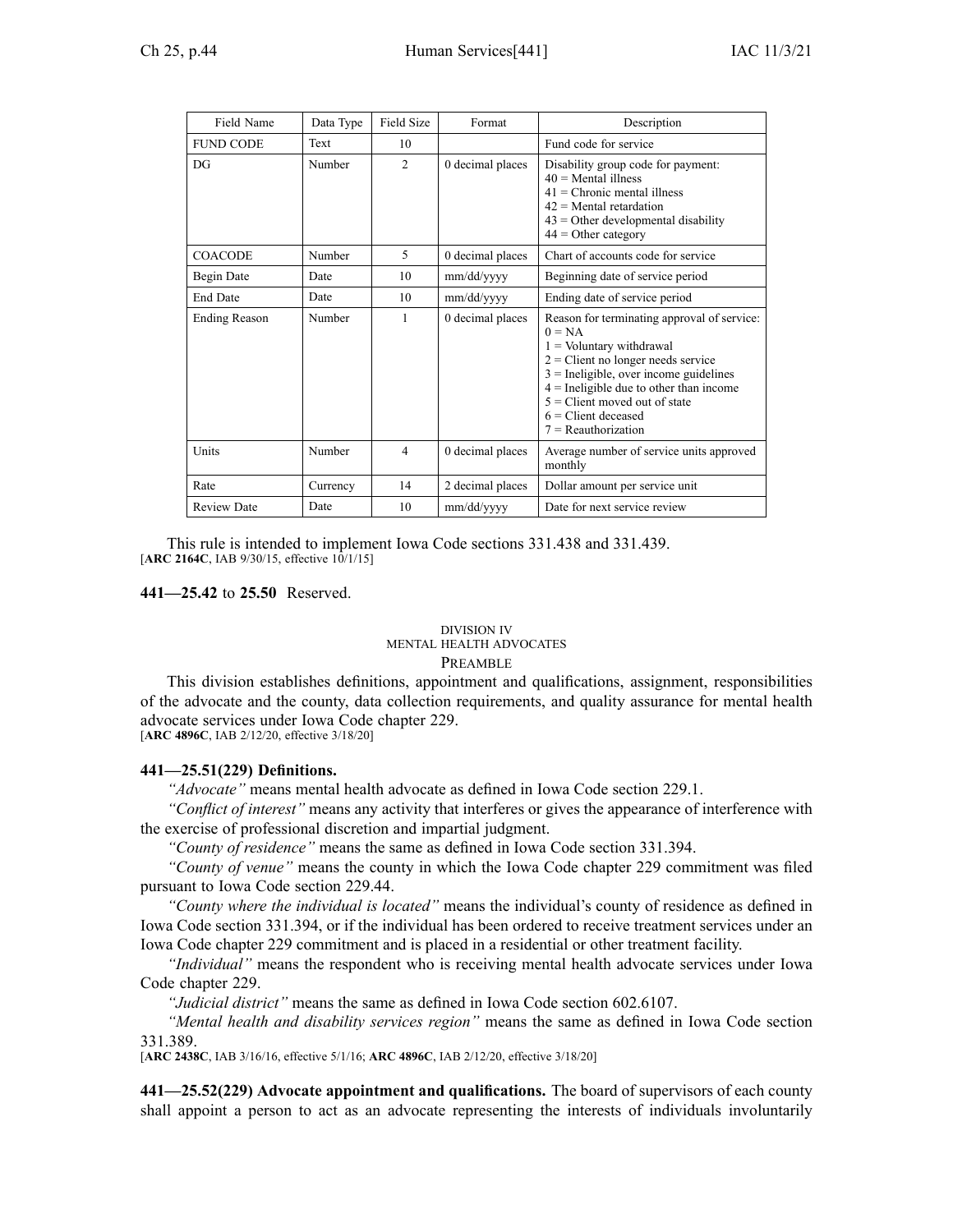hospitalized by the court under Iowa Code chapter [229](https://www.legis.iowa.gov/docs/ico/chapter/229.pdf). The advocate is hired by the board of supervisors and employed by the county.

**25.52(1)** A person may be appointed and employed or contracted with as the advocate by one county or by multiple counties. Advocates may be appointed for counties in more than one judicial district or more than one mental health and disability services region.

**25.52(2)** Qualifications.

*a.* The advocate shall meet the following qualifications:

(1) Possess <sup>a</sup> bachelor's degree with 30 semester hours or equivalent quarter hours in <sup>a</sup> human services field (including, but not limited to, psychology, social work, mental health counseling, marriage and family therapy, nursing, education, occupational therapy, and recreational therapy) and at least one year of experience in the delivery of services to persons with mental illness; or

(2) Hold an Iowa license to practice as <sup>a</sup> registered nurse and have at least three years of experience in delivery of services to persons with mental illness.

*b.* A person employed as an advocate on or before July 1, 2015, who does not meet the requirements of subparagraph [25.52\(2\)](https://www.legis.iowa.gov/docs/iac/rule/441.25.52.pdf)*"a"*(1) or (2) shall be considered to meet those requirements so long as the person is continuously appointed as an advocate in the employing county.

*c.* A person employed as an advocate must pass criminal background, sex offender registry, and child and dependent adult abuse registry checks before hire.

[**ARC [2438C](https://www.legis.iowa.gov/docs/aco/arc/2438C.pdf)**, IAB 3/16/16, effective 5/1/16; **ARC [4896C](https://www.legis.iowa.gov/docs/aco/arc/4896C.pdf)**, IAB 2/12/20, effective 3/18/20]

**441—25.53(229) Advocate assignment.** The committing court shall assign the advocate from the county where the individual is located.

**25.53(1)** If the advocate assigned cannot serve the individual in an effective and efficient manner, the advocate may reques<sup>t</sup> another advocate to perform advocate duties on the individual's behalf. In the event that another advocate can better represen<sup>t</sup> the individual on <sup>a</sup> longer term basis, the advocate shall reques<sup>t</sup> that the court transfer the individual to another advocate.

**25.53(2)** When <sup>a</sup> conflict of interest is identified between an advocate and an individual, the court and the advocate's county of employment shall be notified and an alternative advocate shall be assigned. The advocate's direct supervisor is responsible to monitor and ensure that the advocate does not have <sup>a</sup> conflict of interest. In instances when dual or multiple relationships are unavoidable, advocates should take steps to protect individuals and are responsible for setting clear, appropriate, and culturally sensitive boundaries. Advocates who anticipate <sup>a</sup> conflict of interest among the individuals receiving services should clarify the advocate's role with the parties involved and take appropriate action to minimize any conflict of interest.

**25.53(3)** When the advocate assigned is not the advocate from the individual's county of residence, the advocate's county of employment may seek reimbursement from the region in which the individual's county of residence is located as outlined in Iowa Code section [229.19\(1\)](https://www.legis.iowa.gov/docs/ico/section/229.19.pdf)*"b."*

**25.53(4)** An advocate shall only be assigned to <sup>a</sup> child 17 years of age or under when the child is not represented by an attorney due to an existing child in need of assistance (CINA) or other juvenile court action pursuan<sup>t</sup> to the Iowa Code.

[**ARC [2438C](https://www.legis.iowa.gov/docs/aco/arc/2438C.pdf)**, IAB 3/16/16, effective 5/1/16; **ARC [4896C](https://www.legis.iowa.gov/docs/aco/arc/4896C.pdf)**, IAB 2/12/20, effective 3/18/20]

**441—25.54(229) Advocate responsibilities.** The minimum duties of the advocate are outlined in Iowa Code section [229.19](https://www.legis.iowa.gov/docs/ico/section/229.19.pdf). The role of the advocate is to ensure that the rights of the individual are upheld.

**25.54(1)** The advocate shall be readily accessible to communication from the individual and shall initiate contact within 5 days of the individual's commitment. The advocate shall inform the individual regarding the role of the advocate.

**25.54(2)** The advocate shall meet the individual in person within 15 days of the individual's commitment. The advocate shall presen<sup>t</sup> the county grievance procedure process, in writing, to the individual. The presentation shall include the county grievance procedure and contact information and the contact information for the ombudsman. The advocate shall inform the individual about the mental health crisis services that are available.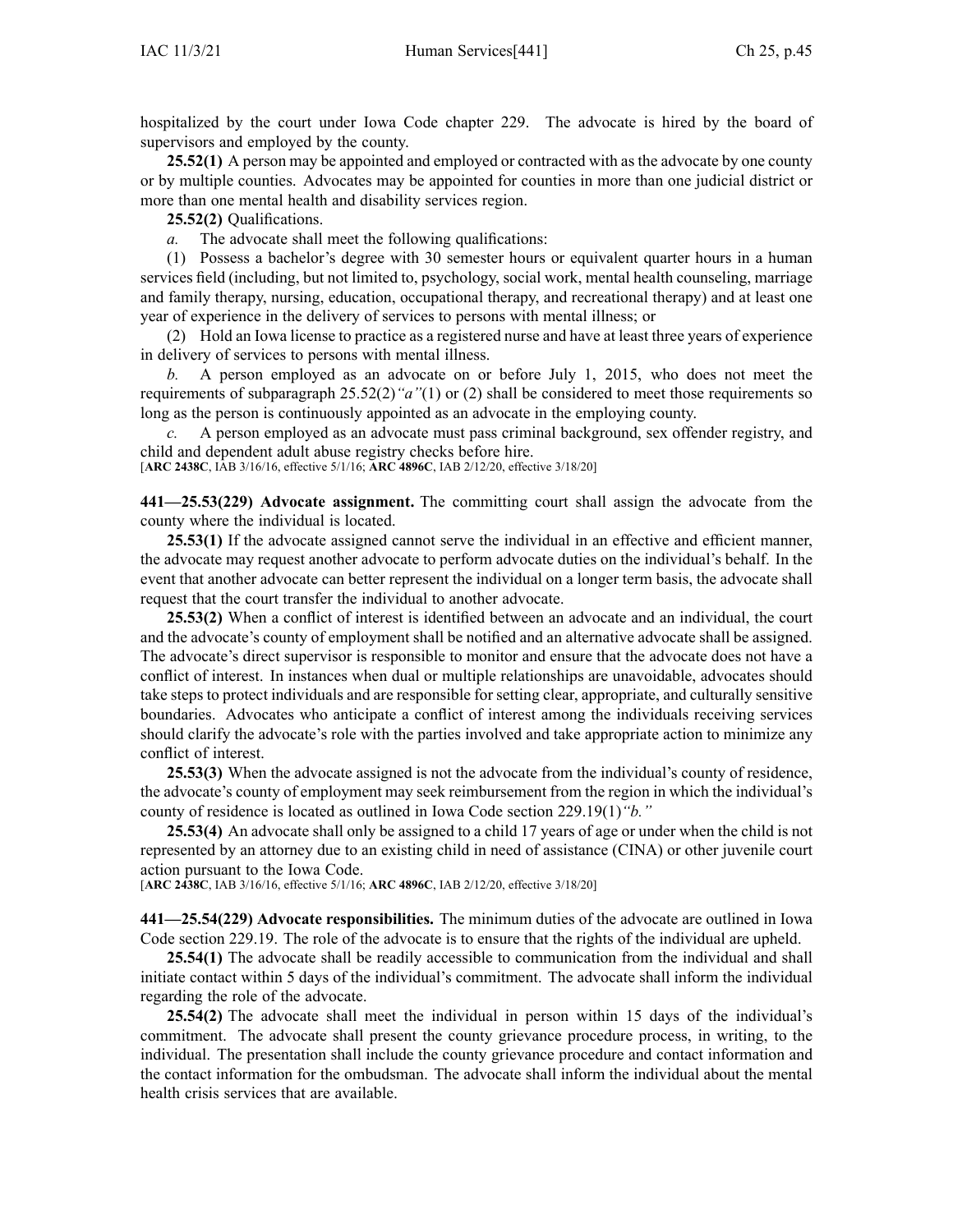confidentiality laws. **25.54(4)** The advocate shall file with the court Iowa Ct. R. [12.36—Form](https://www.legis.iowa.gov/docs/ACO/CourtRulesChapter/12.pdf) 30, quarterly reports for each individual assigned to the advocate. The repor<sup>t</sup> shall state the actions taken with the individual and amount of time spen<sup>t</sup> on behalf of the individual.

**25.54(5)** The advocate shall maintain an organized confidential and secure file for each individual served. The file shall contain but not be limited to:

*a.* Copies of quarterly reports submitted to the court.

*b.* Copies of correspondence sent to and received from the individual, family members, providers and others.

*c.* Releases of information.

*d.* Case notes describing the date, time and type of contact with the individuals or others and <sup>a</sup> brief narrative summary of the content or outcome of the contact.

*e.* Documents filed with the court electronically shall be considered as par<sup>t</sup> of the individual's file.

**25.54(6)** The advocate shall register as provided in Iowa Ct. R. 16.305(1) to participate in the court's electronic document managemen<sup>t</sup> system and shall submit all documents to be filed with the court electronically. The documents will be stored as electronic records that are retrievable and readable through the electronic document managemen<sup>t</sup> system.

**25.54(7)** The advocate, as an employee of the county, shall comply with all county policies and procedures, including but not limited to hiring, supervision, grievance procedures, and training.

**25.54(8)** All advocate records are the property of the county, which is responsible for the provision of confidential storage, transfer, and destruction of client files, including those maintained on electronic and digital devices, with access limited according to the county's policy on confidentiality as described in subrule [25.55\(6\)](https://www.legis.iowa.gov/docs/iac/rule/441.25.55.pdf).

**25.54(9)** The advocate may attend the hospitalization hearing of an individual represented by an attorney; however, paymen<sup>t</sup> for the advocate's attendance is at the discretion of the county of employment.

[**ARC [2438C](https://www.legis.iowa.gov/docs/aco/arc/2438C.pdf)**, IAB 3/16/16, effective 5/1/16; **ARC [4896C](https://www.legis.iowa.gov/docs/aco/arc/4896C.pdf)**, IAB 2/12/20, effective 3/18/20]

**441—25.55(229) County responsibilities.** As the employer of the advocate, the county shall provide qualified staff to suppor<sup>t</sup> and facilitate the provision of quality advocate services. The county shall:

**25.55(1)** Assign <sup>a</sup> single supervisor, <sup>a</sup> single contract manager, or the county board of supervisors as the supervising entity to carry out responsibilities in this chapter.

**25.55(2)** Have <sup>a</sup> job description in the personnel file of the advocate that clearly defines the advocate's responsibilities and qualifications as defined in Iowa Code section [229.19](https://www.legis.iowa.gov/docs/ico/section/229.19.pdf) and in rule [441—25.104](https://www.legis.iowa.gov/docs/iac/rule/441.25.104.pdf)(229).

**25.55(3)** Have <sup>a</sup> processto verify, within 90 days of the advocate's hire, qualification of the advocate, including degrees and certifications obtained from <sup>a</sup> primary source.

**25.55(4)** Provide to the advocate training and education relevant to the position, including but not limited to overview of mental health diagnosis and treatment, the mental health and disability services delivery system, confidentiality, individual rights, professional conduct, the role of advocacy and service coordination within an interdisciplinary team, Iowa Code and administrative rules, and court procedures.

**25.55(5)** Provide approved training on child and dependent adult abuse reporter requirements.

**25.55(6)** Provide to any employee with access to individuals' files training on state and federal laws regarding nondisclosure and confidentiality of client protected health information during and after employment and maintain in the personnel files <sup>a</sup> signed document indicating the employee's awareness of the county's policy on confidentiality.

**25.55(7)** Complete criminal background, sex offender registry and child and dependent adult abuse registry checks before employment of the advocate. Any person who does not pass these checks is prohibited from being hired, or continuing to serve, as an advocate.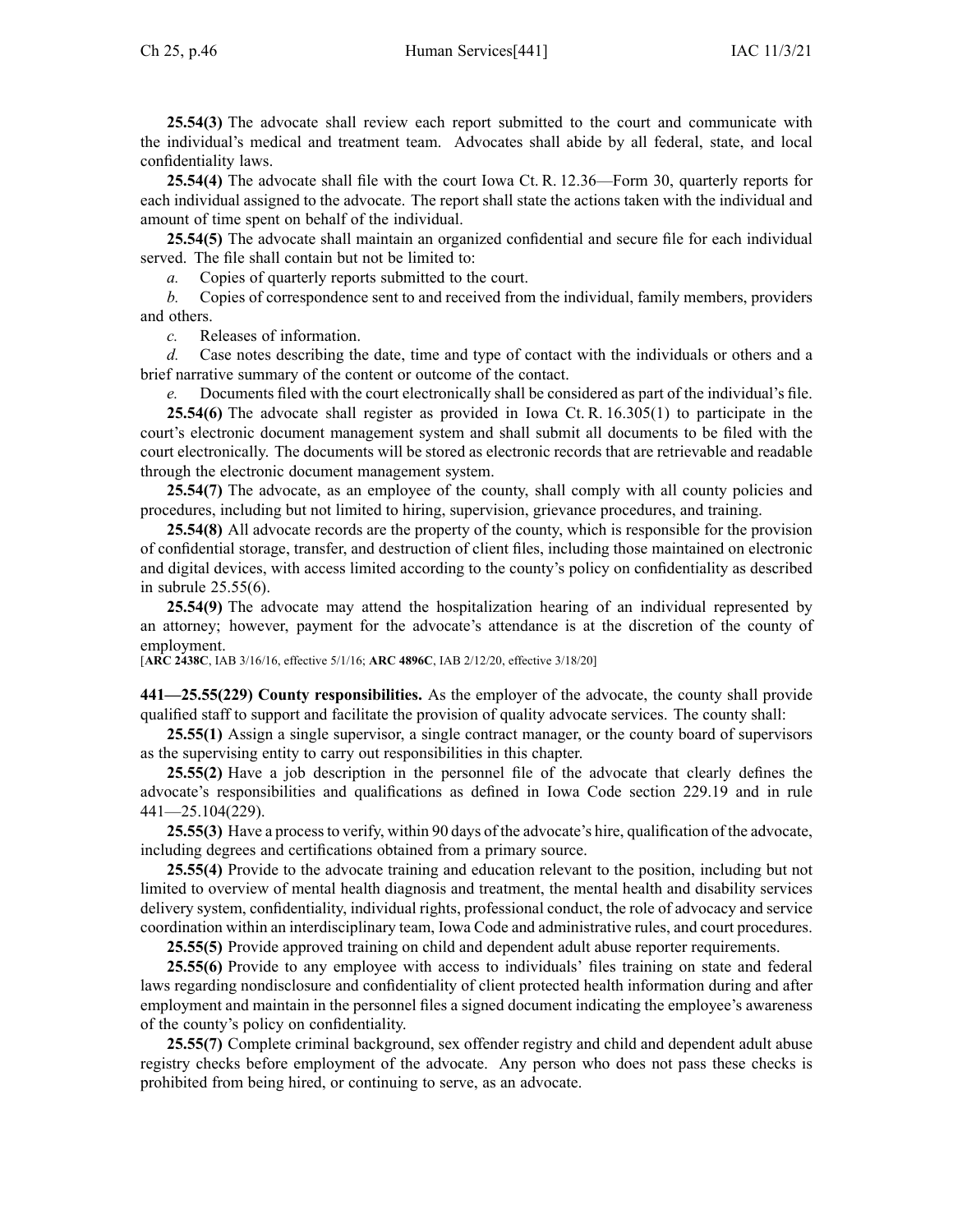**25.55(8)** Provide advocate staff to cover the county's caseload at all times, according to, but not limited to, each county's unique number of individuals assigned to the advocate, travel required, types of settings where the individuals reside, services available and extended staff absences. [**ARC [2438C](https://www.legis.iowa.gov/docs/aco/arc/2438C.pdf)**, IAB 3/16/16, effective 5/1/16; **ARC [4896C](https://www.legis.iowa.gov/docs/aco/arc/4896C.pdf)**, IAB 2/12/20, effective 3/18/20]

## **441—25.56(229) Data collection requirements.**

**25.56(1)** Beginning in 2016 and by December 1 each year, each county shall submit to the department of human services data regarding each individual who received advocate services during the previous state fiscal year.

**25.56(2)** As defined in rule [441—25.41](https://www.legis.iowa.gov/docs/iac/rule/441.25.41.pdf)(331), the data to be submitted are as follows:

- *a.* Basic information about the individual, including <sup>a</sup> unique identifier and county of residence.
- *b.* Demographic information, including the individual's date of birth, sex, ethnicity, education, and diagnosis made in accordance with the criteria provided in the current version of the Diagnostic

and Statistical Manual of Mental Disorders (DSM) published by the American Psychiatric Association (APA).

*c.* Commitment information, including the date of the individual's initial commitment, type of commitment order, whether <sup>a</sup> juvenile or adult case, date of commitment and name of treatment facility the individual is committed to, any subsequent changes in treatment facility, and date commitment is terminated.

[**ARC [2438C](https://www.legis.iowa.gov/docs/aco/arc/2438C.pdf)**, IAB 3/16/16, effective 5/1/16; see Delay note at end of chapter; **ARC [4896C](https://www.legis.iowa.gov/docs/aco/arc/4896C.pdf)**, IAB 2/12/20, effective 3/18/20]

**441—25.57(229) Quality assurance system.** The county shall implement <sup>a</sup> quality assurance system which:

1. Annually measures and assesses advocates' activities and services.

2. Gathers feedback from stakeholders including individuals using advocate services, family members, court staff, service provider staff, and regional staff regarding advocate services.

3. Implements an internal review of individual records.

- 4. Identifies areas in need of improvement.
- 5. Develops <sup>a</sup> plan to address the areas in need of improvement.

6. Implements the plan and documents the results.

[**ARC [2438C](https://www.legis.iowa.gov/docs/aco/arc/2438C.pdf)**, IAB 3/16/16, effective 5/1/16; **ARC [4896C](https://www.legis.iowa.gov/docs/aco/arc/4896C.pdf)**, IAB 2/12/20, effective 3/18/20]

These rules are intended to implement Iowa Code chapter [229](https://www.legis.iowa.gov/docs/ico/chapter/229.pdf).

[Filed emergency 12/14/94—published 1/4/95, effective 12/14/94] [Filed 2/16/95, Notice 1/4/95—published 3/15/95, effective 5/1/95] [Filed 1/10/96, Notice 11/22/95—published 1/31/96, effective 4/1/96] [Filed 12/12/96, Notice 11/6/96—published 1/1/97, effective 3/1/97] [Filed emergency 6/25/98—published 7/15/98, effective 7/1/98] [Filed 9/3/98, Notice 7/15/98—published 9/23/98, effective 11/1/98] [Filed 2/9/00, Notice 12/29/99—published 3/8/00, effective 4/12/00] [Filed emergency 3/8/00—published 4/5/00, effective 3/8/00] [Filed emergency 7/5/00—published 7/26/00, effective 8/1/00] [Filed 9/6/00, Notice 4/5/00—published 10/4/00, effective 11/8/00] [Filed 10/23/00, Notice 7/26/00—published 11/15/00, effective 1/1/01] [Filed 11/14/01, Notice 9/19/01—published 12/12/01, effective 2/1/02] [Filed 5/9/02, Notice 3/6/02—published 5/29/02, effective 7/3/02] [Filed emergency 12/22/03 after Notice 10/15/03—published 1/21/04, effective 1/1/04] [Filed 5/4/05, Notice 1/19/05—published 5/25/05, effective 7/1/05] [Filed emergency 1/19/07—published 2/14/07, effective 1/20/07] [Filed emergency 6/22/07—published 7/18/07, effective 7/1/07] [Filed emergency 9/27/07—published 10/24/07, effective 10/10/07] [Filed 11/16/07, Notice 8/1/07—published 12/19/07, effective 2/1/08] [Filed 12/14/07, Notice 7/18/07—published 1/16/08, effective 2/20/08] [Filed 12/14/07, Notice 10/24/07—published 1/16/08, effective 2/20/08]